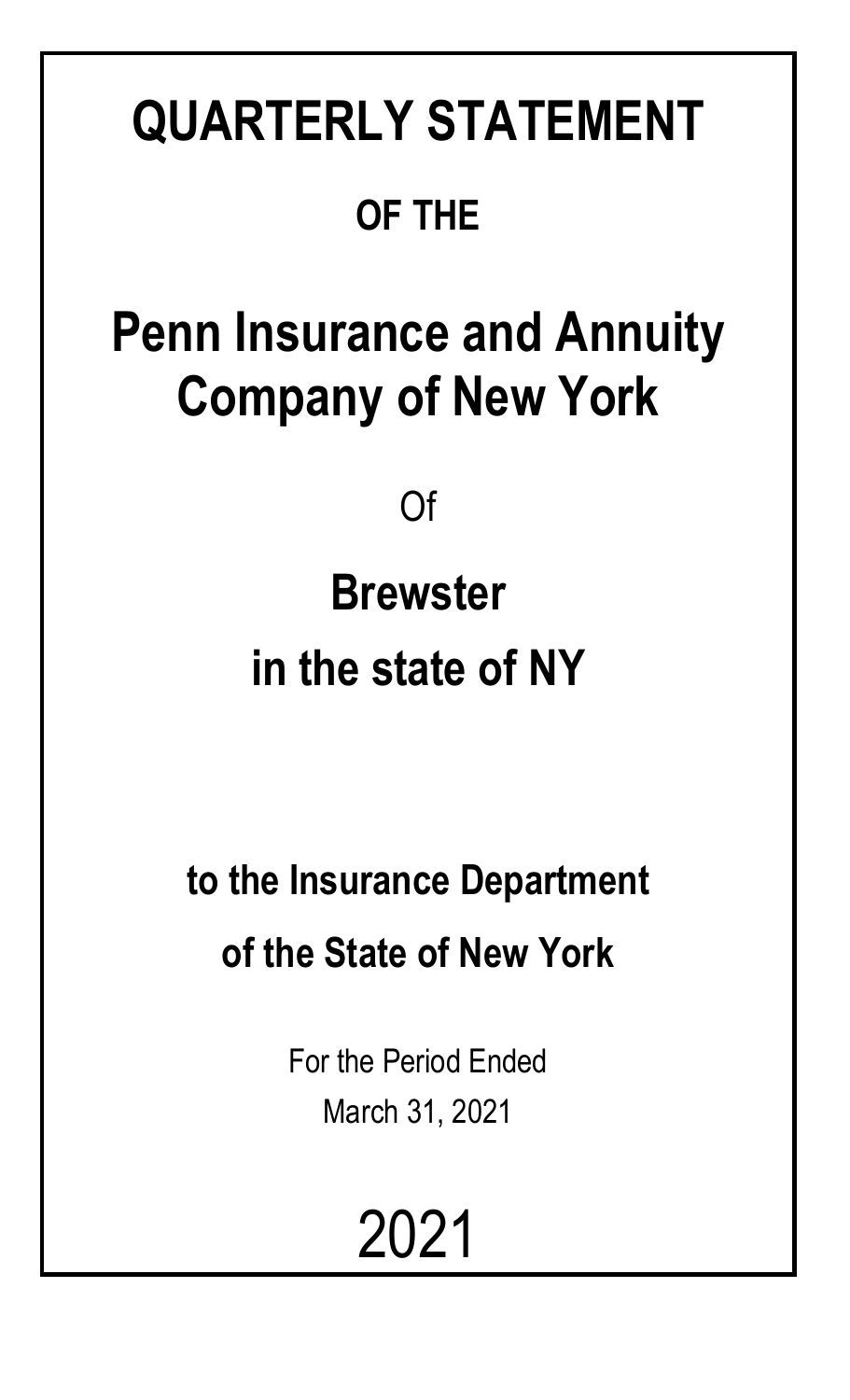## tična <sup>3</sup>na <sup>3</sup>na <sup>8</sup>na <sup>8</sup>na <sup>8</sup>na <sup>7</sup>na 6na 7na 7na 7na 8na 7na 8na 7na 8na 7na 7na 7n **QUARTERLY STATEMENT**

**As of March 31, 2021** of the Condition and Affairs of the

## **Penn Insurance and Annuity Company of New York**

NAIC Group Code.....0850, 0850 NAIC Company Code..... 13588 Employer's ID Number..... 13-4337991 (Current Period) (Prior Period)

Internet Web Site Address www.pennmutual.com

Organized under the Laws of NY State of Domicile or Port of Entry NY Country of Domicile US Licensed as Business Type: Life, Accident & Health Incorporated/Organized..... March 1, 2007 Commenced Business..... January 23, 2009 Statutory Home Office 162 Prospect Hill Road .. Brewster .. NY .. US .. 10509<br>
(Street and Number) City or Town. State. Country and Zip Co. *(City or Town, State, Country and Zip Code)* 

Main Administrative Office 200 Day Hill Road .. Windsor .. CT .. US .. 06095

Mail Address 200 Day Hill Road .. Windsor .. CT .. US .. 06095<br>(Street and Number or P. O. Box) (City or Town, State, *(City or Town, State, Country and Zip Code)* Primary Location of Books and Records 200 Day Hill Road .. Windsor .. CT .. US .. 06095 860-208-6000 860-298-6000 *(Street and Number) (City or Town, State, Country and Zip Code) (Area Code) (Telephone Number)*

 $(E$ -Mail Address)

*(Street and Number) (City or Town, State, Country and Zip Code) (Area Code) (Telephone Number)*

Statutory Statement Contact Contact Cail Elaine Lataille 860-298-6004 *(Name) (Area Code) (Telephone Number) (Extension)* glataille@vantislife.com 860-298-5413<br>(E-Mail Address) (E-Mail Address) (Fax Number)

Corporate Secretary

**Underwriting** 

**Officer** 

## **OFFICERS**



## **DIRECTORS OR TRUSTEES**

Eileen Claire McDonnell **Eileen Claire McDonnell Cavid David Michael O'Malley** Thomas Henry Harris Mannell Michael Vitas Kane<br>David Michael Raszeja **Michael State Wictoria Marie Robinson** Scott Edward Smith Communic Richar

Richard Matthew Klenk #

State of........ Connecticut County of..... Hartford

The officers of this reporting entity being duly sworn, each depose and say that they are the described officers of said reporting entity, and that on the reporting period stated above, all of the herein described assets were the absolute property of the said reporting entity, free and clear from any liens or claims thereon, except as herein stated, and that this statement, together with related exhibits, schedules and explanations therein contained, annexed or referred to, is a full and true statement of all the assets and liabilities and of the condition and affairs of the said reporting entity as of the reporting period stated above, and of its income and deductions therefrom for the period ended, and have been completed in accordance with the NAIC *Annual Statement Instructions* and *Accounting Practices and Procedures* manual except to the extent that: (1) state law may differ; or, (2) that state rules or regulations require differences in reporting not related to accounting practices and procedures, according to the best of their information, knowledge and belief, respectively. Furthermore, the scope of this attestation by the described officers also includes the related corresponding electronic filing with the NAIC, when required, that is an exact copy (except for formatting differences due to electronic filing) of the enclosed statement. The electronic filing may be requested by various regulators in lieu of or in addition to the enclosed statement.

| Sod M <i>Mølly</i>                  | Poot Ehm                                           | Hand Kangeza                  |
|-------------------------------------|----------------------------------------------------|-------------------------------|
| (Signature)                         | (Signature)                                        |                               |
| David Michael O'Malley              | Scott Edward Smith                                 | David Michael Raszeja         |
| 1. (Printed Name)                   | 2. (Printed Name)                                  | 3. (Printed Name)             |
| President & Chief Operating Officer | Chief Administrative Officer & Corporate Secretary | SVP & Chief Financial Officer |
| (Title)                             | (Title)                                            | (Title)                       |
| Subscribed and sworn to before me   | a. Is this an original filing?                     | Yes [X]<br>No [ 1             |
| This<br>day of                      | 1. State the amendment number<br>b. If no:         |                               |
|                                     | 2. Date filed                                      |                               |
|                                     | 3. Number of pages attached                        |                               |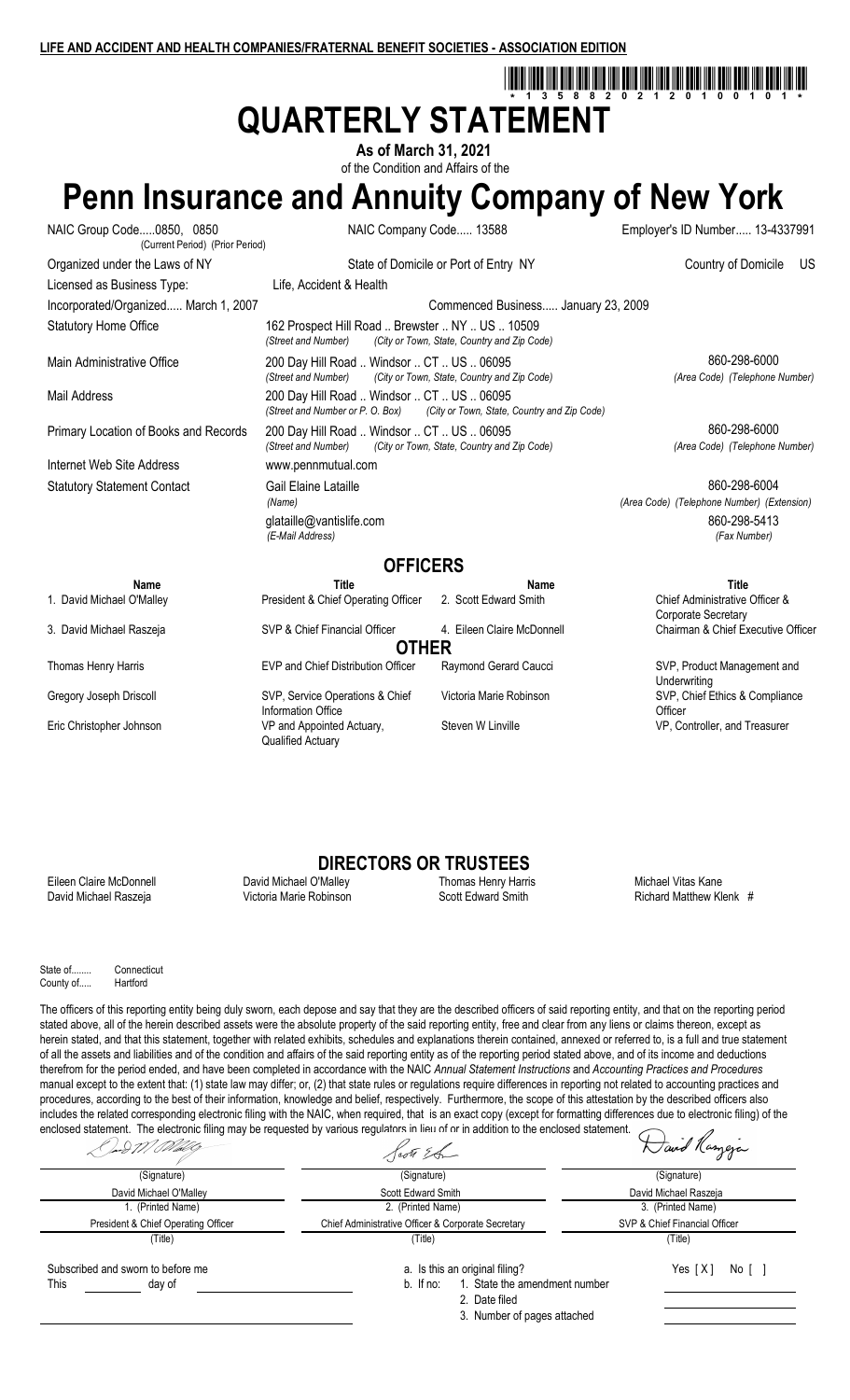**ASSETS** 

|            |                                                                               |                             | <b>Current Statement Date</b>                                                                                                                                                                                                                                                                                                                                                                                 |                                                | 4                                                       |
|------------|-------------------------------------------------------------------------------|-----------------------------|---------------------------------------------------------------------------------------------------------------------------------------------------------------------------------------------------------------------------------------------------------------------------------------------------------------------------------------------------------------------------------------------------------------|------------------------------------------------|---------------------------------------------------------|
|            |                                                                               | Assets                      | Nonadmitted<br>Assets                                                                                                                                                                                                                                                                                                                                                                                         | 3<br>Net Admitted<br>Assets<br>$(Cols. 1 - 2)$ | December 31<br>Prior Year Net<br><b>Admitted Assets</b> |
| $1_{-}$    |                                                                               |                             |                                                                                                                                                                                                                                                                                                                                                                                                               | $\ldots$ 333,651,555 323,716,140               |                                                         |
| 2.         | Stocks:                                                                       |                             |                                                                                                                                                                                                                                                                                                                                                                                                               |                                                |                                                         |
|            | 2.1                                                                           |                             |                                                                                                                                                                                                                                                                                                                                                                                                               |                                                |                                                         |
|            | 2.2                                                                           |                             |                                                                                                                                                                                                                                                                                                                                                                                                               |                                                |                                                         |
| 3.         | Mortgage loans on real estate:                                                |                             |                                                                                                                                                                                                                                                                                                                                                                                                               |                                                |                                                         |
|            | 3.1                                                                           |                             |                                                                                                                                                                                                                                                                                                                                                                                                               |                                                |                                                         |
|            | 3.2                                                                           |                             |                                                                                                                                                                                                                                                                                                                                                                                                               |                                                |                                                         |
| 4.         | Real estate:                                                                  |                             |                                                                                                                                                                                                                                                                                                                                                                                                               |                                                |                                                         |
|            | Properties occupied by the company (less \$0<br>4.1                           |                             |                                                                                                                                                                                                                                                                                                                                                                                                               |                                                |                                                         |
|            | 4.2                                                                           |                             |                                                                                                                                                                                                                                                                                                                                                                                                               |                                                |                                                         |
|            | 4.3                                                                           |                             |                                                                                                                                                                                                                                                                                                                                                                                                               |                                                |                                                         |
| 5.         | Cash (\$1,924,031), cash equivalents (\$11,309,874)                           |                             |                                                                                                                                                                                                                                                                                                                                                                                                               |                                                |                                                         |
|            |                                                                               |                             |                                                                                                                                                                                                                                                                                                                                                                                                               |                                                |                                                         |
| 6.         |                                                                               |                             |                                                                                                                                                                                                                                                                                                                                                                                                               |                                                | 310,152                                                 |
| 7.         |                                                                               |                             |                                                                                                                                                                                                                                                                                                                                                                                                               |                                                |                                                         |
| 8.         |                                                                               |                             |                                                                                                                                                                                                                                                                                                                                                                                                               |                                                |                                                         |
| 9.         |                                                                               |                             |                                                                                                                                                                                                                                                                                                                                                                                                               |                                                |                                                         |
| 10.        |                                                                               |                             |                                                                                                                                                                                                                                                                                                                                                                                                               |                                                |                                                         |
| 11.        |                                                                               |                             |                                                                                                                                                                                                                                                                                                                                                                                                               |                                                |                                                         |
| 12.<br>13. |                                                                               |                             |                                                                                                                                                                                                                                                                                                                                                                                                               |                                                |                                                         |
| 14.        |                                                                               |                             |                                                                                                                                                                                                                                                                                                                                                                                                               |                                                |                                                         |
|            | 15. Premiums and considerations:                                              |                             |                                                                                                                                                                                                                                                                                                                                                                                                               |                                                |                                                         |
|            |                                                                               |                             |                                                                                                                                                                                                                                                                                                                                                                                                               |                                                |                                                         |
|            | 15.2 Deferred premiums, agents' balances and installments booked but deferred |                             |                                                                                                                                                                                                                                                                                                                                                                                                               |                                                |                                                         |
|            |                                                                               |                             |                                                                                                                                                                                                                                                                                                                                                                                                               |                                                |                                                         |
|            | 15.3 Accrued retrospective premiums (\$0) and contracts subject to            |                             |                                                                                                                                                                                                                                                                                                                                                                                                               |                                                |                                                         |
|            | 16. Reinsurance:                                                              |                             |                                                                                                                                                                                                                                                                                                                                                                                                               |                                                |                                                         |
|            |                                                                               |                             |                                                                                                                                                                                                                                                                                                                                                                                                               |                                                |                                                         |
|            |                                                                               |                             | $\begin{array}{c c} \hline \rule{0mm}{4mm} \rule{0mm}{2mm} \rule{0mm}{2mm} \rule{0mm}{2mm} \rule{0mm}{2mm} \rule{0mm}{2mm} \rule{0mm}{2mm} \rule{0mm}{2mm} \rule{0mm}{2mm} \rule{0mm}{2mm} \rule{0mm}{2mm} \rule{0mm}{2mm} \rule{0mm}{2mm} \rule{0mm}{2mm} \rule{0mm}{2mm} \rule{0mm}{2mm} \rule{0mm}{2mm} \rule{0mm}{2mm} \rule{0mm}{2mm} \rule{0mm}{2mm} \rule{0mm}{2mm} \rule{0mm}{2mm} \rule{0mm}{2mm} \$ |                                                |                                                         |
|            |                                                                               |                             |                                                                                                                                                                                                                                                                                                                                                                                                               |                                                |                                                         |
| 17.        |                                                                               |                             |                                                                                                                                                                                                                                                                                                                                                                                                               |                                                |                                                         |
| 18.1       |                                                                               |                             |                                                                                                                                                                                                                                                                                                                                                                                                               |                                                |                                                         |
| 18.2       |                                                                               |                             |                                                                                                                                                                                                                                                                                                                                                                                                               |                                                |                                                         |
| 19.        |                                                                               |                             |                                                                                                                                                                                                                                                                                                                                                                                                               |                                                |                                                         |
| 20.        |                                                                               |                             | 21,758                                                                                                                                                                                                                                                                                                                                                                                                        |                                                |                                                         |
| 21.        |                                                                               |                             |                                                                                                                                                                                                                                                                                                                                                                                                               |                                                |                                                         |
| 22.        |                                                                               |                             |                                                                                                                                                                                                                                                                                                                                                                                                               |                                                |                                                         |
| 23.        |                                                                               |                             |                                                                                                                                                                                                                                                                                                                                                                                                               |                                                |                                                         |
| 24.        |                                                                               |                             |                                                                                                                                                                                                                                                                                                                                                                                                               |                                                |                                                         |
| 25.        |                                                                               |                             |                                                                                                                                                                                                                                                                                                                                                                                                               |                                                |                                                         |
| 26.        | Total assets excluding Separate Accounts, Segregated Accounts and Protected   |                             |                                                                                                                                                                                                                                                                                                                                                                                                               |                                                |                                                         |
| 27.        |                                                                               |                             |                                                                                                                                                                                                                                                                                                                                                                                                               |                                                |                                                         |
| 28.        |                                                                               |                             |                                                                                                                                                                                                                                                                                                                                                                                                               | 187,477   353,644,778   352,392,960            |                                                         |
|            |                                                                               | <b>DETAILS OF WRITE-INS</b> |                                                                                                                                                                                                                                                                                                                                                                                                               |                                                |                                                         |
|            |                                                                               |                             |                                                                                                                                                                                                                                                                                                                                                                                                               |                                                |                                                         |
|            |                                                                               |                             |                                                                                                                                                                                                                                                                                                                                                                                                               |                                                |                                                         |
|            |                                                                               |                             |                                                                                                                                                                                                                                                                                                                                                                                                               |                                                |                                                         |
|            |                                                                               |                             |                                                                                                                                                                                                                                                                                                                                                                                                               |                                                |                                                         |
|            |                                                                               |                             |                                                                                                                                                                                                                                                                                                                                                                                                               |                                                |                                                         |
|            |                                                                               |                             |                                                                                                                                                                                                                                                                                                                                                                                                               |                                                |                                                         |
|            |                                                                               |                             |                                                                                                                                                                                                                                                                                                                                                                                                               |                                                |                                                         |
|            |                                                                               |                             |                                                                                                                                                                                                                                                                                                                                                                                                               |                                                |                                                         |
|            |                                                                               |                             |                                                                                                                                                                                                                                                                                                                                                                                                               |                                                |                                                         |
|            |                                                                               |                             |                                                                                                                                                                                                                                                                                                                                                                                                               |                                                |                                                         |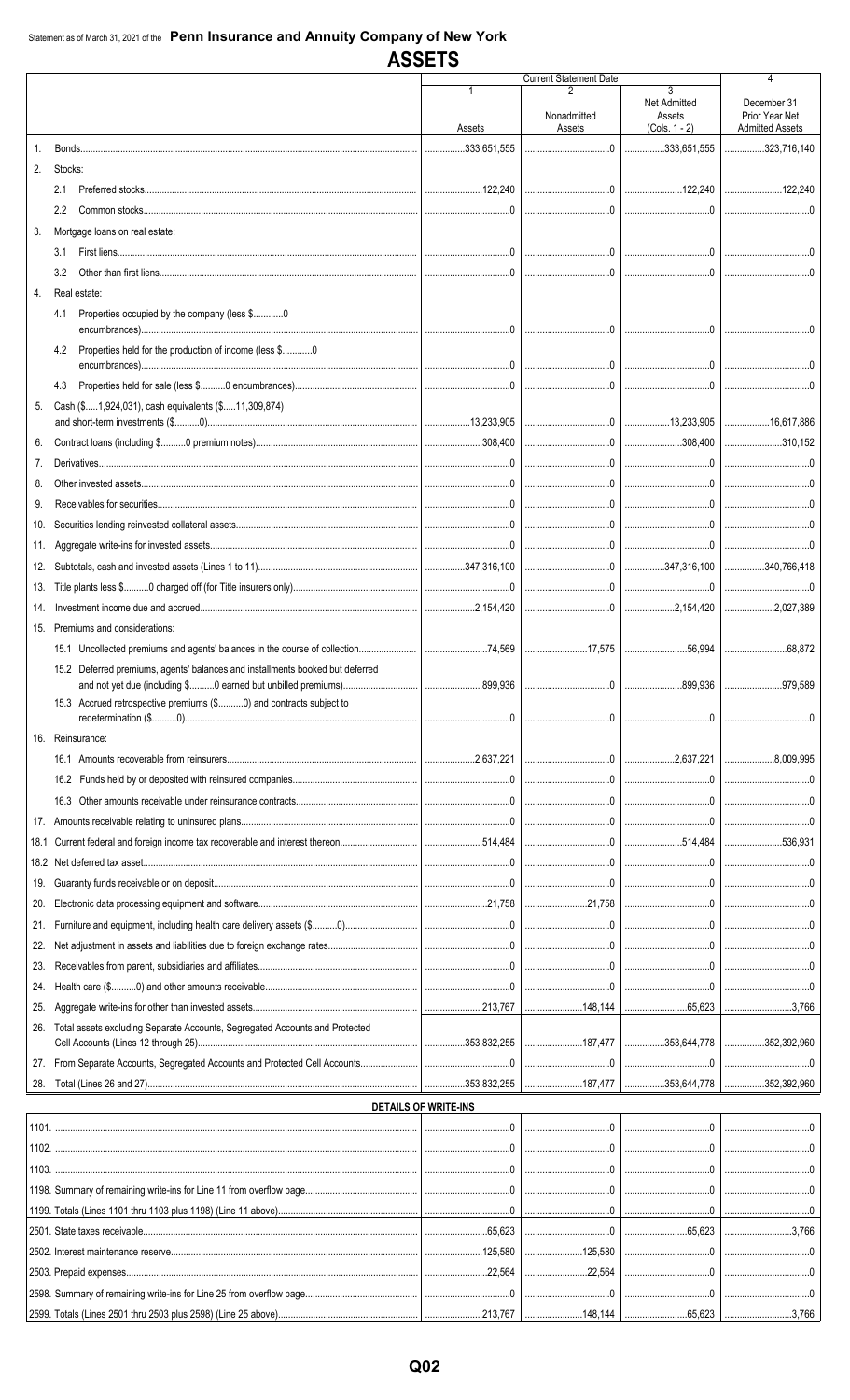## **LIABILITIES, SURPLUS AND OTHER FUNDS**

|              |                                                                                                                               | 1<br>Current<br><b>Statement Date</b> | 2<br>December 31<br>Prior Year |
|--------------|-------------------------------------------------------------------------------------------------------------------------------|---------------------------------------|--------------------------------|
| 1.           | Aggregate reserve for life contracts \$324,992,065 less \$0                                                                   |                                       |                                |
| 2.           |                                                                                                                               |                                       |                                |
| 3.<br>4.     | Contract claims:                                                                                                              |                                       |                                |
|              | 4.1                                                                                                                           |                                       |                                |
|              | 4.2                                                                                                                           |                                       |                                |
| 5.<br>6.     | Provision for policyholders' dividends/refunds to members and coupons payable in following calendar year - estimated amounts: |                                       |                                |
|              | 6.1                                                                                                                           |                                       |                                |
|              | 6.2                                                                                                                           |                                       |                                |
| 7.           | 6.3                                                                                                                           |                                       |                                |
| 8.           | Premiums and annuity considerations for life and accident and health contracts received in advance                            |                                       |                                |
|              |                                                                                                                               |                                       |                                |
| 9.           | Contract liabilities not included elsewhere:<br>9.1                                                                           |                                       |                                |
|              | Provision for experience rating refunds, including the liability of \$ O accident and health experience rating<br>9.2         |                                       |                                |
|              |                                                                                                                               |                                       |                                |
|              | 9.3<br>9.4                                                                                                                    |                                       |                                |
| 10.          | Commissions to agents due or accrued - life and annuity contracts \$2,086, accident and health \$0                            |                                       |                                |
|              |                                                                                                                               |                                       |                                |
| 11.<br>12.   |                                                                                                                               |                                       |                                |
| 13.          | Transfers to Separate Accounts due or accrued (net) (including \$ 0 accrued for expense                                       |                                       |                                |
|              |                                                                                                                               |                                       |                                |
| 14.          |                                                                                                                               |                                       |                                |
| 15.1<br>15.2 |                                                                                                                               |                                       |                                |
| 16.          |                                                                                                                               |                                       |                                |
| 17.          |                                                                                                                               |                                       |                                |
| 18.<br>19.   |                                                                                                                               |                                       |                                |
| 20.          |                                                                                                                               |                                       |                                |
| 21.          |                                                                                                                               |                                       |                                |
| 22.<br>23.   |                                                                                                                               |                                       |                                |
| 24.          | Miscellaneous liabilities:                                                                                                    |                                       |                                |
|              |                                                                                                                               |                                       |                                |
|              |                                                                                                                               |                                       |                                |
|              |                                                                                                                               |                                       |                                |
|              |                                                                                                                               |                                       |                                |
|              |                                                                                                                               |                                       |                                |
|              |                                                                                                                               |                                       |                                |
|              |                                                                                                                               |                                       |                                |
|              |                                                                                                                               |                                       |                                |
| 25.          |                                                                                                                               |                                       |                                |
| 26.          |                                                                                                                               |                                       |                                |
| 27.<br>28.   |                                                                                                                               |                                       | $\ldots$ 329,369,342           |
| 29.          |                                                                                                                               |                                       | 2,000,000                      |
| 30.          |                                                                                                                               |                                       |                                |
| 31.<br>32.   |                                                                                                                               |                                       |                                |
| 33.          |                                                                                                                               |                                       |                                |
| 34.          |                                                                                                                               |                                       |                                |
| 35.<br>36.   | Less treasury stock, at cost:                                                                                                 |                                       |                                |
|              |                                                                                                                               |                                       |                                |
|              |                                                                                                                               |                                       |                                |
| 37.<br>38.   |                                                                                                                               |                                       |                                |
| 39.          |                                                                                                                               |                                       | 352,392,960                    |
|              | <b>DETAILS OF WRITE-INS</b>                                                                                                   |                                       |                                |
|              |                                                                                                                               |                                       |                                |
|              |                                                                                                                               |                                       |                                |
|              |                                                                                                                               |                                       |                                |
| 3101.        |                                                                                                                               |                                       |                                |
|              |                                                                                                                               |                                       |                                |
| 3103.        |                                                                                                                               |                                       |                                |
|              |                                                                                                                               |                                       |                                |
|              |                                                                                                                               |                                       |                                |
|              |                                                                                                                               |                                       |                                |
| 3403.        |                                                                                                                               |                                       |                                |
|              |                                                                                                                               |                                       |                                |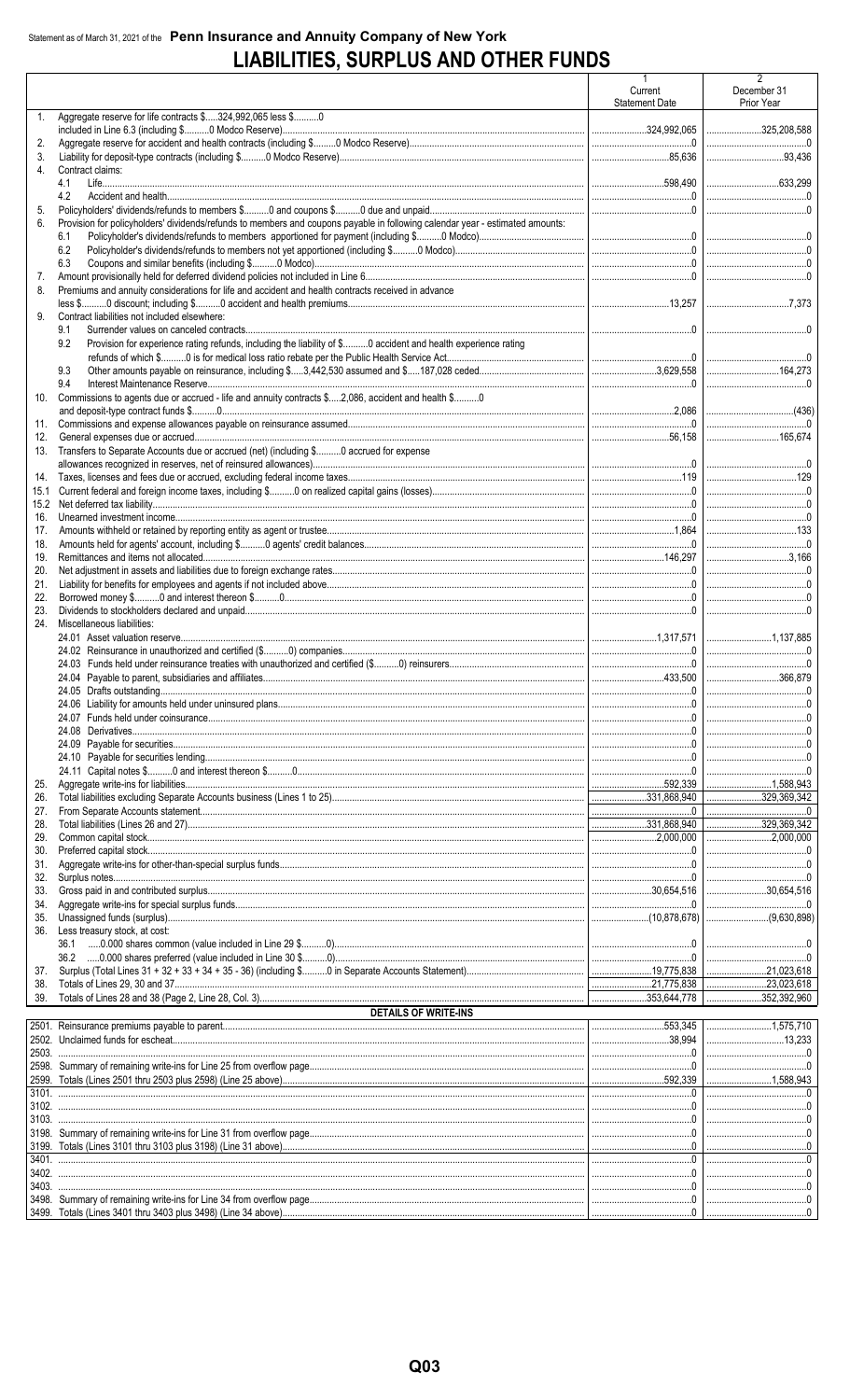## **SUMMARY OF OPERATIONS**

|    |                                                                                                                | $\mathbf{L}$<br>Current<br>Year to Date | $\mathcal{L}$<br>Prior<br>Year to Date                                                                                                                                                                                                                                                                                                                              | Prior Year Ended<br>December 31 |
|----|----------------------------------------------------------------------------------------------------------------|-----------------------------------------|---------------------------------------------------------------------------------------------------------------------------------------------------------------------------------------------------------------------------------------------------------------------------------------------------------------------------------------------------------------------|---------------------------------|
|    |                                                                                                                | 1.265.779                               |                                                                                                                                                                                                                                                                                                                                                                     |                                 |
|    |                                                                                                                |                                         |                                                                                                                                                                                                                                                                                                                                                                     |                                 |
| 4. |                                                                                                                |                                         | 371   10.773                                                                                                                                                                                                                                                                                                                                                        |                                 |
| 5. |                                                                                                                |                                         |                                                                                                                                                                                                                                                                                                                                                                     |                                 |
| 6. |                                                                                                                |                                         | 0                                                                                                                                                                                                                                                                                                                                                                   |                                 |
|    | 8. Miscellaneous Income:                                                                                       |                                         |                                                                                                                                                                                                                                                                                                                                                                     |                                 |
|    | 8.1 Income from fees associated with investment management, administration and contract guarantees             |                                         |                                                                                                                                                                                                                                                                                                                                                                     |                                 |
|    |                                                                                                                |                                         |                                                                                                                                                                                                                                                                                                                                                                     |                                 |
|    |                                                                                                                |                                         |                                                                                                                                                                                                                                                                                                                                                                     |                                 |
|    |                                                                                                                |                                         |                                                                                                                                                                                                                                                                                                                                                                     |                                 |
|    |                                                                                                                |                                         |                                                                                                                                                                                                                                                                                                                                                                     |                                 |
|    |                                                                                                                |                                         | 243.066   51.810.359                                                                                                                                                                                                                                                                                                                                                |                                 |
|    |                                                                                                                |                                         |                                                                                                                                                                                                                                                                                                                                                                     |                                 |
|    |                                                                                                                |                                         |                                                                                                                                                                                                                                                                                                                                                                     |                                 |
|    |                                                                                                                |                                         | 779.529   5.731.111                                                                                                                                                                                                                                                                                                                                                 |                                 |
|    |                                                                                                                |                                         |                                                                                                                                                                                                                                                                                                                                                                     |                                 |
|    |                                                                                                                |                                         |                                                                                                                                                                                                                                                                                                                                                                     |                                 |
|    |                                                                                                                |                                         |                                                                                                                                                                                                                                                                                                                                                                     |                                 |
|    |                                                                                                                |                                         |                                                                                                                                                                                                                                                                                                                                                                     |                                 |
|    |                                                                                                                |                                         | 57,354   173,012                                                                                                                                                                                                                                                                                                                                                    |                                 |
|    |                                                                                                                |                                         | 231.649   1.109.814                                                                                                                                                                                                                                                                                                                                                 |                                 |
|    |                                                                                                                |                                         |                                                                                                                                                                                                                                                                                                                                                                     |                                 |
|    |                                                                                                                |                                         | $\begin{picture}(20,10) \put(0,0){\vector(1,0){100}} \put(15,0){\vector(1,0){100}} \put(15,0){\vector(1,0){100}} \put(15,0){\vector(1,0){100}} \put(15,0){\vector(1,0){100}} \put(15,0){\vector(1,0){100}} \put(15,0){\vector(1,0){100}} \put(15,0){\vector(1,0){100}} \put(15,0){\vector(1,0){100}} \put(15,0){\vector(1,0){100}} \put(15,0){\vector(1,0){100}} \$ |                                 |
|    |                                                                                                                |                                         |                                                                                                                                                                                                                                                                                                                                                                     |                                 |
|    |                                                                                                                |                                         | $\overline{1,901,103}$ 881,529,745                                                                                                                                                                                                                                                                                                                                  |                                 |
|    |                                                                                                                |                                         |                                                                                                                                                                                                                                                                                                                                                                     |                                 |
|    |                                                                                                                |                                         |                                                                                                                                                                                                                                                                                                                                                                     |                                 |
|    | 31. Net gain from operations after dividends to policyholders, refunds to members and                          |                                         |                                                                                                                                                                                                                                                                                                                                                                     |                                 |
|    |                                                                                                                |                                         |                                                                                                                                                                                                                                                                                                                                                                     |                                 |
|    | 33. Net gain from operations after dividends to policyholders, refunds to members and federal income taxes and |                                         |                                                                                                                                                                                                                                                                                                                                                                     |                                 |
|    | 34. Net realized capital gains (losses) (excluding gains (losses) transferred to the IMR) less capital gains   |                                         |                                                                                                                                                                                                                                                                                                                                                                     |                                 |
|    |                                                                                                                |                                         |                                                                                                                                                                                                                                                                                                                                                                     |                                 |
|    |                                                                                                                |                                         | $\ldots$ 378.131                                                                                                                                                                                                                                                                                                                                                    |                                 |
|    | <b>CAPITAL AND SURPLUS ACCOUNT</b>                                                                             |                                         |                                                                                                                                                                                                                                                                                                                                                                     |                                 |
|    |                                                                                                                |                                         |                                                                                                                                                                                                                                                                                                                                                                     |                                 |
|    |                                                                                                                |                                         |                                                                                                                                                                                                                                                                                                                                                                     |                                 |
|    |                                                                                                                |                                         |                                                                                                                                                                                                                                                                                                                                                                     |                                 |
|    |                                                                                                                |                                         |                                                                                                                                                                                                                                                                                                                                                                     |                                 |
|    |                                                                                                                |                                         | 17.071   119.180                                                                                                                                                                                                                                                                                                                                                    |                                 |
|    |                                                                                                                |                                         |                                                                                                                                                                                                                                                                                                                                                                     |                                 |
|    |                                                                                                                |                                         |                                                                                                                                                                                                                                                                                                                                                                     |                                 |
|    |                                                                                                                |                                         |                                                                                                                                                                                                                                                                                                                                                                     |                                 |
|    |                                                                                                                |                                         |                                                                                                                                                                                                                                                                                                                                                                     |                                 |
|    |                                                                                                                |                                         |                                                                                                                                                                                                                                                                                                                                                                     |                                 |
|    |                                                                                                                |                                         |                                                                                                                                                                                                                                                                                                                                                                     |                                 |
|    | 50. Capital changes:                                                                                           |                                         |                                                                                                                                                                                                                                                                                                                                                                     |                                 |
|    |                                                                                                                |                                         |                                                                                                                                                                                                                                                                                                                                                                     |                                 |
|    |                                                                                                                |                                         |                                                                                                                                                                                                                                                                                                                                                                     |                                 |
|    | 51. Surplus adjustment:                                                                                        |                                         |                                                                                                                                                                                                                                                                                                                                                                     |                                 |
|    |                                                                                                                |                                         | $\ldots$ 5,000,000   5,000,000                                                                                                                                                                                                                                                                                                                                      |                                 |
|    |                                                                                                                |                                         |                                                                                                                                                                                                                                                                                                                                                                     |                                 |
|    |                                                                                                                |                                         |                                                                                                                                                                                                                                                                                                                                                                     |                                 |
|    |                                                                                                                |                                         |                                                                                                                                                                                                                                                                                                                                                                     |                                 |
|    |                                                                                                                |                                         |                                                                                                                                                                                                                                                                                                                                                                     |                                 |
|    |                                                                                                                |                                         |                                                                                                                                                                                                                                                                                                                                                                     |                                 |
|    | <b>DETAILS OF WRITE-INS</b>                                                                                    |                                         |                                                                                                                                                                                                                                                                                                                                                                     |                                 |
|    | 08.301.                                                                                                        |                                         |                                                                                                                                                                                                                                                                                                                                                                     |                                 |
|    | 08.302.<br>08.303.                                                                                             |                                         |                                                                                                                                                                                                                                                                                                                                                                     |                                 |
|    | 08.398.                                                                                                        |                                         |                                                                                                                                                                                                                                                                                                                                                                     |                                 |
|    | 08.399.                                                                                                        |                                         |                                                                                                                                                                                                                                                                                                                                                                     |                                 |
|    | 2701.                                                                                                          |                                         |                                                                                                                                                                                                                                                                                                                                                                     |                                 |
|    | 2702.<br>2703.                                                                                                 |                                         |                                                                                                                                                                                                                                                                                                                                                                     |                                 |
|    | 2798.                                                                                                          |                                         |                                                                                                                                                                                                                                                                                                                                                                     |                                 |
|    | 2799.                                                                                                          |                                         |                                                                                                                                                                                                                                                                                                                                                                     |                                 |
|    | 5301.<br>5302.                                                                                                 |                                         |                                                                                                                                                                                                                                                                                                                                                                     |                                 |
|    | 5303.                                                                                                          |                                         |                                                                                                                                                                                                                                                                                                                                                                     |                                 |
|    | 5398.                                                                                                          |                                         |                                                                                                                                                                                                                                                                                                                                                                     |                                 |
|    | 5399.                                                                                                          |                                         |                                                                                                                                                                                                                                                                                                                                                                     |                                 |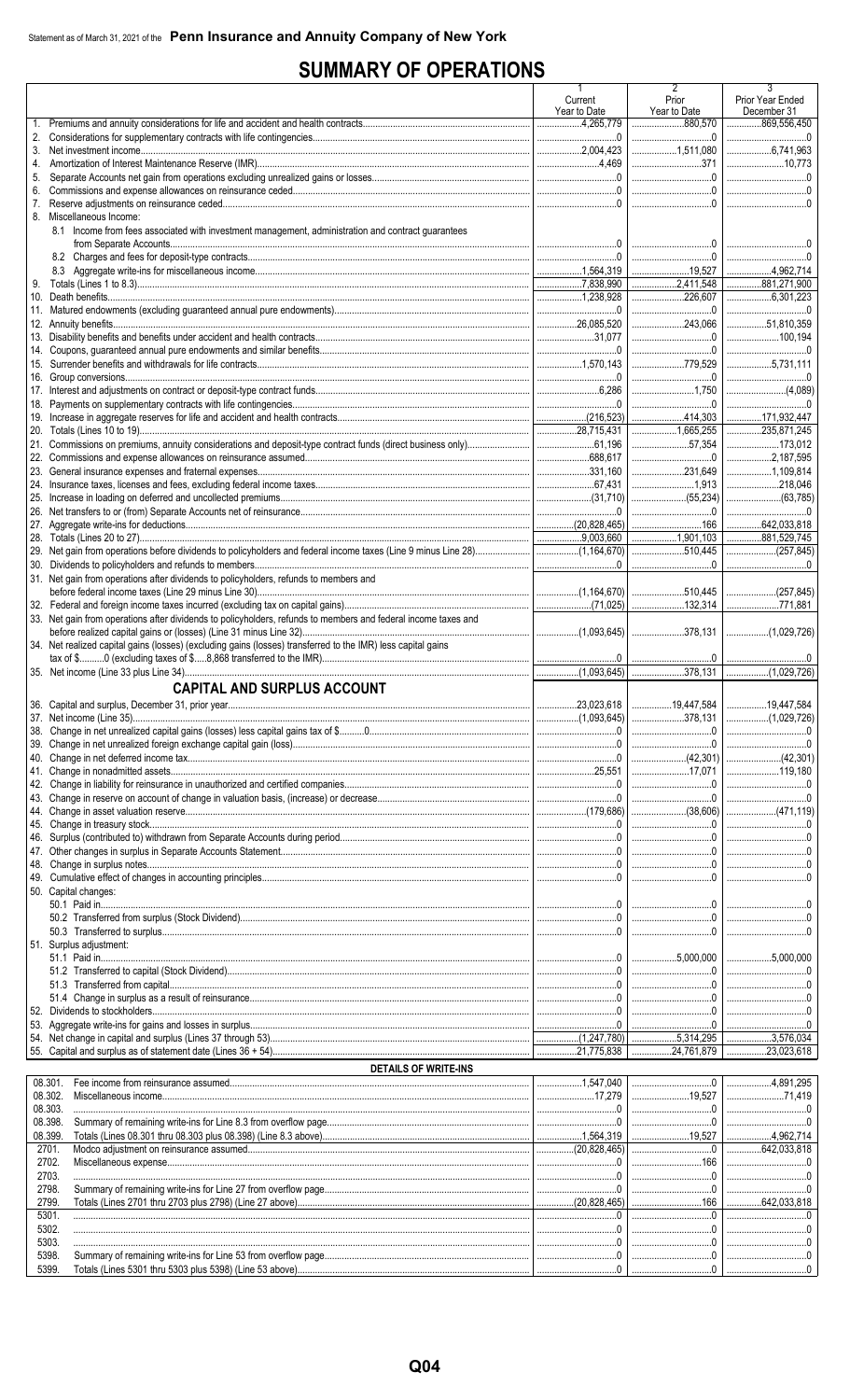|     |                                                                                               | $\mathbf{1}$<br><b>Current Year</b><br>to Date | $\overline{2}$<br>Prior Year<br>To Date                                                                                                                                                                                                                                                                                                              | 3<br>Prior Year Ended<br>December 31 |
|-----|-----------------------------------------------------------------------------------------------|------------------------------------------------|------------------------------------------------------------------------------------------------------------------------------------------------------------------------------------------------------------------------------------------------------------------------------------------------------------------------------------------------------|--------------------------------------|
|     | <b>CASH FROM OPERATIONS</b>                                                                   |                                                |                                                                                                                                                                                                                                                                                                                                                      |                                      |
| 1.  |                                                                                               |                                                |                                                                                                                                                                                                                                                                                                                                                      | 181,637,631                          |
| 2.  |                                                                                               |                                                | 1,962,460                                                                                                                                                                                                                                                                                                                                            | 8,547,894                            |
| 3.  |                                                                                               |                                                |                                                                                                                                                                                                                                                                                                                                                      | 4,962,714                            |
| 4.  |                                                                                               |                                                |                                                                                                                                                                                                                                                                                                                                                      | 195,148,239                          |
| 5.  |                                                                                               |                                                | 1,536,075                                                                                                                                                                                                                                                                                                                                            | 24,151,057                           |
| 6.  |                                                                                               |                                                | $\begin{array}{l} \rule{0.2cm}{0.15mm} \rule{0.2cm}{0.15mm} \rule{0.2cm}{0.15mm} \rule{0.2cm}{0.15mm} \rule{0.2cm}{0.15mm} \rule{0.2cm}{0.15mm} \rule{0.2cm}{0.15mm} \rule{0.2cm}{0.15mm} \rule{0.2cm}{0.15mm} \rule{0.2cm}{0.15mm} \rule{0.2cm}{0.15mm} \rule{0.2cm}{0.15mm} \rule{0.2cm}{0.15mm} \rule{0.2cm}{0.15mm} \rule{0.2cm}{0.15mm} \rule{$ |                                      |
| 7.  |                                                                                               |                                                |                                                                                                                                                                                                                                                                                                                                                      | 3,606,807                            |
| 8.  |                                                                                               |                                                |                                                                                                                                                                                                                                                                                                                                                      |                                      |
| 9.  |                                                                                               |                                                |                                                                                                                                                                                                                                                                                                                                                      | 1,543,415                            |
| 10. |                                                                                               |                                                | 1,864,493                                                                                                                                                                                                                                                                                                                                            | 29,301,279                           |
| 11. |                                                                                               |                                                | 1,123,759                                                                                                                                                                                                                                                                                                                                            | 165,846,960                          |
|     | <b>CASH FROM INVESTMENTS</b>                                                                  |                                                |                                                                                                                                                                                                                                                                                                                                                      |                                      |
| 12. | Proceeds from investments sold, matured or repaid:                                            |                                                |                                                                                                                                                                                                                                                                                                                                                      |                                      |
|     |                                                                                               |                                                |                                                                                                                                                                                                                                                                                                                                                      | 28,739.573                           |
|     |                                                                                               |                                                |                                                                                                                                                                                                                                                                                                                                                      |                                      |
|     |                                                                                               |                                                |                                                                                                                                                                                                                                                                                                                                                      |                                      |
|     | 12.4                                                                                          |                                                |                                                                                                                                                                                                                                                                                                                                                      |                                      |
|     | 12.5                                                                                          |                                                |                                                                                                                                                                                                                                                                                                                                                      |                                      |
|     | 12.6                                                                                          |                                                |                                                                                                                                                                                                                                                                                                                                                      |                                      |
|     | 12.7                                                                                          |                                                |                                                                                                                                                                                                                                                                                                                                                      |                                      |
|     | 12.8                                                                                          |                                                |                                                                                                                                                                                                                                                                                                                                                      | 28,739,573                           |
| 13. | Cost of investments acquired (long-term only):                                                |                                                |                                                                                                                                                                                                                                                                                                                                                      |                                      |
|     |                                                                                               |                                                |                                                                                                                                                                                                                                                                                                                                                      |                                      |
|     |                                                                                               |                                                |                                                                                                                                                                                                                                                                                                                                                      |                                      |
|     | 13.3                                                                                          |                                                |                                                                                                                                                                                                                                                                                                                                                      |                                      |
|     | 13.4                                                                                          |                                                |                                                                                                                                                                                                                                                                                                                                                      |                                      |
|     | 13.5                                                                                          |                                                | $\begin{array}{l} \rule{0.2cm}{0.15mm} \rule{0.2cm}{0.15mm} \rule{0.2cm}{0.15mm} \rule{0.2cm}{0.15mm} \rule{0.2cm}{0.15mm} \rule{0.2cm}{0.15mm} \rule{0.2cm}{0.15mm} \rule{0.2cm}{0.15mm} \rule{0.2cm}{0.15mm} \rule{0.2cm}{0.15mm} \rule{0.2cm}{0.15mm} \rule{0.2cm}{0.15mm} \rule{0.2cm}{0.15mm} \rule{0.2cm}{0.15mm} \rule{0.2cm}{0.15mm} \rule{$ |                                      |
|     |                                                                                               |                                                |                                                                                                                                                                                                                                                                                                                                                      |                                      |
|     | 13.7                                                                                          |                                                |                                                                                                                                                                                                                                                                                                                                                      | 190,765,560                          |
| 14. |                                                                                               |                                                |                                                                                                                                                                                                                                                                                                                                                      | 33,025                               |
| 15. |                                                                                               |                                                |                                                                                                                                                                                                                                                                                                                                                      |                                      |
|     | <b>CASH FROM FINANCING AND MISCELLANEOUS SOURCES</b>                                          |                                                |                                                                                                                                                                                                                                                                                                                                                      |                                      |
| 16. | Cash provided (applied):                                                                      |                                                |                                                                                                                                                                                                                                                                                                                                                      |                                      |
|     |                                                                                               |                                                |                                                                                                                                                                                                                                                                                                                                                      |                                      |
|     |                                                                                               |                                                |                                                                                                                                                                                                                                                                                                                                                      | $\ldots$ 5,000,000                   |
|     | 16.3                                                                                          |                                                |                                                                                                                                                                                                                                                                                                                                                      | 0                                    |
|     | 16.4                                                                                          |                                                |                                                                                                                                                                                                                                                                                                                                                      |                                      |
|     | 16.5                                                                                          |                                                |                                                                                                                                                                                                                                                                                                                                                      |                                      |
|     |                                                                                               |                                                | <u>653,943</u>                                                                                                                                                                                                                                                                                                                                       | 937,672                              |
| 17. |                                                                                               |                                                | $\ldots$ 5,692,944                                                                                                                                                                                                                                                                                                                                   | 5,951,495                            |
|     | RECONCILIATION OF CASH, CASH EQUIVALENTS AND SHORT-TERM INVESTMENTS                           |                                                |                                                                                                                                                                                                                                                                                                                                                      |                                      |
|     |                                                                                               |                                                |                                                                                                                                                                                                                                                                                                                                                      |                                      |
| 18. |                                                                                               |                                                |                                                                                                                                                                                                                                                                                                                                                      | 9,739,443                            |
| 19. | Cash, cash equivalents and short-term investments:                                            |                                                |                                                                                                                                                                                                                                                                                                                                                      |                                      |
|     |                                                                                               |                                                |                                                                                                                                                                                                                                                                                                                                                      |                                      |
|     |                                                                                               |                                                | 17,558,291                                                                                                                                                                                                                                                                                                                                           | 16,617,886                           |
|     | Note: Supplemental disclosures of cash flow information for non-cash transactions:<br>20.0001 |                                                |                                                                                                                                                                                                                                                                                                                                                      |                                      |
|     |                                                                                               |                                                |                                                                                                                                                                                                                                                                                                                                                      |                                      |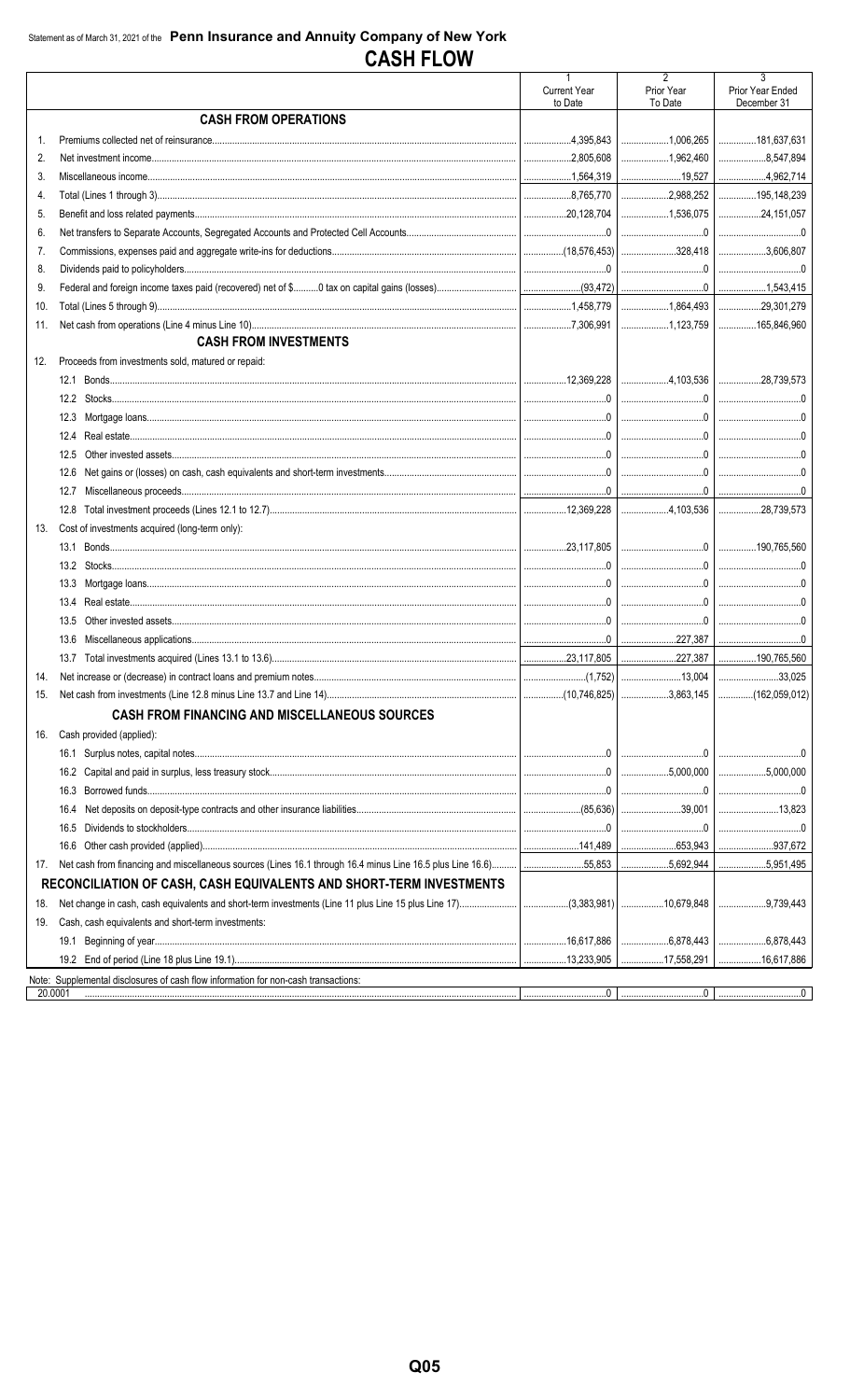## DIRECT PREMIUMS AND DEPOSIT-TYPE CONTRACTS

|     | <b>Current Year</b><br>To Date | $\mathfrak{p}$<br>Prior Year<br>To Date | 3<br>Prior Year<br>Ended December 31 |
|-----|--------------------------------|-----------------------------------------|--------------------------------------|
|     |                                |                                         |                                      |
|     |                                |                                         |                                      |
|     |                                |                                         |                                      |
|     |                                |                                         |                                      |
|     |                                |                                         |                                      |
|     |                                |                                         |                                      |
|     |                                |                                         |                                      |
| 7.  |                                |                                         |                                      |
|     |                                |                                         |                                      |
| 9.  |                                |                                         |                                      |
| 10. |                                |                                         |                                      |
|     |                                |                                         |                                      |
|     |                                |                                         |                                      |
|     |                                |                                         |                                      |
|     |                                |                                         |                                      |
|     |                                |                                         |                                      |

| <b>DETAILS OF WRITE-INS</b>                                  |  |  |  |  |  |  |  |  |  |  |  |  |  |
|--------------------------------------------------------------|--|--|--|--|--|--|--|--|--|--|--|--|--|
|                                                              |  |  |  |  |  |  |  |  |  |  |  |  |  |
|                                                              |  |  |  |  |  |  |  |  |  |  |  |  |  |
| 100                                                          |  |  |  |  |  |  |  |  |  |  |  |  |  |
|                                                              |  |  |  |  |  |  |  |  |  |  |  |  |  |
| 1099. Total (Lines 1001 thru 1003 plus 1098) (Line 10 above) |  |  |  |  |  |  |  |  |  |  |  |  |  |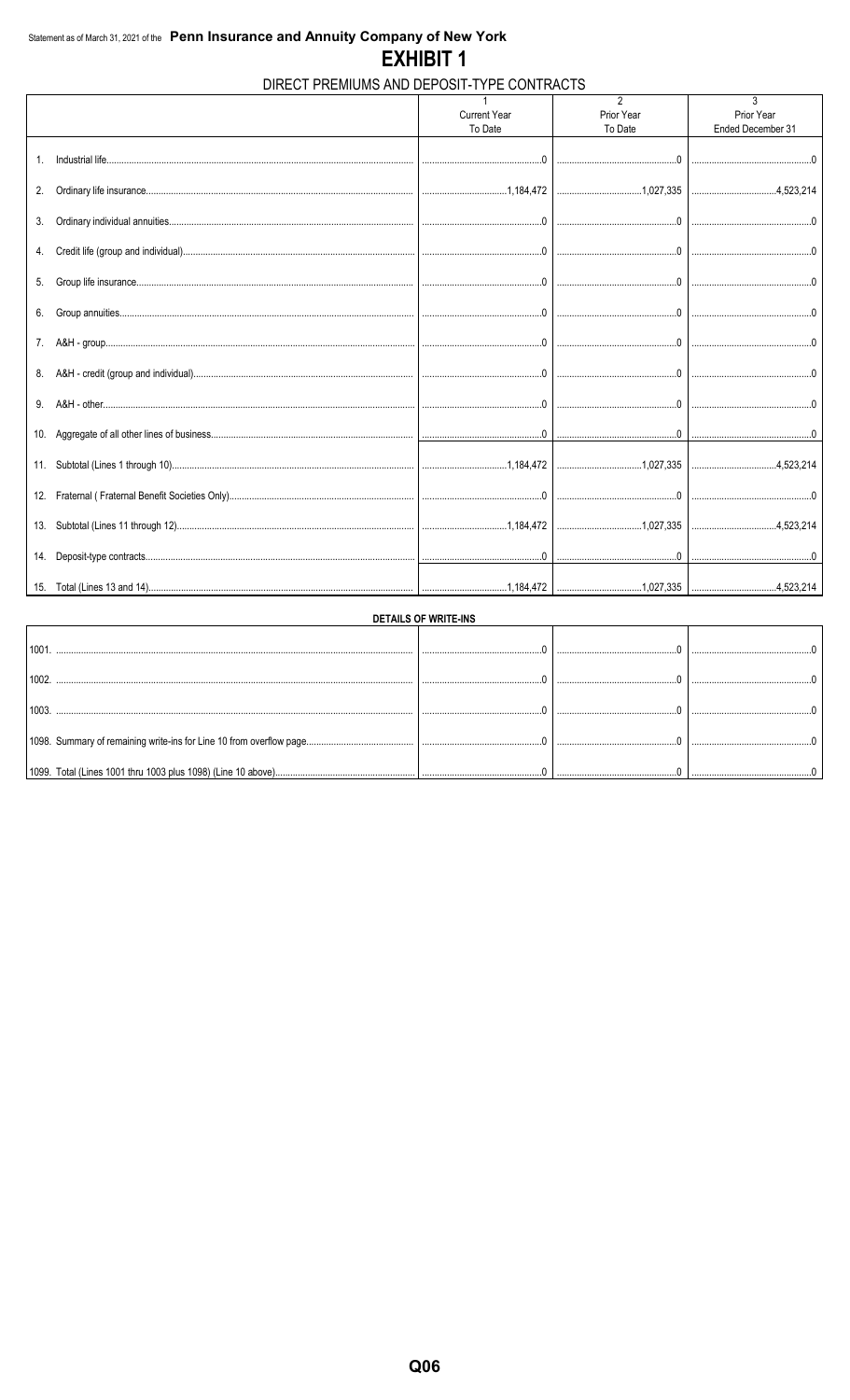#### **Note 1 – Summary of Significant Accounting Policies and Going Concern**

#### A. Accounting Practices

The financial statements of The Penn Insurance and Annuity Company of New York (the "Company") are presented on the basis of accounting practices prescribed or permitted by the New York State Department of Financial Services.

The Company recognizes only statutory accounting practices prescribed or permitted by the State of New York for determining and reporting the financial condition and results of operations of an insurance company and for determining its solvency under the New York Insurance Law. The National Association of Insurance Commissioners' ("NAIC") Accounting Practices and Procedures Manual ("NAIC SAP") has been adopted as a component of prescribed or permitted practices by the State of New York.

A reconciliation of the Company's net income and capital and surplus between NAIC SAP and practices prescribed and permitted by the State of New York is shown below:

|     |                                                                          | SSAP#      | F/S        | F/S        | Current Year to<br>Date |            | 2020        |
|-----|--------------------------------------------------------------------------|------------|------------|------------|-------------------------|------------|-------------|
|     |                                                                          |            | Page       | Line #     |                         |            |             |
|     | <b>INET INCOME</b>                                                       |            |            |            |                         |            |             |
| (1) | Penn Insurance and Annuity Company of New York Company state basis       |            |            |            |                         |            |             |
|     | (Page 4, Line 35, Columns 1 & 3)                                         | <b>XXX</b> | <b>XXX</b> | <b>XXX</b> | $(1,093,645)$ S<br>13   |            | (1.029.726) |
| (2) | State Prescribed Practices that are an increase/(decrease) from NAIC SAP |            |            |            |                         |            |             |
|     |                                                                          |            |            |            | Ŝ.<br>0                 | l\$        |             |
| (3) | State Permitted Practices that are an increase/(decrease) from NAIC SAP  |            |            |            |                         |            |             |
|     |                                                                          |            |            |            | 0                       | l\$        |             |
| (4) | NAIC SAP $(1 - 2 - 3 = 4)$                                               | <b>XXX</b> | <b>XXX</b> | <b>XXX</b> | l\$<br>(1.093.645)      |            | (1,029,726) |
|     | <b>SURPLUS</b>                                                           |            |            |            |                         |            |             |
| (5) | Penn Insurance and Annuity Company of New York Company state basis       |            |            |            |                         |            |             |
|     | (Page 3, line 38, Columns 1 & 2)                                         | <b>XXX</b> | <b>XXX</b> | <b>XXX</b> | 21.775.838<br>I\$       | IS         | 23.023.618  |
| (6) | State Prescribed Practices that are an increase/(decrease) from NAIC SAP |            |            |            |                         |            |             |
|     |                                                                          |            |            |            | I\$<br>0                | $\sqrt{3}$ | 0           |
| (7) | State Permitted Practices that are an increase/(decrease) from NAIC SAP  |            |            |            |                         |            |             |
|     |                                                                          |            |            |            | 0                       | I\$        |             |
| (8) | NAIC SAP $(5 - 6 - 7 = 8)$                                               | <b>XXX</b> | XXX        | <b>XXX</b> | 21,775,838<br>IS        | I\$        | 23.023.618  |

#### C. Accounting Policy

(2) Basis for Bonds, Mandatory Convertible Securities, SVO-Identified Investments and Amortization Method

Bonds not backed by other loans are stated at amortized cost using the interest method.

- (6) Basis for Loan-Backed Securities and Adjustment Methodology Loan-backed securities are stated at either amortized cost or the lower of amortized cost or fair value. The retrospective adjustment method is used to value all securities.
- D. Going Concern Not applicable

#### **Note 2 – Accounting Changes and Corrections of Errors**

#### No significant changes

**Note 3 – Business Combinations and Goodwill**

No significant changes

#### **Note 4 – Discontinued Operations**

#### No significant changes

#### **Note 5 – Investments**

- D. Loan-Backed Securities
	- (1) Description of Sources Used to Determine Prepayment Assumptions Prepayment assumptions for mortgage-backed/asset-backed securities were obtained from the Company's investment advisor.
	- (2) Securities with Recognized Other-Than-Temporary Impairments The Company did not recognize any other-than-temporary impairments on loan-backed securities for the three-month period ended March 31, 2021.
	- (3) Recognized OTTI securities

The Company did not recognize any other-than-temporary impairments on securities during the three-month period ended March 31, 2021.

(4) All impaired securities (fair value is less than cost or amortized cost) for which an other-than-temporary impairment has not been recognized in earnings as a realized loss (including securities with a recognized other-than-temporary impairment for non-interest related declines when a non-recognized interest related impairment remains):

| а. | The aggregate amount of unrealized losses:                             | Less than 12 Months | 752.222    |
|----|------------------------------------------------------------------------|---------------------|------------|
|    |                                                                        | 12 Months or Longer | 213.027    |
|    | The aggregate related fair value of securities with unrealized losses: | Less than 12 Months | 58.366.139 |
|    |                                                                        | 12 Months or Longer | 8.990.011  |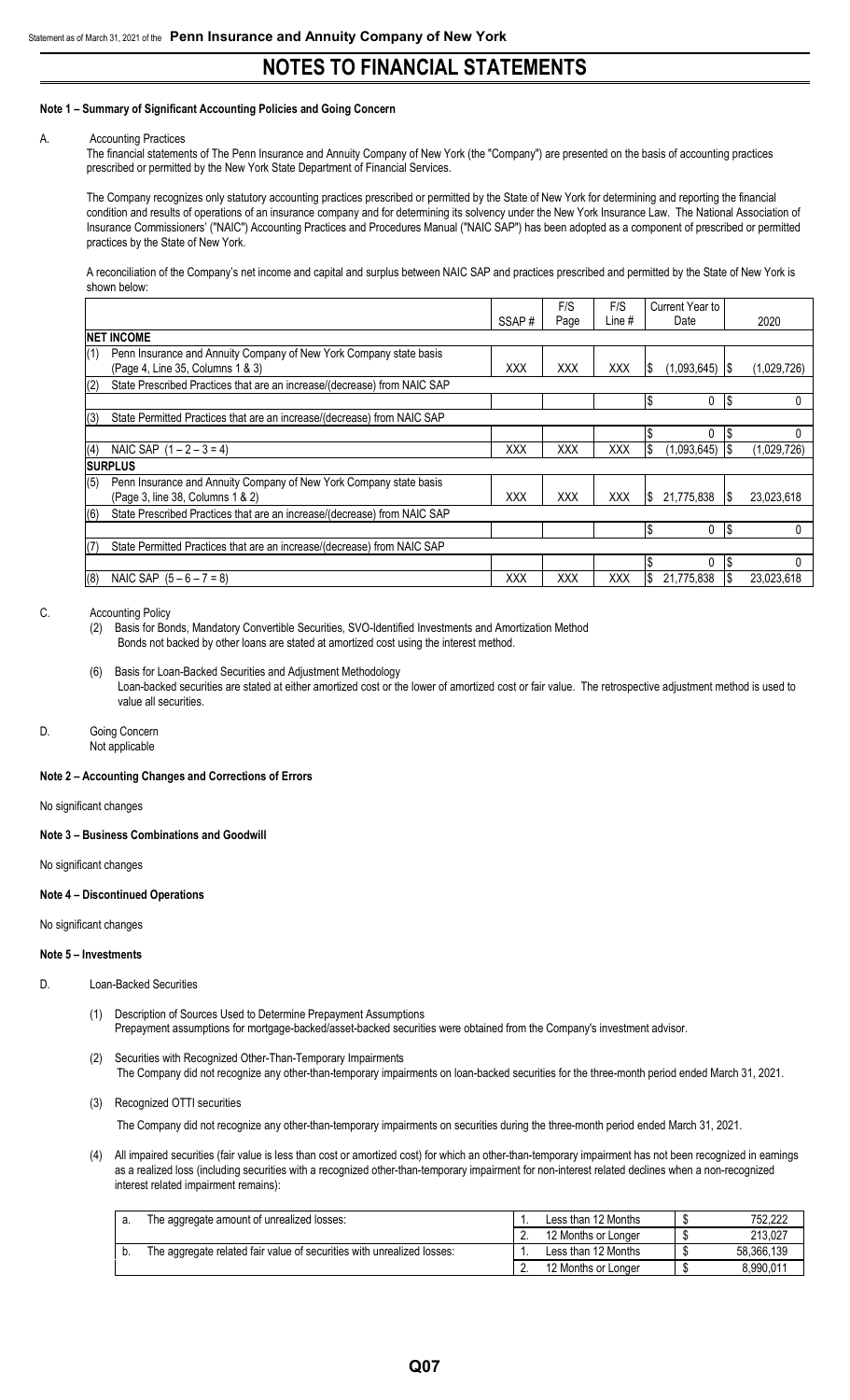|                | Information Investor Considered in Reaching Conclusion that Impairments are Not Other-Than-Temporary<br>(5)<br>In making impairment assessments, the Company considers past events, current conditions, and reasonable and supportable forecasts. In addition, the<br>Company considers external investment advisor analyses, industry analyst reports and forecasts, sector credit ratings, the current financial condition of<br>the guarantor of the security, and other market data that is relevant to the collectability of the security. |  |
|----------------|-------------------------------------------------------------------------------------------------------------------------------------------------------------------------------------------------------------------------------------------------------------------------------------------------------------------------------------------------------------------------------------------------------------------------------------------------------------------------------------------------------------------------------------------------|--|
| E.             | Dollar Repurchase Agreements and/or Securities Lending Transactions                                                                                                                                                                                                                                                                                                                                                                                                                                                                             |  |
|                | Not applicable.                                                                                                                                                                                                                                                                                                                                                                                                                                                                                                                                 |  |
| F.             | Repurchase Agreements Transactions Accounted for as Secured Borrowing                                                                                                                                                                                                                                                                                                                                                                                                                                                                           |  |
|                | Not applicable.                                                                                                                                                                                                                                                                                                                                                                                                                                                                                                                                 |  |
| G.             | Reverse Repurchase Agreements Transactions Accounted for as Secured Borrowing                                                                                                                                                                                                                                                                                                                                                                                                                                                                   |  |
|                | Not applicable.                                                                                                                                                                                                                                                                                                                                                                                                                                                                                                                                 |  |
| Н.             | Repurchase Agreements Transactions Accounted for as a Sale                                                                                                                                                                                                                                                                                                                                                                                                                                                                                      |  |
|                | Not applicable.                                                                                                                                                                                                                                                                                                                                                                                                                                                                                                                                 |  |
| I.             | Reverse Repurchase Agreements Transactions Accounted for as a Sale                                                                                                                                                                                                                                                                                                                                                                                                                                                                              |  |
|                | Not applicable.                                                                                                                                                                                                                                                                                                                                                                                                                                                                                                                                 |  |
| М.             | Working Capital Finance Investments                                                                                                                                                                                                                                                                                                                                                                                                                                                                                                             |  |
|                | Not Applicable                                                                                                                                                                                                                                                                                                                                                                                                                                                                                                                                  |  |
| N.             | Offsetting and Netting of Assets and Liabilities                                                                                                                                                                                                                                                                                                                                                                                                                                                                                                |  |
|                | The Company does not own any offsetting or netting of assets and liabilities.                                                                                                                                                                                                                                                                                                                                                                                                                                                                   |  |
| R.             | Reporting Entity's Share of Cash Pool by Asset Type                                                                                                                                                                                                                                                                                                                                                                                                                                                                                             |  |
|                | No significant changes                                                                                                                                                                                                                                                                                                                                                                                                                                                                                                                          |  |
|                | Note 6 - Joint Ventures, Partnerships and Limited Liability Companies                                                                                                                                                                                                                                                                                                                                                                                                                                                                           |  |
|                | No significant changes                                                                                                                                                                                                                                                                                                                                                                                                                                                                                                                          |  |
|                | Note 7 - Investment Income                                                                                                                                                                                                                                                                                                                                                                                                                                                                                                                      |  |
|                | No significant changes                                                                                                                                                                                                                                                                                                                                                                                                                                                                                                                          |  |
|                | Note 8 - Derivative Instruments                                                                                                                                                                                                                                                                                                                                                                                                                                                                                                                 |  |
| Not applicable |                                                                                                                                                                                                                                                                                                                                                                                                                                                                                                                                                 |  |

#### **Note 9 – Income Taxes**

No significant changes

**Note 10 – Information Concerning Parent, Subsidiaries, Affiliates and Other Related Parties**

No significant changes

#### **Note 11 – Debt**

The Company does not maintain any debt.

**Note 12 – Retirement Plans, Deferred Compensation, Postemployment Benefits and Compensated Absences and Other Postretirement Benefit Plans**

#### Not applicable

**Note 13 – Capital and Surplus, Shareholder's Dividend Restrictions and Quasi-Reorganizations**

No significant changes

**Note 14 – Liabilities, Contingencies and Assessments**

No significant changes

### **Note 15 – Leases**

No significant changes

**Note 16 – Information about Financial Instruments with Off-Balance Sheet Risk and Financial Instruments with Concentrations of Credit Risk**

No significant changes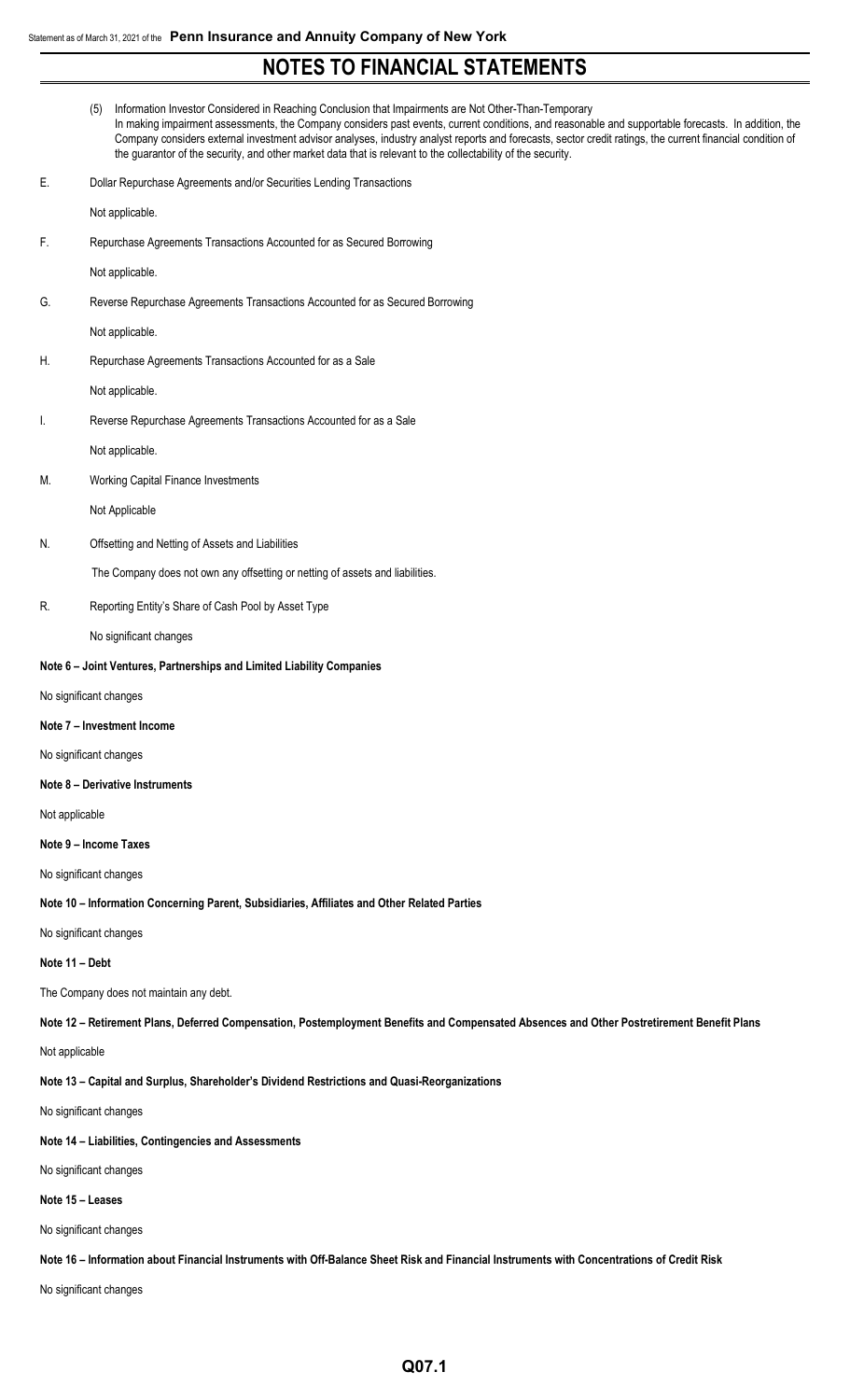#### **Note 17 – Sale, Transfer and Servicing of Financial Assets and Extinguishments of Liabilities**

- B. Transfer and Servicing of Financial Assets
	- (2) Servicing Assets and Servicing Liabilities The Company is not involved in servicing assets or servicing liabilities.
	- (4) Securitizations, Asset-Based Financing Arrangements and Similar Transfers Accounted for as Sales Not applicable
- C. Wash Sales
	- (2) The details by NAIC designation 3 or below, or unrated of securities sold during the current period and reacquired within 30 days of the sale date are: There were no securities with an NAIC designation of 3 or below that were sold during the three-month period ended March 31, 2021 and reacquired within 30 days of the sale.

#### **Note 18 – Gain or Loss to the Reporting Entity from Uninsured Plans and the Portion of Partially Insured Plans**

#### No significant changes

#### **Note 19 – Direct Premium Written/Produced by Managing General Agents/Third Party Administrators**

#### No significant changes

#### **Note 20 – Fair Value Measurements**

- A. Fair Value Measurements
	- (1) Fair Value Measurements at Reporting Date

The Company's financial assets have been classified, for disclosure purposes, based on a hierarchy defined by SSAP No. 100-Fair Value Measurements. The hierarchy gives the highest ranking to fair values determined using unadjusted quoted prices in active markets for identical assets (Level 1) and the lowest ranking to fair values determined using methodologies and models with unobservable inputs (Level 3). An asset's classification is based on the lowest level input that is significant to its measurement. The following are the levels of the hierarchy and a brief description of the type of valuation inputs that are used to establish each level:

Pricing Level 1 – Valuations based on unadjusted quoted prices in active markets for identical assets that the Company's pricing sources have the ability to access. Since the valuations are based on quoted prices that are readily and regularly available in an active market, valuation of these securities does not entail a significant amount or degree of judgment.

Pricing Level 2 - Valuations based upon quoted prices for similar assets in active markets, quoted prices for identical or similar assets in inactive markets; or valuations based on models where the significant inputs are observable (e.g. interest rates, yield curves, prepayment speeds, default rates, loss severities) or can be corroborated by observable market data.

Pricing Level 3 – Valuations that are derived from techniques in which one or more of the significant inputs are unobservable, including broker quotes which are non-binding.

The following presents the Company's fair value hierarchy for assets and liabilities that are carried at fair value:

| Description for Each Type of Asset or Liability | Level 1    |  | Level 2 |  | Level 3 | Net Asset Value<br>(NAV) |  | Total      |
|-------------------------------------------------|------------|--|---------|--|---------|--------------------------|--|------------|
| Assets at Fair Value                            |            |  |         |  |         |                          |  |            |
| Cash and Cash Equivalents                       | 13,233,905 |  |         |  | U       | IJ                       |  | 13,233,905 |
| Total                                           | 13,233,905 |  |         |  |         |                          |  | 13,233,905 |
| Liabilities at Fair Value                       |            |  |         |  |         |                          |  |            |
|                                                 |            |  |         |  | υ       |                          |  |            |
| Total                                           |            |  |         |  | 0       | ٦3                       |  |            |

(2) Fair Value Measurements in (Level 3) of the Fair Value Hierarchy Not applicable

- (3) Policies when Transfers Between Levels are Recognized Not applicable
- (4) Description of Valuation Techniques and Inputs Used in Fair Value Measurement The levels of hierarchy and a brief description of the types of valuation inputs is incuded above.
- (5) Fair Value Disclosures for Derivative Assets and Liabilities Not applicable
- B. Fair Value Reporting under SSAP 100 and Other Accounting Pronouncements

Not applicable

#### C. Fair Value Level

The following fair value methods and assumptions were used by the Company in estimating the fair value disclosures for financial instruments:

#### **Cash and Cash Equivalents:**

The admitted asset amounts approximate their fair value due to their short-term nature.

#### **Investment Securities:**

Fair values for investment securities are based on market prices published by the SVO, or in the absence of SVO published unit prices or when amortized cost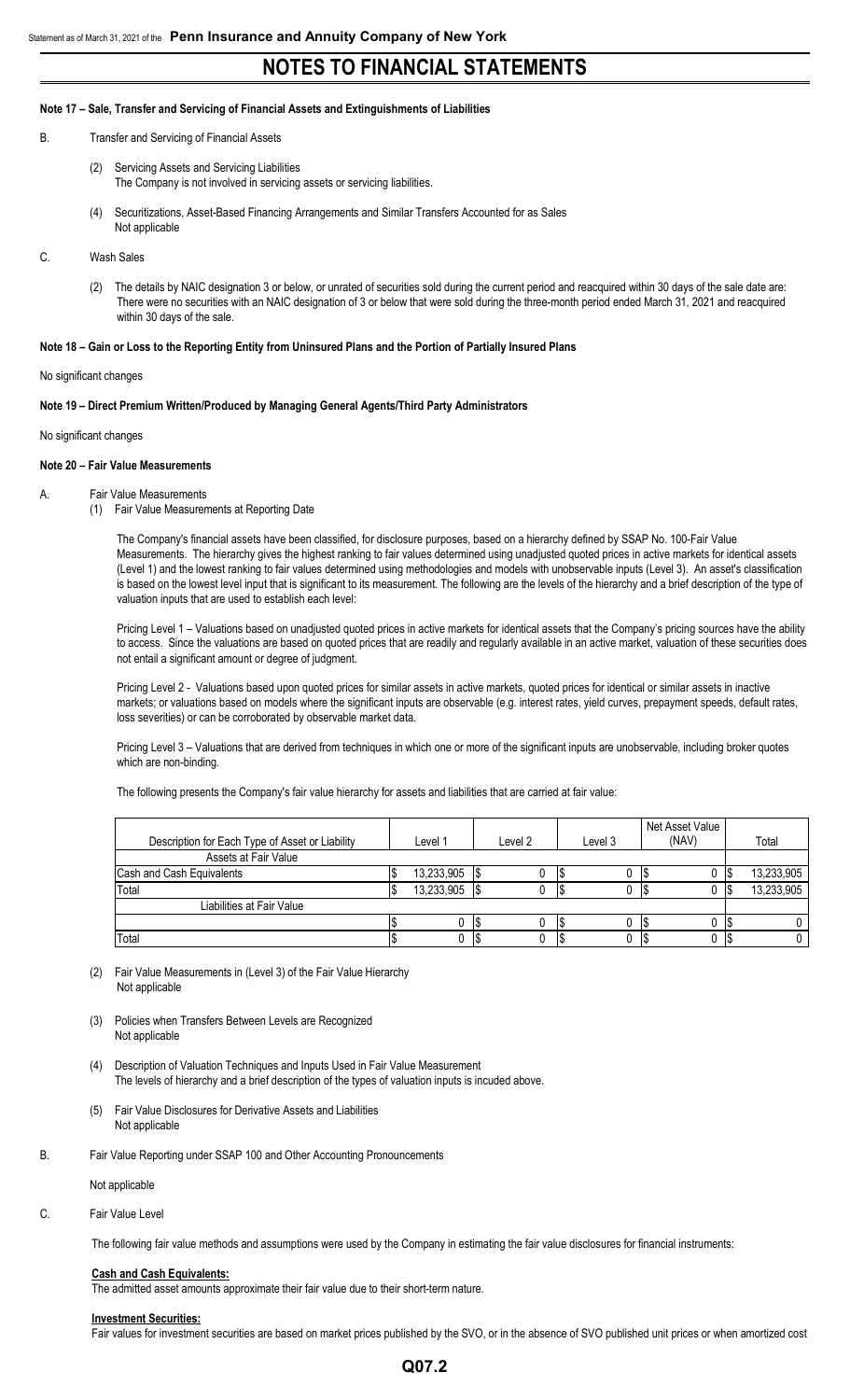is used by the SVO as the unit price, quoted market prices by other third party organizations, where available. For fixed maturity securities not actively traded, fair values are estimated using values obtained from independent pricing services.

The following presents a summary of the carrying values and fair values of the Company's financial instruments:

|                                   | Aggregate Fair            |                        |            |             |           |      | Net Asset Value | Not Practicable I |
|-----------------------------------|---------------------------|------------------------|------------|-------------|-----------|------|-----------------|-------------------|
| Type of Financial Instrument      | Value                     | <b>Admitted Assets</b> | Level 1)   | 'Level 2)   | (Level 3) |      | (NAV)           | Carrying Value)   |
| <b>ICash and Cash Equivalents</b> | 13.233.905                | 13.233.905             | 13.233.905 |             |           | ٦.   |                 |                   |
| <b>Bonds</b>                      | 339.726.562 S 333.651.555 |                        |            | 339.726.562 |           | - 15 |                 |                   |
| <b>Preferred Stock</b>            | 131.250                   | 122.240                | 131.250    |             |           | - 15 |                 |                   |

#### D. Not Practicable to Estimate Fair Value

Not applicable

E. NAV Practical Expedient Investments

Not applicable

#### **Note 21 – Other Items**

#### No significant changes

#### **Note 22 – Events Subsequent**

Subsequent events have been considered through May 11, 2021 for these statutory financial statements which are to be issued on May 11, 2021. There were no events occurring subsequent to the end of the quarter that merited recognition or disclosure in these statements.

#### **Note 23 – Reinsurance**

No significant changes

#### **Note 24 – Retrospectively Rated Contracts and Contracts Subject to Redetermination**

Not applicable

#### **Note 25 – Change in Incurred Losses and Loss Adjustment Expenses**

A. Change in Incurred Losses and Loss Adjustment Expenses

There have been no changes in the provision for incurred loss and loss adjustment expenses attributable to insured events or prior years.

#### B. Information about Significant Changes in Methodologies and Assumptions

Not applicable

#### **Note 26 – Intercompany Pooling Arrangements**

No significant changes

#### **Note 27 – Structured Settlements**

No significant changes

#### **Note 28 – Health Care Receivables**

No significant changes

#### **Note 29 – Participating Policies**

No significant changes

#### **Note 30 – Premium Deficiency Reserves**

No significant changes

#### **Note 31 – Reserves for Life Contracts and Deposit-Type Contracts**

No significant changes

## **Note 32 – Analysis of Annuity Actuarial Reserves and Deposit Liabilities by Withdrawal Characteristics**

No significant changes

#### **Note 33 – Analysis of Life Actuarial Reserves by Withdrawal Characteristics**

No significant changes

#### **Note 34 – Premium and Annuity Considerations Deferred and Uncollected**

No significant changes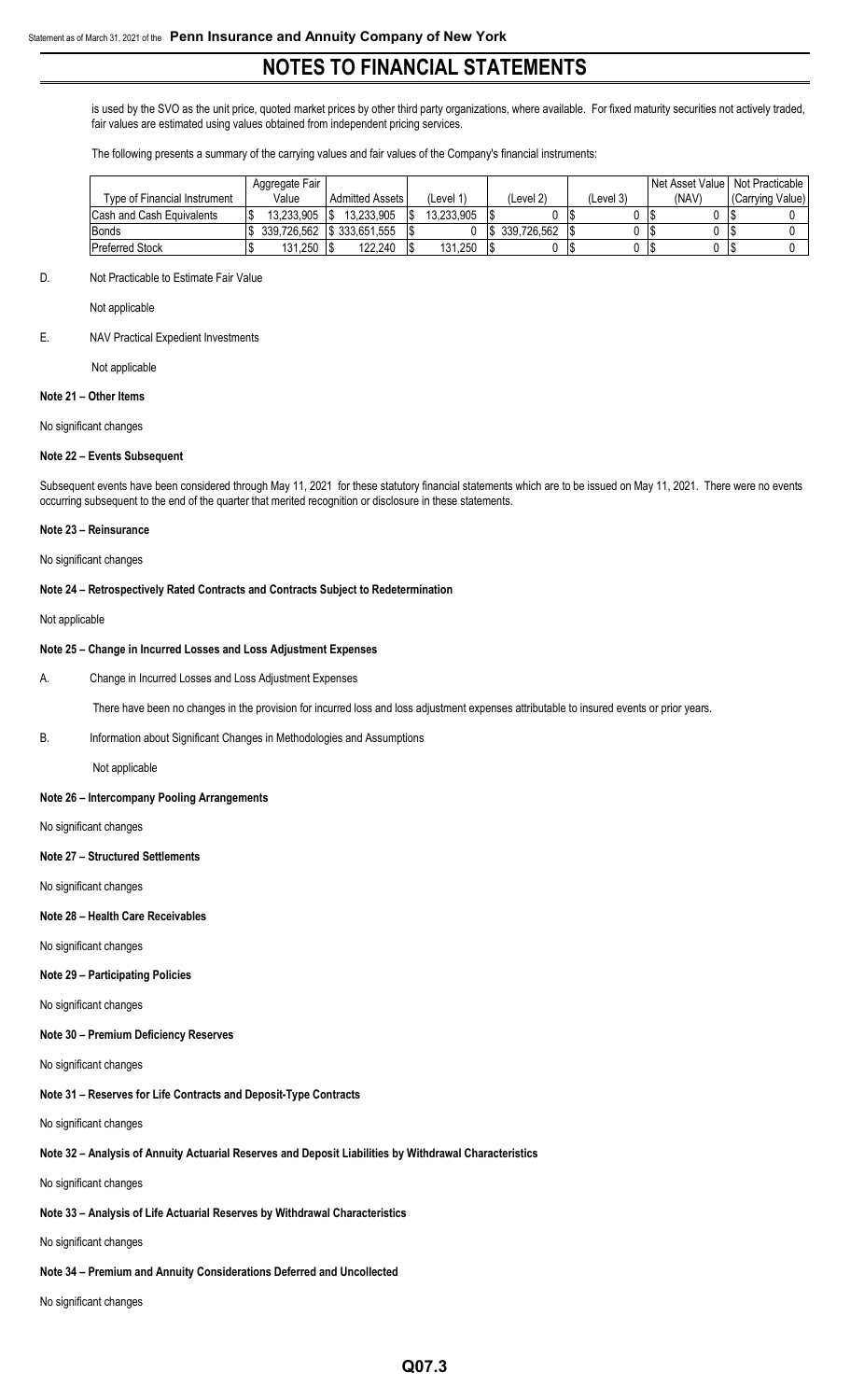**Note 35 – Separate Accounts**

No significant changes

### **Note 36 – Loss/Claim Adjustment Expenses**

No significant changes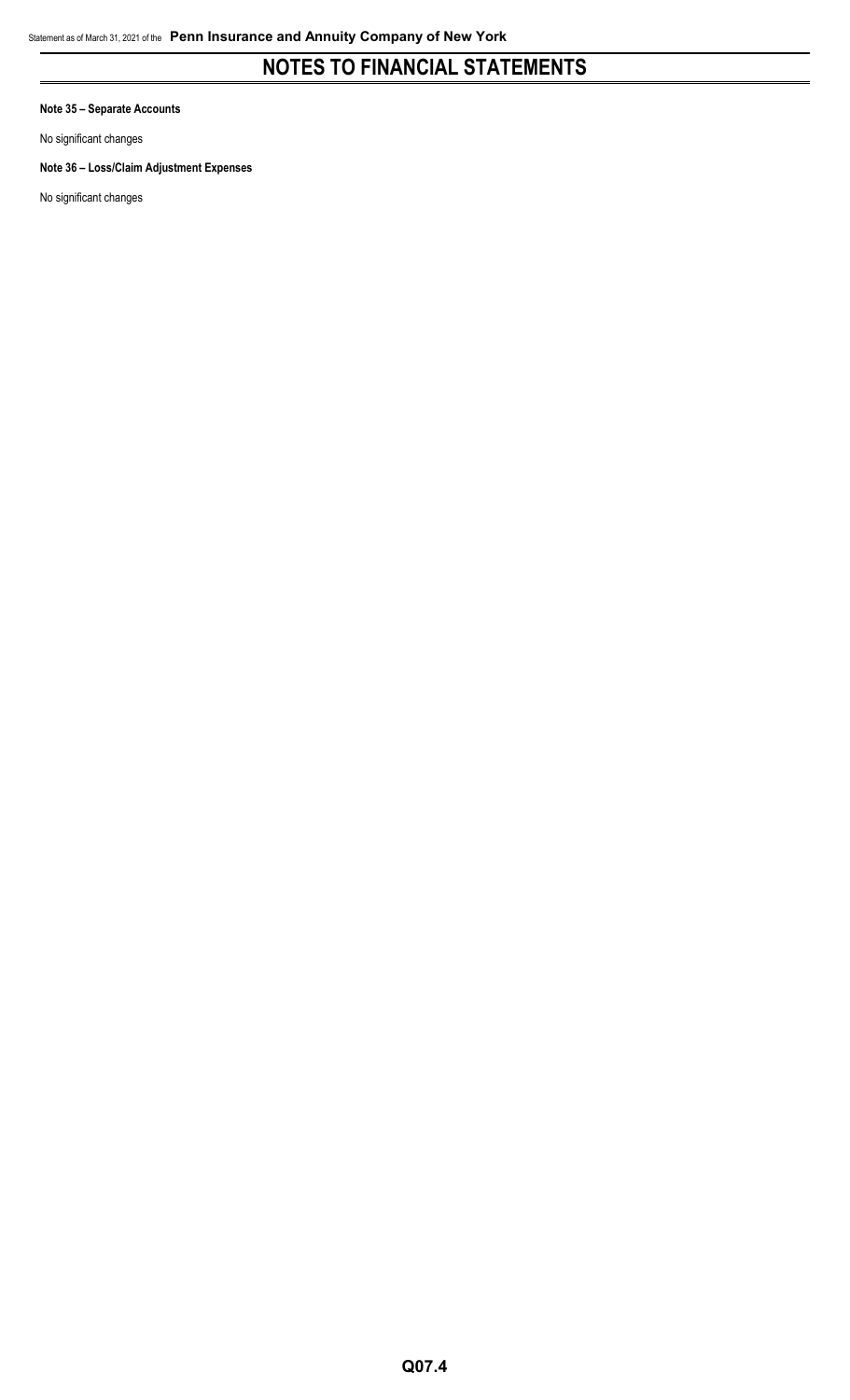## **GENERAL INTERROGATORIES**

### **PART 1 - COMMON INTERROGATORIES**

#### **GENERAL**

| 1.1 | Did the reporting entity experience any material transactions requiring the filing of Disclosure of Material Transactions with the State of Domicile,<br>as required by the Model Act?                                                      | Yes [ ]                | No[X]    |
|-----|---------------------------------------------------------------------------------------------------------------------------------------------------------------------------------------------------------------------------------------------|------------------------|----------|
| 1.2 | If yes, has the report been filed with the domiciliary state?                                                                                                                                                                               | Yes $[ \ ]$            | No [ ]   |
| 2.1 | Has any change been made during the year of this statement in the charter, by-laws, articles of incorporation, or deed of settlement of the<br>reporting entity?                                                                            | Yes [ i                | No[X]    |
| 2.2 | If yes, date of change:                                                                                                                                                                                                                     |                        |          |
| 3.1 | Is the reporting entity a member of an Insurance Holding Company System consisting of two or more affiliated persons, one or more of which is an insurer?<br>If yes, complete Schedule Y, Parts 1 and 1A.                                   | Yes $[X]$              | No [ ]   |
| 3.2 | Have there been any substantial changes in the organizational chart since the prior quarter end?                                                                                                                                            | Yes $[X]$              | No [ ]   |
| 3.3 | If the response to 3.2 is yes, provide a brief description of those changes.                                                                                                                                                                |                        |          |
|     | Fig Partners, LLC, a subsidiary of Janney Montgomery Scott, LLC, was dissolved.                                                                                                                                                             |                        |          |
| 3.4 | Is the reporting entity publicly traded or a member of a publicly traded group?                                                                                                                                                             | Yes [ ]                | No[X]    |
| 3.5 | If the response to 3.4 is yes, provide the CIK (Central Index Key) code issued by the SEC for the entity/group.                                                                                                                             |                        |          |
| 4.1 | Has the reporting entity been a party to a merger or consolidation during the period covered by this statement?<br>If yes, complete and file the merger history data file with the NAIC for the annual filing corresponding to this period. | Yes $\lceil$ $\rceil$  | No[X]    |
| 4.2 | If yes, provide name of entity, NAIC Company Code, and state of domicile (use two letter state abbreviation) for any entity that has ceased to exist as a<br>result of the merger or consolidation.                                         |                        |          |
|     |                                                                                                                                                                                                                                             | $\mathfrak{p}$         | 3        |
|     |                                                                                                                                                                                                                                             | <b>NAIC</b><br>Company | State of |
|     | Name of Entity                                                                                                                                                                                                                              | Code                   | Domicile |
|     |                                                                                                                                                                                                                                             | $\mathbf{0}$           |          |

| 5.  | If the reporting entity is subject to a management agreement, including third-party administrator(s), managing general agent(s), attorney-in-fact, or<br>similar agreement, have there been any significant changes regarding the terms of the agreement or principals involved?<br>If yes, attach an explanation.                                                                                                                           |            | Yes $\lceil$ $\rceil$ | No[X]               | $N/A$ [ ]               |
|-----|----------------------------------------------------------------------------------------------------------------------------------------------------------------------------------------------------------------------------------------------------------------------------------------------------------------------------------------------------------------------------------------------------------------------------------------------|------------|-----------------------|---------------------|-------------------------|
| 6.1 | State as of what date the latest financial examination of the reporting entity was made or is being made.                                                                                                                                                                                                                                                                                                                                    |            |                       | 12/31/2020          |                         |
|     | 6.2 State the as of date that the latest financial examination report became available from either the state of domicile or the reporting entity. This date<br>should be the date of the examined balance sheet and not the date the report was completed or released.                                                                                                                                                                       |            |                       | 12/31/2018          |                         |
| 6.3 | State as of what date the latest financial examination report became available to other states or the public from either the state of domicile or the<br>reporting entity. This is the release date or completion date of the examination report and not the date of the examination (balance sheet date).                                                                                                                                   |            |                       | 06/19/2020          |                         |
| 6.4 | By what department or departments?                                                                                                                                                                                                                                                                                                                                                                                                           |            |                       |                     |                         |
|     | New York State Department of Financial Services                                                                                                                                                                                                                                                                                                                                                                                              |            |                       |                     |                         |
| 6.5 | Have all financial statement adjustments within the latest financial examination report been accounted for in a subsequent financial statement filed<br>with Departments?                                                                                                                                                                                                                                                                    |            | Yes $\lceil$ 1        | No [ 1              | N/A[X]                  |
| 6.6 | Have all of the recommendations within the latest financial examination report been complied with?                                                                                                                                                                                                                                                                                                                                           |            | Yes $[X]$             | No [ ]              | $N/A$ $\lceil$ $\rceil$ |
| 7.1 | Has this reporting entity had any Certificates of Authority, licenses or registrations (including corporate registration, if applicable) suspended or revoked<br>by any governmental entity during the reporting period?                                                                                                                                                                                                                     |            |                       | Yes $\lceil \rceil$ | No[X]                   |
| 7.2 | If yes, give full information:                                                                                                                                                                                                                                                                                                                                                                                                               |            |                       |                     |                         |
| 8.1 | Is the company a subsidiary of a bank holding company regulated with the Federal Reserve Board?                                                                                                                                                                                                                                                                                                                                              |            |                       | Yes $\lceil$ 1      | No[X]                   |
| 8.2 | If response to 8.1 is yes, please identify the name of the bank holding company.                                                                                                                                                                                                                                                                                                                                                             |            |                       |                     |                         |
| 8.3 | Is the company affiliated with one or more banks, thrifts or securities firms?                                                                                                                                                                                                                                                                                                                                                               |            |                       | Yes [ 1             | No[X]                   |
| 8.4 | If the response to 8.3 is yes, please provide below the names and location (city and state of the main office) of any affiliates regulated by a federal<br>requiatory services agency [i.e. the Federal Reserve Board (FRB), the Office of the Comptroller of the Currency (OCC), the Federal Deposit Insurance<br>Corporation (FDIC) and the Securities Exchange Commission (SEC)] and identify the affiliate's primary federal regulator]. |            |                       |                     |                         |
|     | $\overline{2}$                                                                                                                                                                                                                                                                                                                                                                                                                               | 3          | 4                     | 5                   | 6                       |
|     | Affiliate Name<br>Location (City, State)                                                                                                                                                                                                                                                                                                                                                                                                     | <b>FRB</b> | <b>OCC</b>            | <b>FDIC</b>         | <b>SEC</b>              |
| 9.1 | Are the senior officers (principal executive officer, principal financial officer, principal accounting officer or controller, or persons performing similar<br>functions) of the reporting entity subject to a code of ethics, which includes the following standards?                                                                                                                                                                      |            |                       | Yes $[X]$           | No <sub>1</sub>         |

(a) Honest and ethical conduct, including the ethical handling of actual or apparent conflicts of interest between personal and professional relationships;

(b) Full, fair, accurate, timely and understandable disclosure in the periodic reports required to be filed by the reporting entity;

- (c) Compliance with applicable governmental laws, rules and regulations;
- (d) The prompt internal reporting of violations to an appropriate person or persons identified in the code; and
- (e) Accountability for adherence to the code.
- 9.11 If the response to 9.1 is No, please explain:
- 9.2 Has the code of ethics for senior managers been amended? Yes [ ] No [X]
- 9.21 If the response to 9.2 is Yes, provide information related to amendment(s).
- 9.3 Have any provisions of the code of ethics been waived for any of the specified officers?<br>
9.3 Have any provisions of the code of ethics been waived for any of the specified officers?
- 9.31 If the response to 9.3 is Yes, provide the nature of any waiver(s).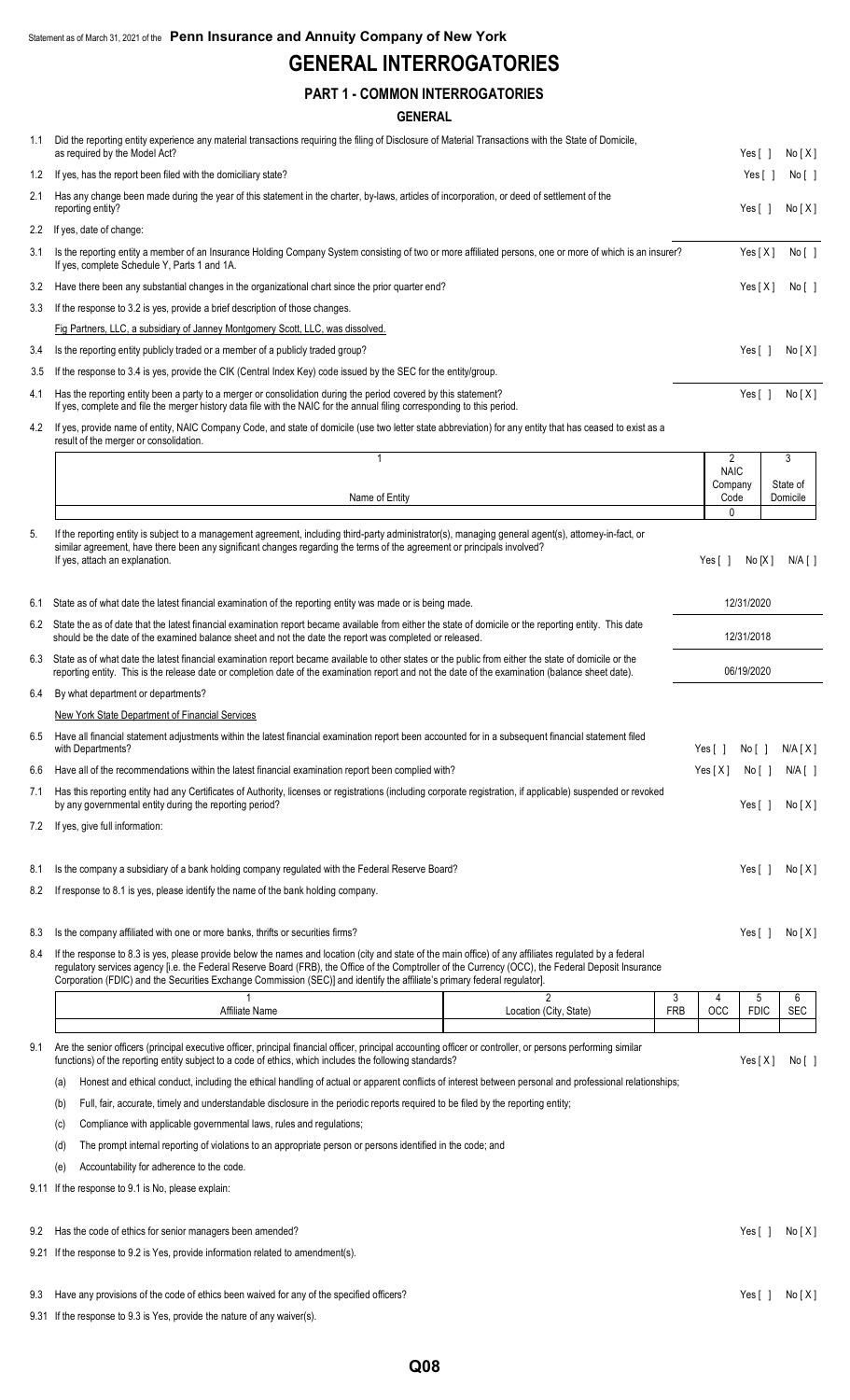## **GENERAL INTERROGATORIES**

## **PART 1 - COMMON INTERROGATORIES**

### **FINANCIAL**

|            |                                                                      | 10.1 Does the reporting entity report any amounts due from parent, subsidiaries or affiliates on Page 2 of this statement?                                                                                                                                                                                                                                                                                                                                                                                                                                                                                                                                                                                                                                                                                                                                                                                                                                                                                                                                                                                                                                                                                                                                                                     |                                                                                                                                                                                                                                                                                                                                                                                                      |                            |                   |                               |                                                |                                                                          | Yes $\lceil \; \rceil$                                                                                          | No[X]                                                                                                  |
|------------|----------------------------------------------------------------------|------------------------------------------------------------------------------------------------------------------------------------------------------------------------------------------------------------------------------------------------------------------------------------------------------------------------------------------------------------------------------------------------------------------------------------------------------------------------------------------------------------------------------------------------------------------------------------------------------------------------------------------------------------------------------------------------------------------------------------------------------------------------------------------------------------------------------------------------------------------------------------------------------------------------------------------------------------------------------------------------------------------------------------------------------------------------------------------------------------------------------------------------------------------------------------------------------------------------------------------------------------------------------------------------|------------------------------------------------------------------------------------------------------------------------------------------------------------------------------------------------------------------------------------------------------------------------------------------------------------------------------------------------------------------------------------------------------|----------------------------|-------------------|-------------------------------|------------------------------------------------|--------------------------------------------------------------------------|-----------------------------------------------------------------------------------------------------------------|--------------------------------------------------------------------------------------------------------|
|            |                                                                      | 10.2 If yes, indicate any amounts receivable from parent included in the Page 2 amount:                                                                                                                                                                                                                                                                                                                                                                                                                                                                                                                                                                                                                                                                                                                                                                                                                                                                                                                                                                                                                                                                                                                                                                                                        |                                                                                                                                                                                                                                                                                                                                                                                                      |                            |                   |                               |                                                | \$                                                                       |                                                                                                                 | 0                                                                                                      |
|            |                                                                      |                                                                                                                                                                                                                                                                                                                                                                                                                                                                                                                                                                                                                                                                                                                                                                                                                                                                                                                                                                                                                                                                                                                                                                                                                                                                                                |                                                                                                                                                                                                                                                                                                                                                                                                      |                            | <b>INVESTMENT</b> |                               |                                                |                                                                          |                                                                                                                 |                                                                                                        |
|            |                                                                      | 11.1 Were any of the stocks, bonds, or other assets of the reporting entity loaned, placed under option agreement, or otherwise made available for<br>use by another person? (Exclude securities under securities lending agreements.)<br>11.2 If yes, give full and complete information relating thereto:                                                                                                                                                                                                                                                                                                                                                                                                                                                                                                                                                                                                                                                                                                                                                                                                                                                                                                                                                                                    |                                                                                                                                                                                                                                                                                                                                                                                                      |                            |                   |                               |                                                |                                                                          | Yes $\lceil \; \rceil$                                                                                          | No[X]                                                                                                  |
| 12.        |                                                                      | Amount of real estate and mortgages held in other invested assets in Schedule BA:                                                                                                                                                                                                                                                                                                                                                                                                                                                                                                                                                                                                                                                                                                                                                                                                                                                                                                                                                                                                                                                                                                                                                                                                              |                                                                                                                                                                                                                                                                                                                                                                                                      |                            |                   |                               |                                                | \$                                                                       |                                                                                                                 | 0                                                                                                      |
| 13.        |                                                                      | Amount of real estate and mortgages held in short-term investments:                                                                                                                                                                                                                                                                                                                                                                                                                                                                                                                                                                                                                                                                                                                                                                                                                                                                                                                                                                                                                                                                                                                                                                                                                            |                                                                                                                                                                                                                                                                                                                                                                                                      |                            |                   |                               |                                                | \$                                                                       |                                                                                                                 | 0                                                                                                      |
|            |                                                                      |                                                                                                                                                                                                                                                                                                                                                                                                                                                                                                                                                                                                                                                                                                                                                                                                                                                                                                                                                                                                                                                                                                                                                                                                                                                                                                |                                                                                                                                                                                                                                                                                                                                                                                                      |                            |                   |                               |                                                |                                                                          |                                                                                                                 |                                                                                                        |
|            |                                                                      | 14.1 Does the reporting entity have any investments in parent, subsidiaries and affiliates?<br>14.2 If yes, please complete the following:                                                                                                                                                                                                                                                                                                                                                                                                                                                                                                                                                                                                                                                                                                                                                                                                                                                                                                                                                                                                                                                                                                                                                     |                                                                                                                                                                                                                                                                                                                                                                                                      |                            |                   |                               |                                                |                                                                          | Yes $[ ]$                                                                                                       | No[X]                                                                                                  |
| 16.<br>17. | 14.21<br>14.22<br>14.23<br>14.24<br>14.25<br>14.26<br>14.27<br>14.28 | Bonds<br><b>Preferred Stock</b><br><b>Common Stock</b><br>Short-Term Investments<br>Mortgage Loans on Real Estate<br>All Other<br>Total Investment in Parent, Subsidiaries and Affiliates (Subtotal Lines 14.21 to 14.26)<br>Total Investment in Parent included in Lines 14.21 to 14.26 above<br>15.1 Has the reporting entity entered into any hedging transactions reported on Schedule DB?<br>15.2 If yes, has a comprehensive description of the hedging program been made available to the domiciliary state?<br>If no, attach a description with this statement.<br>For the reporting entity's security lending program, state the amount of the following as of current statement date:<br>16.1 Total fair value of reinvested collateral assets reported on Schedule DL, Parts 1 and 2:<br>16.2 Total book adjusted/carrying value of reinvested collateral assets reported on Schedule DL, Parts 1 and 2:<br>16.3 Total payable for securities lending reported on the liability page:<br>Excluding items in Schedule E-Part 3-Special Deposits, real estate, mortgage loans and investments held physically in the reporting entity's<br>offices, vaults or safety deposit boxes, were all stocks, bonds and other securities, owned throughout the current year held pursuant to a |                                                                                                                                                                                                                                                                                                                                                                                                      |                            |                   | \$<br>\$<br>\$                | Prior Year End Book/Adjusted<br>Carrying Value | 0<br>\$<br>0<br>0<br>0<br>0<br>0<br>0<br>\$<br>\$<br>0<br>\$<br>\$<br>\$ | $\mathfrak{p}$<br>Current Quarter Book/Adjusted<br>Carrying Value<br>Yes[ ]<br>Yes $\lceil \; \rceil$<br>No [ ] | 0<br>$\mathbf 0$<br>0<br>0<br>0<br>$\mathbf 0$<br>0<br>0<br>No[X]<br>N/A [X]<br>0<br>0<br>$\mathbf{0}$ |
|            |                                                                      | custodial agreement with a qualified bank or trust company in accordance with Section 1, III - General Examination Considerations, F. Outsourcing<br>of Critical Functions, Custodial or Safekeeping Agreements of the NAIC Financial Condition Examiners Handbook?<br>17.1 For all agreements that comply with the requirements of the NAIC Financial Condition Examiners Handbook, complete the following:                                                                                                                                                                                                                                                                                                                                                                                                                                                                                                                                                                                                                                                                                                                                                                                                                                                                                   |                                                                                                                                                                                                                                                                                                                                                                                                      |                            |                   |                               |                                                |                                                                          |                                                                                                                 | Yes[X] No[]                                                                                            |
|            |                                                                      |                                                                                                                                                                                                                                                                                                                                                                                                                                                                                                                                                                                                                                                                                                                                                                                                                                                                                                                                                                                                                                                                                                                                                                                                                                                                                                |                                                                                                                                                                                                                                                                                                                                                                                                      |                            |                   |                               |                                                | 2                                                                        |                                                                                                                 |                                                                                                        |
|            |                                                                      | The Bank of New York Mellon                                                                                                                                                                                                                                                                                                                                                                                                                                                                                                                                                                                                                                                                                                                                                                                                                                                                                                                                                                                                                                                                                                                                                                                                                                                                    | Name of Custodian(s)                                                                                                                                                                                                                                                                                                                                                                                 |                            |                   |                               | 200 Park Avenue, New York, NY 10166            | <b>Custodian Address</b>                                                 |                                                                                                                 |                                                                                                        |
|            |                                                                      | 17.2 For all agreements that do not comply with the requirements of the NAIC Financial Condition Examiners Handbook, provide the name,<br>location and a complete explanation:                                                                                                                                                                                                                                                                                                                                                                                                                                                                                                                                                                                                                                                                                                                                                                                                                                                                                                                                                                                                                                                                                                                 |                                                                                                                                                                                                                                                                                                                                                                                                      |                            |                   |                               |                                                |                                                                          |                                                                                                                 |                                                                                                        |
|            |                                                                      | Name(s)                                                                                                                                                                                                                                                                                                                                                                                                                                                                                                                                                                                                                                                                                                                                                                                                                                                                                                                                                                                                                                                                                                                                                                                                                                                                                        |                                                                                                                                                                                                                                                                                                                                                                                                      |                            | Location(s)       | $\overline{2}$                |                                                |                                                                          | 3<br>Complete Explanation(s)                                                                                    |                                                                                                        |
|            |                                                                      | 17.3 Have there been any changes, including name changes, in the custodian(s) identified in 17.1 during the current quarter?                                                                                                                                                                                                                                                                                                                                                                                                                                                                                                                                                                                                                                                                                                                                                                                                                                                                                                                                                                                                                                                                                                                                                                   |                                                                                                                                                                                                                                                                                                                                                                                                      |                            |                   |                               |                                                |                                                                          | Yes [ ]                                                                                                         | No[X]                                                                                                  |
|            |                                                                      | 17.4 If yes, give full and complete information relating thereto:                                                                                                                                                                                                                                                                                                                                                                                                                                                                                                                                                                                                                                                                                                                                                                                                                                                                                                                                                                                                                                                                                                                                                                                                                              |                                                                                                                                                                                                                                                                                                                                                                                                      |                            |                   |                               |                                                |                                                                          |                                                                                                                 |                                                                                                        |
|            |                                                                      |                                                                                                                                                                                                                                                                                                                                                                                                                                                                                                                                                                                                                                                                                                                                                                                                                                                                                                                                                                                                                                                                                                                                                                                                                                                                                                |                                                                                                                                                                                                                                                                                                                                                                                                      |                            | $\overline{2}$    |                               | 3                                              |                                                                          | 4                                                                                                               |                                                                                                        |
|            |                                                                      | Old Custodian                                                                                                                                                                                                                                                                                                                                                                                                                                                                                                                                                                                                                                                                                                                                                                                                                                                                                                                                                                                                                                                                                                                                                                                                                                                                                  |                                                                                                                                                                                                                                                                                                                                                                                                      |                            | New Custodian     |                               | Date of<br>Change                              |                                                                          | Reason                                                                                                          |                                                                                                        |
|            |                                                                      | 17.5 Investment management - Identify all investment advisors, investment managers, broker/dealers, including individuals that have the authority to make investment decisions on behalf<br>of the reporting entity. For assets that are managed internally by employees of the reporting entity, note as such ["that have access to the investment accounts", "handle<br>securities"].                                                                                                                                                                                                                                                                                                                                                                                                                                                                                                                                                                                                                                                                                                                                                                                                                                                                                                        |                                                                                                                                                                                                                                                                                                                                                                                                      |                            |                   |                               |                                                |                                                                          | $\overline{2}$                                                                                                  |                                                                                                        |
|            |                                                                      |                                                                                                                                                                                                                                                                                                                                                                                                                                                                                                                                                                                                                                                                                                                                                                                                                                                                                                                                                                                                                                                                                                                                                                                                                                                                                                |                                                                                                                                                                                                                                                                                                                                                                                                      | Name of Firm or Individual |                   |                               |                                                |                                                                          | Affiliation                                                                                                     |                                                                                                        |
|            |                                                                      | Penn Mutual Asset Management, LLC<br>17.5097<br>17.5098                                                                                                                                                                                                                                                                                                                                                                                                                                                                                                                                                                                                                                                                                                                                                                                                                                                                                                                                                                                                                                                                                                                                                                                                                                        | For those firms/individuals listed in the table for Question 17.5, do any firms/individuals unaffiliated with the reporting entity (i.e., designated with a "U")<br>manage more than 10% of the reporting entity's invested assets?<br>For firms/individuals unaffiliated with the reporting entity (i.e., designated with a "U") listed in the table for Question 17.5, does the total assets under |                            |                   |                               |                                                |                                                                          | A<br>Yes[]                                                                                                      | No[X]                                                                                                  |
|            |                                                                      |                                                                                                                                                                                                                                                                                                                                                                                                                                                                                                                                                                                                                                                                                                                                                                                                                                                                                                                                                                                                                                                                                                                                                                                                                                                                                                | management aggregate to more than 50% of the reporting entity's invested assets?                                                                                                                                                                                                                                                                                                                     |                            |                   |                               |                                                |                                                                          | Yes [ ]                                                                                                         | No[X]                                                                                                  |
|            |                                                                      | 17.6 For those firms or individuals listed in the table for 17.5 with an affiliation code of "A" (affiliated) or "U" (unaffiliated), provide the information for the table below.<br>1                                                                                                                                                                                                                                                                                                                                                                                                                                                                                                                                                                                                                                                                                                                                                                                                                                                                                                                                                                                                                                                                                                         | 2                                                                                                                                                                                                                                                                                                                                                                                                    |                            |                   | 3                             | 4                                              |                                                                          | 5                                                                                                               |                                                                                                        |
|            |                                                                      | <b>Central Registration Depository</b><br>Number<br>107518                                                                                                                                                                                                                                                                                                                                                                                                                                                                                                                                                                                                                                                                                                                                                                                                                                                                                                                                                                                                                                                                                                                                                                                                                                     | Name of Firm or Individual<br>Penn Mutual Asset Management, LLC                                                                                                                                                                                                                                                                                                                                      |                            | N/A               | Legal Entity Identifier (LEI) | Registered With<br><b>SEC</b>                  |                                                                          | Investment<br>Management<br>Agreement (IMA) Filed<br>DS                                                         |                                                                                                        |
|            |                                                                      |                                                                                                                                                                                                                                                                                                                                                                                                                                                                                                                                                                                                                                                                                                                                                                                                                                                                                                                                                                                                                                                                                                                                                                                                                                                                                                |                                                                                                                                                                                                                                                                                                                                                                                                      |                            |                   |                               |                                                |                                                                          |                                                                                                                 |                                                                                                        |

18.1 Have all the filing requirements of the Purposes and Procedures Manual of the NAIC Investment Analysis Office been followed? Yes [X] No [ ]

18.2 If no, list exceptions: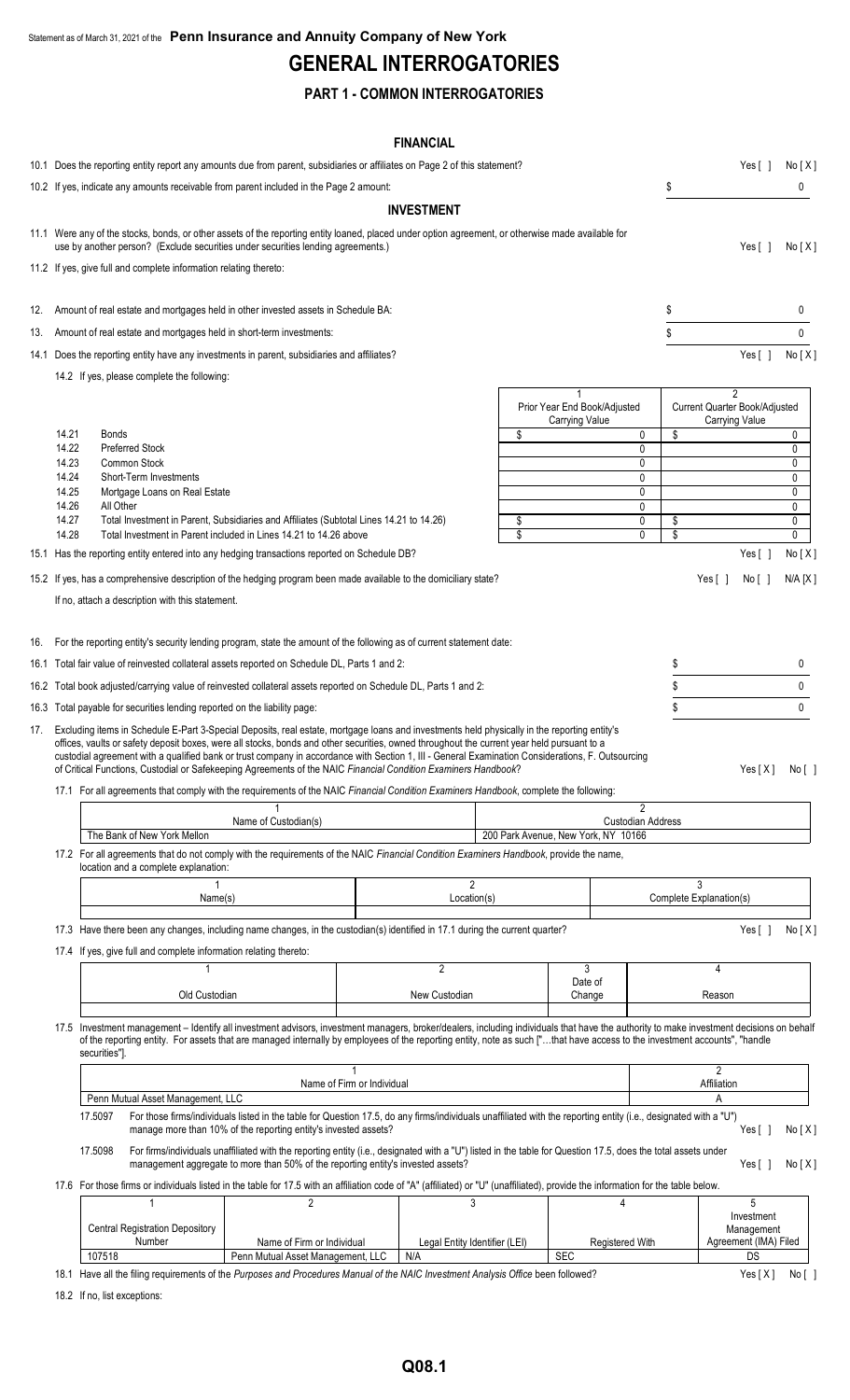## **GENERAL INTERROGATORIES**

## **PART 1 - COMMON INTERROGATORIES**

| 19. | By self-designating 5GI securities, the reporting entity is certifying the following elements for each self-designated 5GI security:<br>Documentation necessary to permit a full credit analysis of the security does not exist or an NAIC CRP credit rating for an<br>a.<br>FE or PL security is not available.<br>Issuer or obligor is current on all contracted interest and principal payments.<br>b.<br>The insurer has an actual expectation of ultimate payment of all contracted interest and principal.<br>c.<br>Has the reporting entity self-designated 5GI securities?                                                                                                                                                                                                                                                                                         | Yes [ 1     | No[X]  |
|-----|----------------------------------------------------------------------------------------------------------------------------------------------------------------------------------------------------------------------------------------------------------------------------------------------------------------------------------------------------------------------------------------------------------------------------------------------------------------------------------------------------------------------------------------------------------------------------------------------------------------------------------------------------------------------------------------------------------------------------------------------------------------------------------------------------------------------------------------------------------------------------|-------------|--------|
| 20. | By self-designating PLGI securities, the reporting entity is certifying the following elements for each self-designated PLGI security:<br>The security was purchased prior to January 1, 2018.<br>a.<br>The reporting entity is holding capital commensurate with the NAIC Designation reported for the security.<br>b.<br>The NAIC Designation was derived from the credit rating assigned by an NAIC CRP in its legal capacity as a NRSRO which is<br>c.<br>shown on a current private letter rating held by the insurer and available for examination by state insurance regulators.<br>The reporting entity is not permitted to share this credit rating of the PL security with the SVO.<br>d.<br>Has the reporting entity self-designated PLGI securities?                                                                                                           | Yes [ 1     | No [X] |
| 21. | By assigning FE to a Schedule BA non-registered private fund, the reporting entity is certifying the following elements of each<br>self-designated FE fund:<br>The security was purchased prior to January 1, 2019.<br>а.<br>The reporting entity is holding capital commensurate with the NAIC Designation reported for the security.<br>b.<br>The security had a public credit rating(s) with annual surveillance assigned by an NAIC CRP in its legal capacity as an<br>C.<br>NRSRO prior to January 1, 2019.<br>The fund only or predominantly holds bonds in its portfolio.<br>d.<br>The current reporting NAIC designation was derived from the public credit rating(s) with annual surveillance assigned<br>е.<br>by an NAIC CRP in its legal capacity as an NRSRO.<br>The public credit rating(s) with annual surveillance assigned by an NAIC CRP has not lapsed. |             |        |
|     | Has the reporting entity assigned FE to Schedule BA non-registered private funds that complied with the above criteria?                                                                                                                                                                                                                                                                                                                                                                                                                                                                                                                                                                                                                                                                                                                                                    | Yes $[ \ ]$ | No[X]  |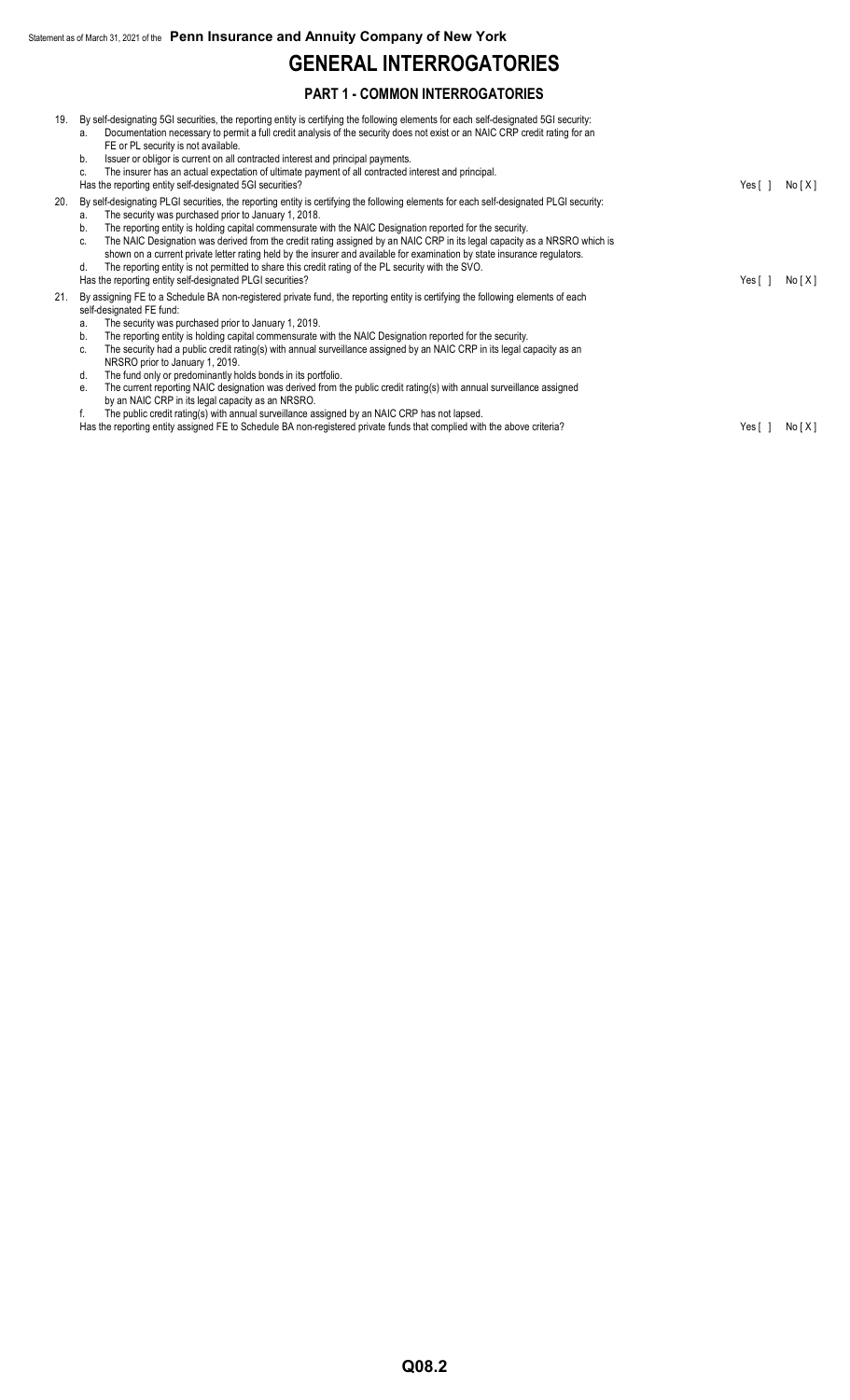## **GENERAL INTERROGATORIES (continued)**

## PART 2 - LIFE AND ACCIDENT AND HEALTH COMPANIES/FRATERNAL BENEFIT SOCIETIES

Life and Accident and Health Companies/Fraternal Benefit Societies

1. Report the statement value of mortgage loans at the end of this reporting period for the following categories:

| 1.1 | Long-term mortgages in good standing                                                                                                           |                           | Amount |        |
|-----|------------------------------------------------------------------------------------------------------------------------------------------------|---------------------------|--------|--------|
|     | 1.11                                                                                                                                           |                           |        |        |
|     |                                                                                                                                                |                           |        |        |
|     | 1.13                                                                                                                                           |                           |        |        |
|     | 1.14                                                                                                                                           |                           |        |        |
|     | 1.2 Long-term mortgages in good standing with restructured terms                                                                               |                           |        |        |
|     | 1.21                                                                                                                                           |                           |        |        |
| 1.3 | Long-term mortgage loans upon which interest is overdue more than three months                                                                 |                           |        |        |
|     | 1.31                                                                                                                                           |                           |        |        |
|     | 1.32                                                                                                                                           |                           |        |        |
|     | 1.33                                                                                                                                           |                           |        |        |
|     | 1.34                                                                                                                                           |                           |        |        |
| 1.4 | Long-term mortgage loans in process of foreclosure                                                                                             |                           |        |        |
|     | 1.41                                                                                                                                           |                           |        |        |
|     | 1.42                                                                                                                                           |                           |        |        |
|     | 1.43                                                                                                                                           |                           |        |        |
|     | 1.44                                                                                                                                           |                           |        |        |
| 1.5 |                                                                                                                                                |                           |        |        |
| 1.6 | Long-term mortgages foreclosed, properties transferred to real estate in current quarter                                                       |                           |        |        |
|     | 1.61                                                                                                                                           |                           |        |        |
|     | 1.62                                                                                                                                           |                           |        |        |
|     | 1.63                                                                                                                                           |                           |        |        |
|     | 1.64                                                                                                                                           |                           |        |        |
| 2.  | <b>Operating Percentages:</b>                                                                                                                  |                           |        |        |
|     | 2.1                                                                                                                                            |                           |        |        |
|     | 2.2                                                                                                                                            |                           |        |        |
|     | 2.3                                                                                                                                            |                           |        |        |
| 3.1 |                                                                                                                                                | Yes[ ]                    |        | No[X]  |
| 3.2 |                                                                                                                                                |                           |        |        |
| 3.3 |                                                                                                                                                | Yes [ 1                   |        | No [X] |
| 3.4 |                                                                                                                                                |                           |        |        |
| 4.  |                                                                                                                                                | Yes $\lceil \quad \rceil$ |        | No[X]  |
| 4.1 | If no, does the reporting entity assume reinsurance business that covers risks residing in at least one state other than the state of domicile |                           |        |        |
|     |                                                                                                                                                | Yes $[ \ ]$               |        | No[X]  |

#### **Fraternal Benefit Societies Only:**

5.1 In all cases where the reporting entity has assumed accident and health risks from another company, provisions should be made in this statement on account of such reinsurance for reserve equal to that which the original company would have been required to establish had it retained the risks. Has this been done?

5.2 If no, explain:

 $\overline{\mathbf{0}}$ 

 $Yes[ ] No[ ] N/ A[ ]$ 

| 6.1 Does the reporting entity have outstanding assessments in the form of liens against policy benefits that have increased surplus? |      |                         |  |  |  |  |  |
|--------------------------------------------------------------------------------------------------------------------------------------|------|-------------------------|--|--|--|--|--|
| 6.2 If yes, what is the date(s) of the original lien and the total outstanding balance of liens that remain in surplus?              |      |                         |  |  |  |  |  |
|                                                                                                                                      | ∩ate | Outetanding Lion Amount |  |  |  |  |  |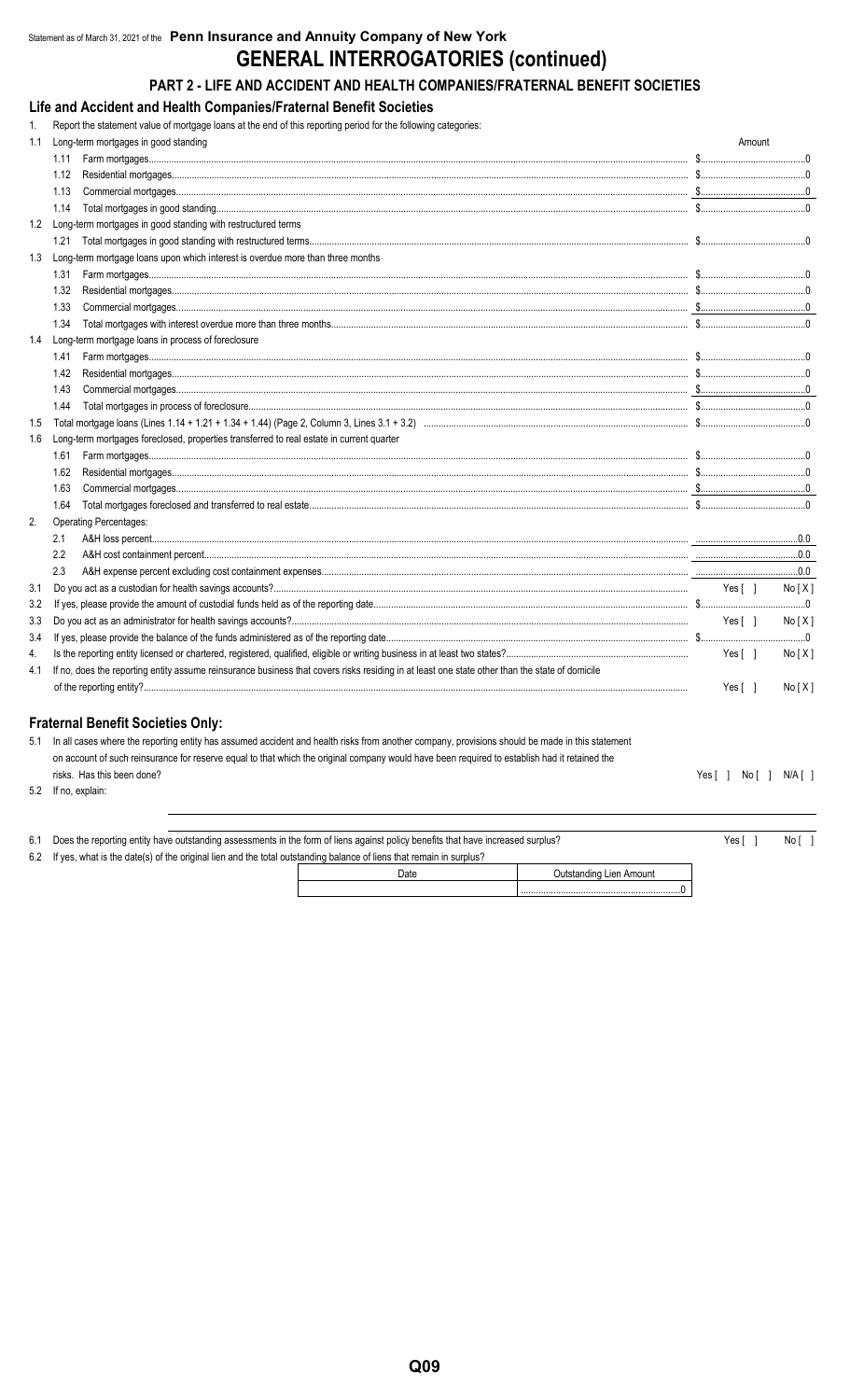## **SCHEDULE S - CEDED REINSURANCE**

Showing All New Reinsurance Treaties - Current Year to Date

| <b>NAIC</b> |          |                       |                   |              |                     |                        |                   |                      | Effective Date of   |
|-------------|----------|-----------------------|-------------------|--------------|---------------------|------------------------|-------------------|----------------------|---------------------|
| Company     |          |                       |                   | Domicilia    | Type of Reinsurance |                        |                   | Certified Reinsurer  | Certified Reinsurer |
| Code        | ) Number | <b>Effective Date</b> | Name of Reinsurer | Jurisdiction | Ceded               | Type of Business Ceded | Type of Reinsurer | Rating (1 through 6) | Rating              |

## **NONE**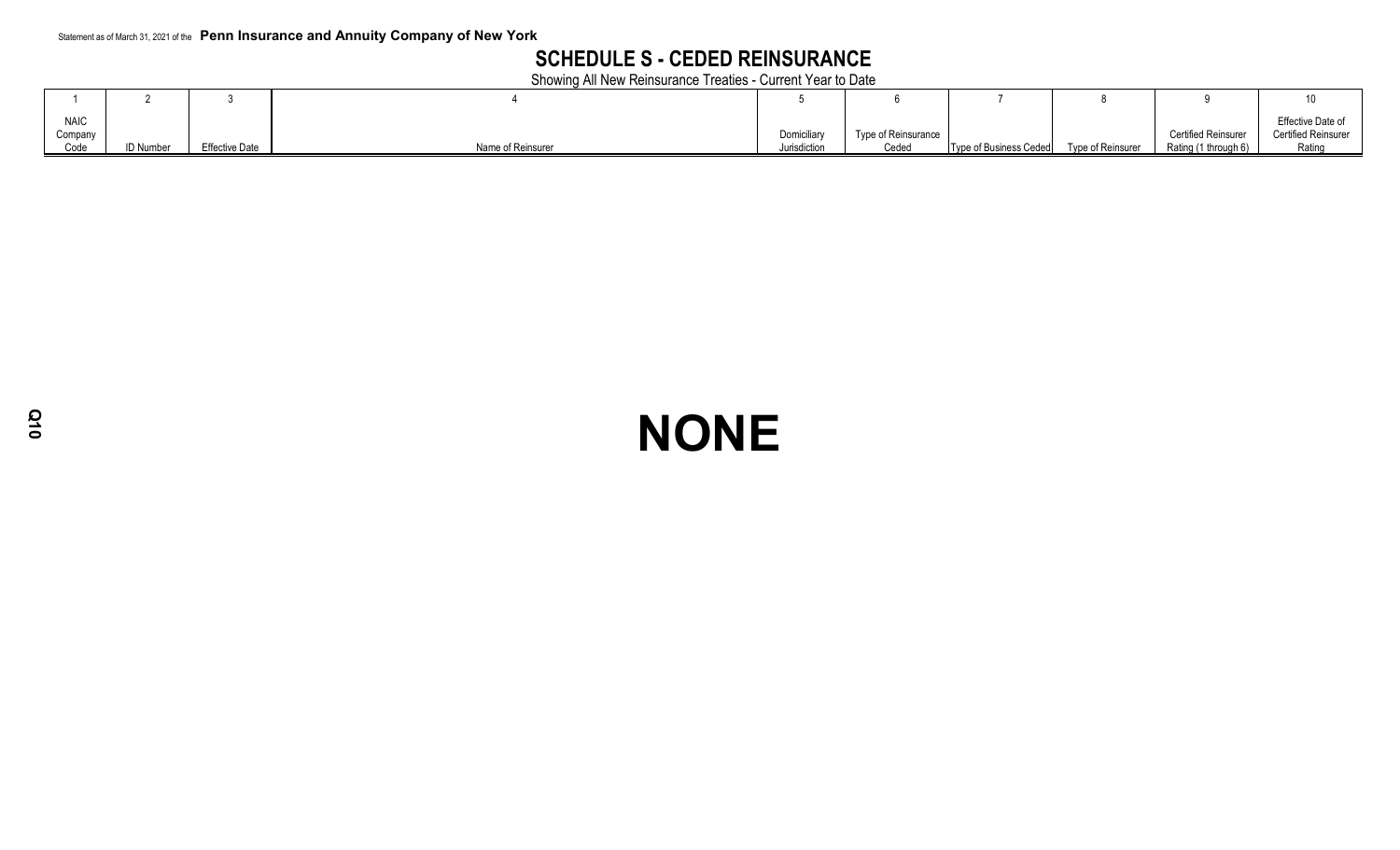## Statement as of March 31, 2021 of the Penn Insurance and Annuity Company of New York<br>SCHEDULE T - PREMIUMS AND ANNUITY CONSIDERATIONS

|            |                                                                                                                               |                                |                                    | Current Year to Date - Allocated by States and Territories |                                                                                       |                             |                              |                           |
|------------|-------------------------------------------------------------------------------------------------------------------------------|--------------------------------|------------------------------------|------------------------------------------------------------|---------------------------------------------------------------------------------------|-----------------------------|------------------------------|---------------------------|
|            |                                                                                                                               |                                |                                    | Life Contracts                                             | <b>Direct Business Only</b>                                                           |                             | 6                            |                           |
|            | States, Etc.                                                                                                                  | Active<br><b>Status</b><br>(a) | 2<br>Life Insurance<br>Premiums    | Annuity<br>Considerations                                  | A&H Insurance<br>Premiums,<br><b>Including Policy</b><br>Membership and<br>Other Fees | Other<br>Considerations     | Total Columns 2<br>through 5 | Deposit-Type<br>Contracts |
| 1.         | .AL<br>Alabama                                                                                                                | N                              | . 0                                | . . 0<br>                                                  |                                                                                       |                             | . 0                          |                           |
| 2.         | .AK<br>Alaska.                                                                                                                | N                              | - 0                                | 0                                                          | .0                                                                                    | . 0                         | . 0                          |                           |
| 3.         | .AZ<br>Arizona.                                                                                                               | N.                             |                                    |                                                            |                                                                                       |                             |                              |                           |
| 4.         | AR<br>Arkansas.<br>.CA<br>California.                                                                                         | N.<br>N                        | . 0                                |                                                            |                                                                                       | $\ldots 0$                  | 0                            |                           |
| 5.<br>6.   | .CO<br>Colorado.                                                                                                              | N                              | $.0 \,$                            | $.0 \,$                                                    |                                                                                       | $\ldots 0$                  | 0                            |                           |
| 7.         | .CT<br>Connecticut                                                                                                            | N                              | $\Omega$                           |                                                            |                                                                                       | - 0                         |                              |                           |
| 8.         | .DE<br>Delaware.                                                                                                              | N                              | . . 0                              |                                                            |                                                                                       | . 0                         | 0.5                          |                           |
| 9.         | .DC<br>District of Columbia.                                                                                                  | N                              |                                    |                                                            |                                                                                       |                             |                              |                           |
| 10.        | Florida.                                                                                                                      | N                              | $\ldots 0$                         |                                                            |                                                                                       | . 0                         | . 0                          |                           |
| 11.        | .GA<br>Georgia.                                                                                                               | N                              | $\cdot$ . 0                        |                                                            |                                                                                       | . 0                         |                              |                           |
| 12.        | Hawaii.                                                                                                                       | N                              | 0                                  | . 0                                                        | . 0                                                                                   | . 0                         | . 0                          |                           |
| 13.        | Idaho                                                                                                                         | N.                             |                                    |                                                            |                                                                                       | $\ldots$ 0                  |                              |                           |
| 14.<br>15. | Illinois.<br>IN<br>Indiana.                                                                                                   | N.<br>N.                       | 0<br>$\Omega$                      | . 0                                                        | . 0                                                                                   | . 0<br>. 0                  | . 0                          |                           |
| 16.        | lowa.                                                                                                                         | N.                             | . . 0                              | .0                                                         | . 0                                                                                   | . 0                         | .0                           |                           |
| 17.        | .KS<br>Kansas.                                                                                                                | N                              |                                    |                                                            |                                                                                       | $\overline{0}$              |                              |                           |
| 18.        | .KY<br>Kentucky                                                                                                               | N.                             | $.0 \,$                            | $.0 \,$                                                    |                                                                                       | $\ldots 0$                  | 0                            |                           |
| 19.        | LA<br>Louisiana                                                                                                               | N.                             | $\Omega$                           |                                                            |                                                                                       | $\overline{0}$              |                              |                           |
| 20.        | Maine.                                                                                                                        | N.                             | . . 0                              |                                                            |                                                                                       | $\dots 0$                   | 0.5                          |                           |
| 21.        | .MD                                                                                                                           | N                              | $\Omega$                           |                                                            |                                                                                       |                             |                              |                           |
| 22.        | AM.                                                                                                                           | N                              | $\ldots 0$                         |                                                            |                                                                                       | . 0                         | .0                           |                           |
| 23.        | MI<br>Michigan                                                                                                                | N                              | - 0                                |                                                            |                                                                                       | . 0                         |                              |                           |
| 24.        | Minnesota<br>MS                                                                                                               | N<br>N                         | . 0                                | . 0                                                        | . 0                                                                                   | . 0<br>$\ldots$ 0           | . 0                          |                           |
| 25.<br>26. | Mississippi.<br>MO.<br>Missouri                                                                                               | N                              | 0                                  | . 0                                                        | . 0                                                                                   | . 0                         | . 0                          |                           |
| 27.        | .MT<br>Montana.                                                                                                               | N                              | . . 0                              |                                                            |                                                                                       | . 0                         |                              |                           |
| 28.        | .NE                                                                                                                           | N                              | 0                                  | . 0                                                        | . 0                                                                                   | . 0                         | . 0                          |                           |
| 29.        | NV<br>Nevada.                                                                                                                 | N                              |                                    |                                                            |                                                                                       | $\overline{0}$              |                              |                           |
| 30.        | NH.<br>New Hampshire                                                                                                          | N.                             | $\ldots 0$                         | $.0 \,$                                                    |                                                                                       | $\dots 0$                   | . 0                          |                           |
| 31.        |                                                                                                                               | N                              | . . 0                              |                                                            |                                                                                       | - 0                         |                              |                           |
| 32.        | NM.                                                                                                                           | N                              | $\ldots 0$                         | 0                                                          |                                                                                       | $\ldots 0$                  | 0                            |                           |
| 33.        | .NY<br>New York.                                                                                                              | L.                             | 1.184.472                          |                                                            |                                                                                       | $\Omega$                    | 1 184 472                    |                           |
| 34.        | .NC<br>North Carolina<br>ND<br>North Dakota                                                                                   | N<br>N                         | $\ldots 0$                         |                                                            |                                                                                       | $\dots 0$<br>$\overline{0}$ |                              |                           |
| 35.<br>36. | HO.<br>Ohio.                                                                                                                  | N                              | 0                                  | . 0                                                        | . 0                                                                                   | . 0                         |                              |                           |
| 37.        | OK                                                                                                                            | N                              | . 0                                |                                                            |                                                                                       |                             |                              |                           |
| 38.        | .OR<br>Oregon.                                                                                                                | N                              | $.0 \,$                            | 0                                                          | . 0                                                                                   | 0                           | 0                            |                           |
| 39.        | Pennsylvania                                                                                                                  | N                              |                                    |                                                            |                                                                                       |                             |                              |                           |
| 40.        | Rhode Island                                                                                                                  | N.                             |                                    |                                                            |                                                                                       |                             |                              |                           |
| 41.        | .SC                                                                                                                           | N                              |                                    |                                                            |                                                                                       |                             |                              |                           |
| 42.        | .SD                                                                                                                           | N                              | $\Omega$                           |                                                            |                                                                                       |                             |                              |                           |
| 43.        | TN<br>Tennessee                                                                                                               | N                              |                                    |                                                            |                                                                                       |                             |                              |                           |
| 44.        | T X<br>Texas.<br>.UT<br>Utah.                                                                                                 | N<br>N                         | $\Omega$                           |                                                            |                                                                                       |                             | $\Omega$                     |                           |
| 45.<br>46. | .VT                                                                                                                           | N                              | 0.5                                |                                                            |                                                                                       | $\Omega$                    | .0                           |                           |
| 47.        | $$ VA                                                                                                                         | N                              |                                    |                                                            |                                                                                       |                             |                              |                           |
| 48.        | WA                                                                                                                            | N                              | $.0 \,$                            |                                                            |                                                                                       | .0                          | . 0                          |                           |
| 49.        |                                                                                                                               | N                              | $\Omega$                           |                                                            |                                                                                       |                             |                              |                           |
| 50.        | WI                                                                                                                            | N                              | 0.5                                |                                                            |                                                                                       | $\Omega$                    | $\ldots 0$                   |                           |
| 51.        | .WY                                                                                                                           | N                              |                                    |                                                            |                                                                                       |                             |                              |                           |
| 52.        | .AS                                                                                                                           | N                              | $\Omega$                           |                                                            |                                                                                       | $\Omega$                    | .0                           |                           |
| 53.        | .GU<br>.PR                                                                                                                    | N                              |                                    |                                                            |                                                                                       |                             |                              |                           |
| 54.<br>55. | Puerto Rico                                                                                                                   | N<br>N                         | $\Omega$                           |                                                            |                                                                                       |                             | $\Omega$                     |                           |
| 56.        |                                                                                                                               | N                              | 0.5                                |                                                            |                                                                                       |                             | .0                           |                           |
| 57.        |                                                                                                                               | N                              | $\Omega$                           |                                                            |                                                                                       |                             |                              |                           |
| 58.        |                                                                                                                               | .XXX.                          | 0                                  | $\Omega$                                                   | $\Omega$                                                                              | $\Omega$                    | .0                           |                           |
| 59.        |                                                                                                                               | $.$ $XXX$                      | $\frac{1}{1,184,472}$              |                                                            |                                                                                       |                             | 1.184.472                    |                           |
| 90.        | Reporting entity contributions for employee benefit plans                                                                     | .XXX.                          | $\cdot$ . 0                        | $\Omega$                                                   | $\Omega$                                                                              | $\Omega$                    | $\ldots 0$                   |                           |
| 91.        | Dividends or refunds applied to purchase paid-up                                                                              |                                |                                    |                                                            |                                                                                       |                             |                              |                           |
|            | additions and annuities<br>                                                                                                   | .XXX.                          | - 0                                |                                                            |                                                                                       |                             |                              |                           |
| 92.        | Dividends or refunds applied to shorten endowment or<br>premium paying period<br>                                             | .XXX.                          | $\Omega$                           |                                                            |                                                                                       |                             | $\Omega$                     |                           |
| 93.        | .<br>Premium or annuity considerations waived under disability                                                                |                                |                                    |                                                            |                                                                                       |                             |                              |                           |
|            |                                                                                                                               | .XXX.                          |                                    |                                                            |                                                                                       |                             |                              |                           |
| 94.        |                                                                                                                               | .XXX.                          |                                    |                                                            | $\Omega$                                                                              |                             |                              |                           |
| 95.        | Totals (Direct Business).                                                                                                     | .XXX                           | 1,184,472                          | . 0                                                        | $\Omega$                                                                              | 0                           | 1,184,472                    |                           |
| 96.        |                                                                                                                               | .XXX.                          | 1,878,250                          | .2,294,266                                                 | $\Omega$                                                                              | $\Omega$                    | .4,172,516                   |                           |
| 97.        | Totals (All Business).                                                                                                        | $.$ $XXX$                      | .3,062,722                         | .2,294,266                                                 | $\Omega$                                                                              | $\Omega$ .                  | .5,356,988                   |                           |
| 98.        |                                                                                                                               | .XXX.                          | .1,091,210                         | 0                                                          | $\Omega$                                                                              | $\Omega$                    | 1,091,210                    | 0                         |
| 99.        | Totals (All Business) less Reinsurance Ceded                                                                                  | .XXX                           | .1,971,512                         | .2,294,266                                                 |                                                                                       | $\Omega$                    | 4.265.778                    |                           |
| 58001.     |                                                                                                                               | .XXX.                          | <b>DETAILS OF WRITE-INS</b><br>. 0 |                                                            |                                                                                       |                             |                              |                           |
| 58002.     |                                                                                                                               | .XXX                           | . 0                                |                                                            |                                                                                       |                             |                              |                           |
| 58003.     |                                                                                                                               | $.$ $XXX$                      |                                    |                                                            |                                                                                       |                             |                              |                           |
|            | 58998. Summary of remaining write-ins for line 58 from overflow page                                                          | .XXX                           | . 0                                | .                                                          |                                                                                       |                             |                              |                           |
|            | 58999. Total (Lines 58001 thru 58003 plus 58998) (Line 58 above)                                                              | .XXX.                          | $\ldots 0$                         |                                                            | . 0                                                                                   | 0                           |                              |                           |
| 9401.      |                                                                                                                               | XXX                            | . 0                                |                                                            | . 0                                                                                   | . 0<br>.                    |                              |                           |
| 9402.      |                                                                                                                               | .XXX                           | 0                                  |                                                            | 0                                                                                     | 0                           |                              |                           |
| 9403.      |                                                                                                                               | $.$ $XXX$                      | . 0                                | 0                                                          | 0                                                                                     | 0                           | . 0                          |                           |
| 9499.      | 9498. Summary of remaining write-ins for line 94 from overflow page<br>Total (Lines 9401 thru 9403 plus 9498) (Line 94 above) | XXX<br>XXX.                    | $\Omega$                           | $\Omega$                                                   | $\Omega$ .                                                                            | $\ldots 0$<br>$\Omega$      |                              |                           |
| (a)        | <b>Active Status Count</b>                                                                                                    |                                |                                    |                                                            |                                                                                       |                             |                              |                           |

............

R - Registered - Non-domiciled RRGs....

 $\overline{0}$ 

 $\begin{array}{c}\n0 \\
\hline\n56\n\end{array}$ 

 $1$ 

 $\overline{\phantom{0}}$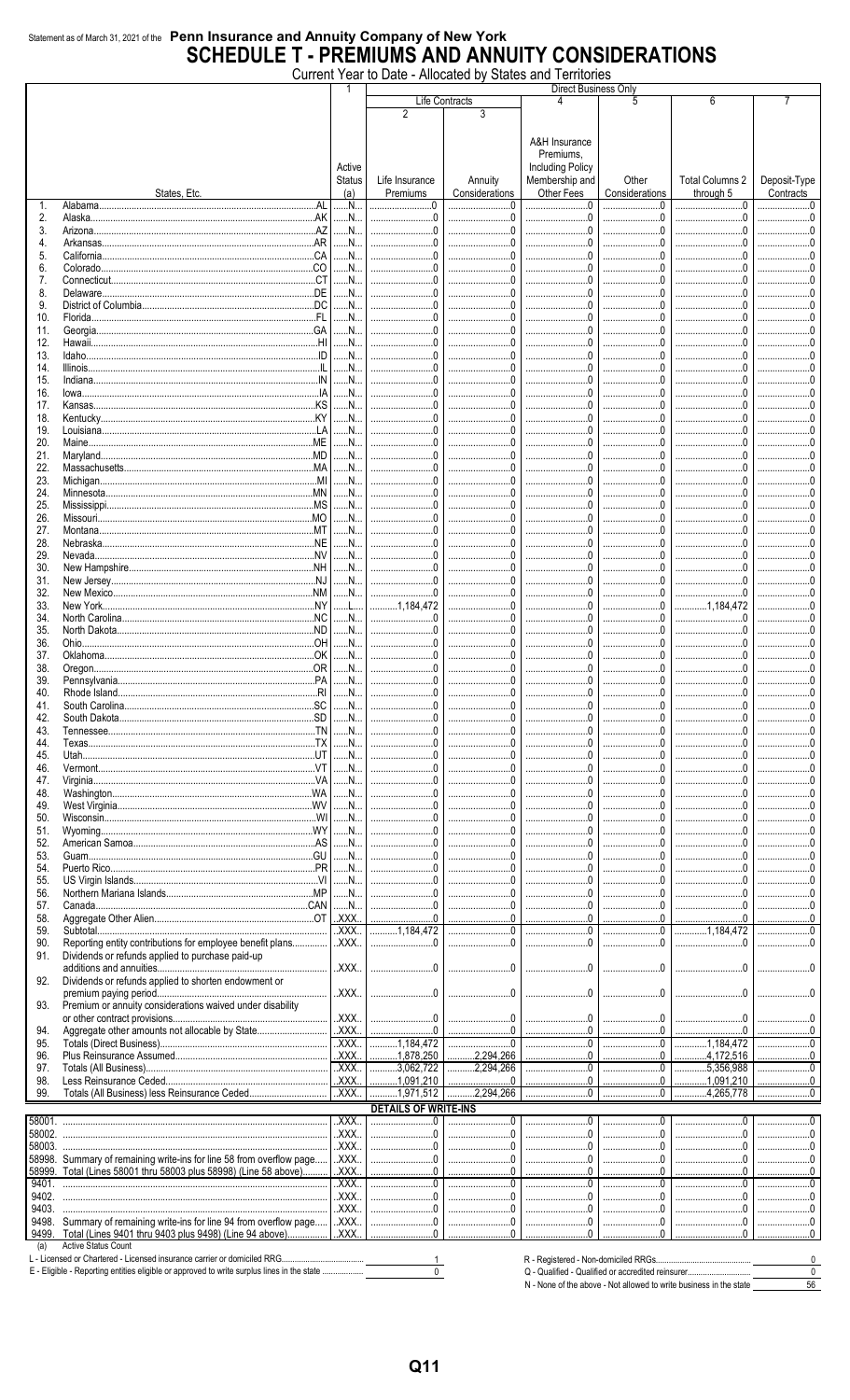SCHEDULE Y - INFORMATION CONCERNING ACTIVITIES OF INSURER MEMBERS OF A HOLDING COMPANY GROUP

PART 1- ORGANIZATIONAL CHART



**Q12**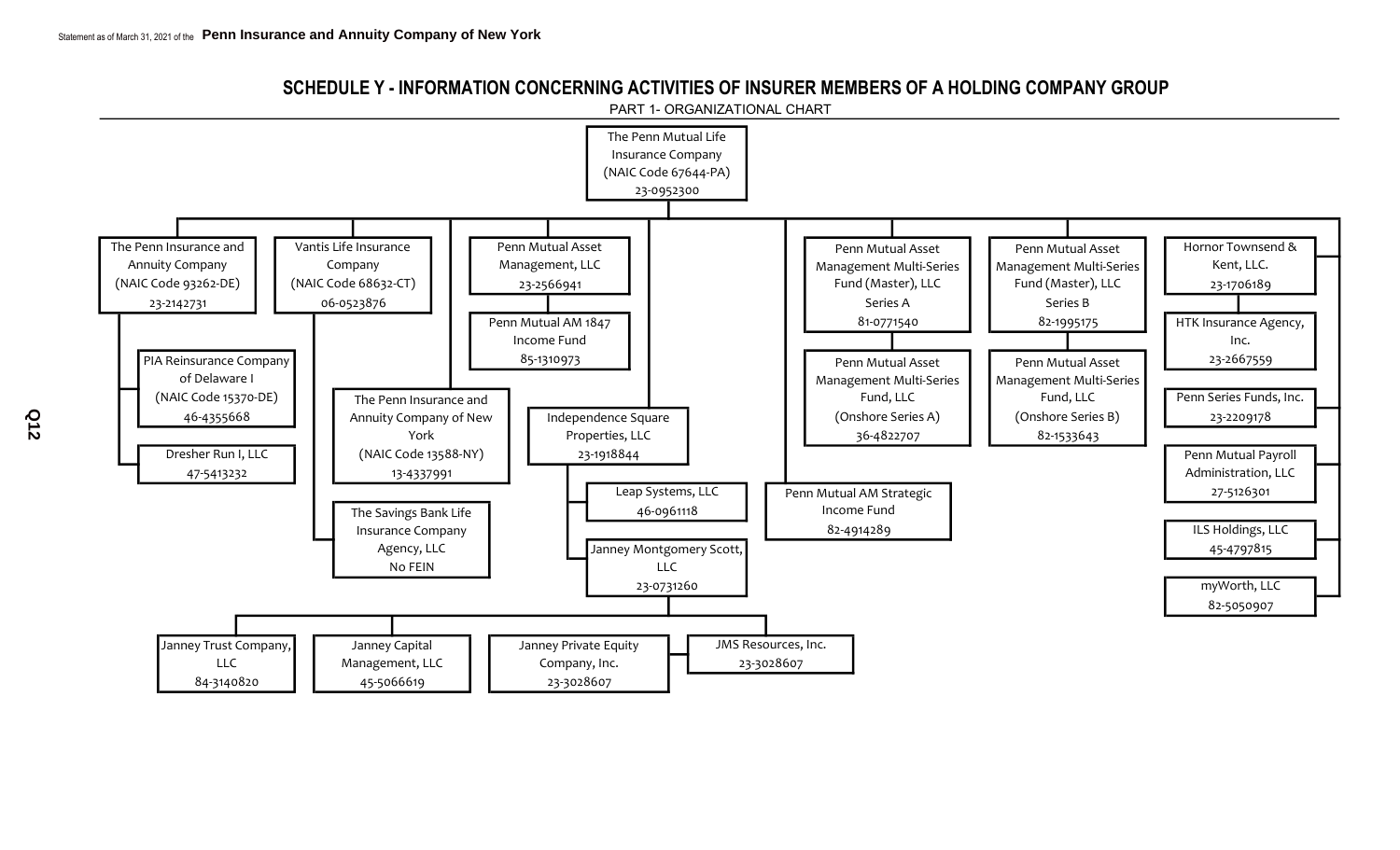## **SCHEDULE Y**

PART 1A - DETAIL OF INSURANCE HOLDING COMPANY SYSTEM

|  |                        |                                                  |                        |             | -5          |            |                                                                          |                                          |             | 10                           | 11                                      | 12                                                                             | 13                                   | 14                                               | 15                                         |
|--|------------------------|--------------------------------------------------|------------------------|-------------|-------------|------------|--------------------------------------------------------------------------|------------------------------------------|-------------|------------------------------|-----------------------------------------|--------------------------------------------------------------------------------|--------------------------------------|--------------------------------------------------|--------------------------------------------|
|  | Group                  | Group                                            | <b>NAIC</b><br>Company | ID          | Federal     |            | Name of<br>Securities<br>Exchange<br>if Publicly<br>Traded<br>$(U.S.$ or | Names of<br>Parent, Subsidiaries         | Domiciliary | Relationship<br>to Reporting | Directly Controlled by                  | Type of<br>Control<br>(Ownership<br>Board,<br>Management,<br>Attorney-in-Fact, | f Control is<br>Ownership<br>Provide | <b>Ultimate Controlling</b>                      | Is an<br><b>SCA</b><br>Filing<br>Required? |
|  | Code<br><b>Members</b> | Name                                             | Code                   | Number      | <b>RSSD</b> | <b>CIK</b> | International)                                                           | or Affiliates                            | Location    | Entity                       | (Name of Entity/Person)                 | Influence, Other) Percentage                                                   |                                      | Entity(ies)/Person(s)                            | (Y/N)                                      |
|  |                        |                                                  |                        |             |             |            |                                                                          |                                          |             |                              |                                         |                                                                                |                                      |                                                  |                                            |
|  | 0850                   | The Penn Mutual Life<br><b>Insurance Company</b> | 67644                  | 23-0952300. |             |            |                                                                          | The Penn Mutual Life Insurance Company.  | PA.         | UDP.                         |                                         |                                                                                | .0.000                               |                                                  | N                                          |
|  | 0850                   | The Penn Mutual Life<br>Insurance Company        | 93262                  | 23-2142731  |             |            |                                                                          | The Penn Insurance and Annuity Company   | DE.         |                              | The Penn Mutual Life Insurance Company. | Ownership.                                                                     |                                      | 100.000 The Penn Mutual Life Insurance Company   | Y                                          |
|  | 0850                   | The Penn Mutual Life<br><b>Insurance Company</b> | 15370                  | 46-4355668. | $\Omega$    |            |                                                                          | PIA Reinsurance Company of Delaware I.   | DE.         |                              | The Penn Insurance and Annuity Company  | Ownership.                                                                     |                                      | .100.000 The Penn Mutual Life Insurance Company. | .Y.                                        |
|  | 0850                   | The Penn Mutual Life<br><b>Insurance Company</b> |                        | 23-1706189. |             |            |                                                                          | Hornor Townsend & Kent, LLC.             | PA          | NIA                          | The Penn Mutual Life Insurance Company. | Ownership.                                                                     |                                      | 100.000 The Penn Mutual Life Insurance Company   |                                            |
|  | 0850                   | The Penn Mutual Life<br><b>Insurance Company</b> |                        | 23-2667559. |             |            |                                                                          | HTK Insurance Agency, Inc.               | DF.         | NIA.                         | Hornor Townsend & Kent, LLC.            | Ownership.                                                                     |                                      | .100.000 The Penn Mutual Life Insurance Company  | $N$ .                                      |
|  | 0850                   | The Penn Mutual Life<br>Insurance Company        |                        | 23-1918844. |             |            |                                                                          | Independence Square Properties, LLC.     | <b>PA</b>   | NIA                          | The Penn Mutual Life Insurance Company. | Ownership.                                                                     |                                      | .94.480 The Penn Mutual Life Insurance Company.  | $N$ .                                      |
|  | $\frac{5}{2}$ 0850     | The Penn Mutual Life<br>Insurance Company        |                        | 23-2566941. |             |            |                                                                          | Penn Mutual Asset Management, LLC.       | PA          | NIA.                         | The Penn Mutual Life Insurance Company. | Ownership.                                                                     |                                      | .100.000 The Penn Mutual Life Insurance Company  | N                                          |
|  | 0850                   | The Penn Mutual Life<br>Insurance Company        |                        | 85-1310973. |             |            |                                                                          | Penn Mutual AM 1847 Income Fund          | PA.         | OTH.                         | Penn Mutual Asset Management, LLC.      | Influence.                                                                     |                                      | 0.000 The Penn Mutual Life Insurance Company     | .N.                                        |
|  | 0850                   | The Penn Mutual Life<br>Insurance Company        |                        | 23-2209178. |             |            |                                                                          | Penn Series Fund. Inc.                   | PA.         | NIA                          | The Penn Mutual Life Insurance Company. | Ownership.                                                                     |                                      | .100.000 The Penn Mutual Life Insurance Company. | N <sub>1</sub>                             |
|  | 0850                   | The Penn Mutual Life<br><b>Insurance Company</b> |                        | 27-5126301. |             |            |                                                                          | Penn Mutual Payroll Administration, LLC. | PA.         | NIA.                         | The Penn Mutual Life Insurance Company. | Ownership.                                                                     |                                      | .100.000 The Penn Mutual Life Insurance Company  | N                                          |
|  |                        | The Penn Mutual Life<br>0850   Insurance Company |                        | 45-4797815. |             |            |                                                                          | ILS Holdings, LLC.                       | PA.         | NIA.                         | The Penn Mutual Life Insurance Company. | Ownership.                                                                     |                                      | 100.000 The Penn Mutual Life Insurance Company   | .N.                                        |
|  | 0850                   | The Penn Mutual Life<br><b>Insurance Company</b> |                        | 82-5050907. |             |            |                                                                          | myWorth, LLC.                            | PA.         | NIA                          | The Penn Mutual Life Insurance Company. | Ownership.                                                                     |                                      | .100.000 The Penn Mutual Life Insurance Company. | N <sub>1</sub>                             |
|  | 0850                   | The Penn Mutual Life<br>Insurance Company        |                        | 23-0731260. |             |            |                                                                          | Janney Montgomery Scott, LLC.            | PA.         | NIA                          | Independence Square Properties, LLC     | Ownership.                                                                     |                                      | 100.000 The Penn Mutual Life Insurance Company   |                                            |
|  | 0850                   | The Penn Mutual Life<br><b>Insurance Company</b> |                        | 46-0961118. |             |            |                                                                          | Leap Systems, LLC.                       | PA.         | NIA                          | Independence Square Properties, LLC     | Ownership.                                                                     |                                      | 100.000 The Penn Mutual Life Insurance Company   | $N$ .                                      |
|  | 0850                   | The Penn Mutual Life<br>Insurance Company        |                        | 45-5066619. |             |            |                                                                          | Janney Capital Management, LLC.          | PA.         | NIA                          | Janney Montgomery Scott, LLC.           | Ownership.                                                                     |                                      | 100.000 The Penn Mutual Life Insurance Company.  | $N_{\cdot}$                                |
|  | 0850                   | The Penn Mutual Life<br>Insurance Company        |                        | 23-2159959. |             |            |                                                                          | <b>JMS Resources, Inc.</b>               | PA.         | NIA                          | Janney Montgomery Scott, LLC.           | Ownership.                                                                     |                                      | .100.000 The Penn Mutual Life Insurance Company  |                                            |
|  | 0850                   | The Penn Mutual Life<br>Insurance Company        |                        | 84-3140820. |             |            |                                                                          | Janney Trust Company, LLC.               | NH.         | NIA.                         | Janney Montgomery Scott, LLC            | Ownership.                                                                     |                                      | 100.000 The Penn Mutual Life Insurance Company   | $N$ .                                      |
|  | 0850                   | The Penn Mutual Life<br><b>Insurance Company</b> |                        | 23-3028607. |             |            |                                                                          | Janney Private Equity Company, Inc.      | DE.         | NIA                          | <b>JMS Resources. Inc</b>               | Ownership.                                                                     |                                      | .100.000 The Penn Mutual Life Insurance Company. | N <sub>1</sub>                             |
|  |                        | The Penn Mutual Life<br>0850 Insurance Company   |                        | 47-5413232. |             |            |                                                                          | Dresher Run I, LLC.                      | DE.         | NIA.                         | The Penn Insurance and Annuity Company  | Ownership.                                                                     |                                      | .100.000 The Penn Mutual Life Insurance Company  | N                                          |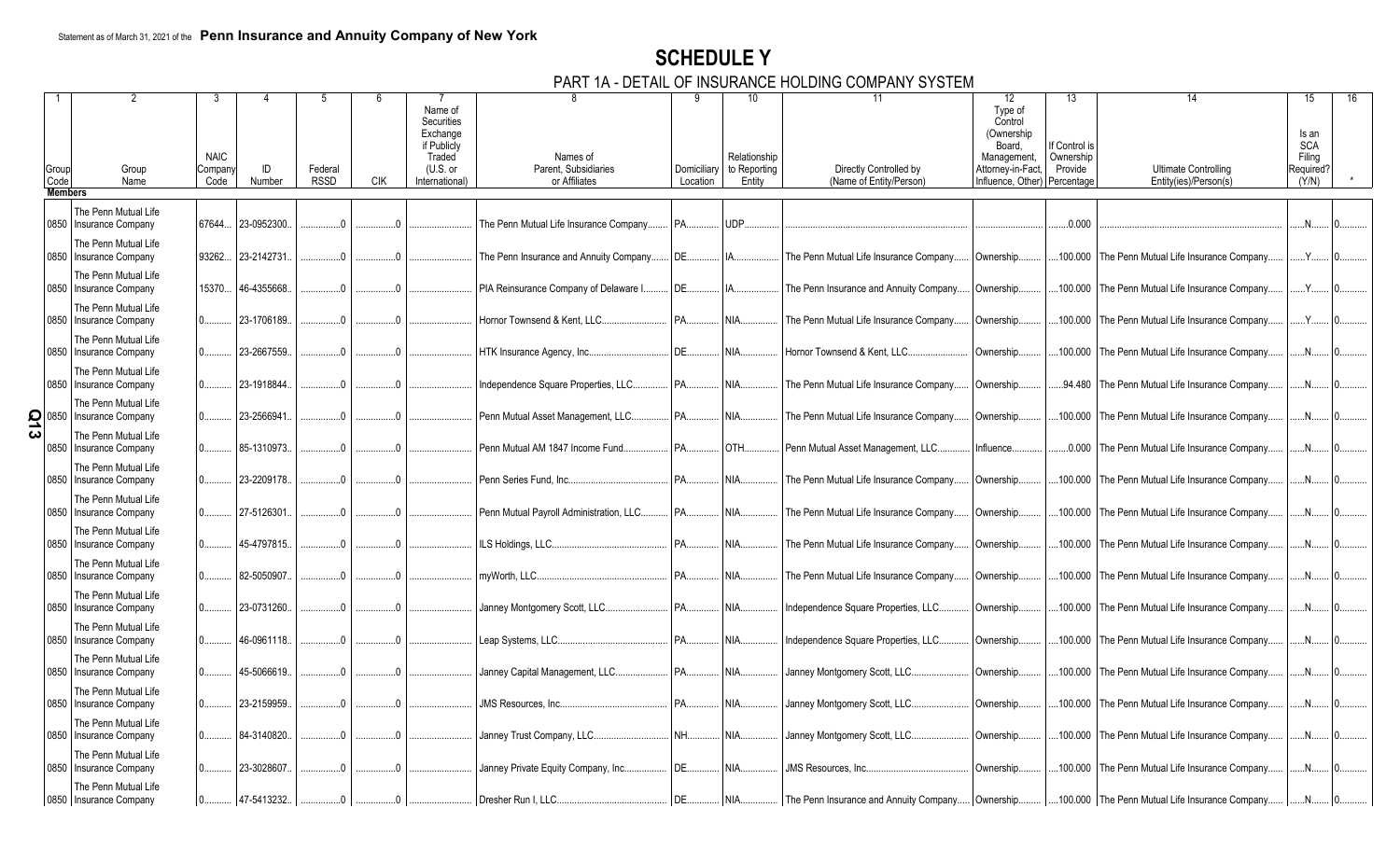## **SCHEDULE Y**

### PART 1A - DETAIL OF INSURANCE HOLDING COMPANY SYSTEM

|             |                          |             |             |             |            | Name of                |                                           |          |                          |                                           | Type of                      |               |                                                  |            |  |
|-------------|--------------------------|-------------|-------------|-------------|------------|------------------------|-------------------------------------------|----------|--------------------------|-------------------------------------------|------------------------------|---------------|--------------------------------------------------|------------|--|
|             |                          |             |             |             |            | Securities<br>Exchange |                                           |          |                          |                                           | Control<br>(Ownership)       |               |                                                  | Is an      |  |
|             |                          |             |             |             |            | if Publicly            |                                           |          |                          |                                           | Board.                       | If Control is |                                                  | <b>SCA</b> |  |
|             |                          | <b>NAIC</b> |             |             |            | Traded                 | Names of                                  |          | Relationship             |                                           | Management                   | Ownership     |                                                  | Filing     |  |
| Group       | Group                    | Company     | ID          | Federal     |            | $(U.S.$ or             | Parent, Subsidiaries                      |          | Domiciliary to Reporting | Directly Controlled by                    | Attorney-in-Fact,            | Provide       | <b>Ultimate Controlling</b>                      | Required?  |  |
| Code        | Name                     | Code        | Number      | <b>RSSD</b> | <b>CIK</b> | International)         | or Affiliates                             | Location | Entity                   | (Name of Entity/Person)                   | Influence, Other) Percentage |               | Entity(ies)/Person(s)                            | (Y/N)      |  |
|             | The Penn Mutual Life     |             |             |             |            |                        | Penn Mutual Asset Management Multi-Series |          |                          |                                           |                              |               |                                                  |            |  |
|             | 0850   Insurance Company |             | 81-0771540. |             |            |                        | Fund (Master), LLC - Series A             | IPA.     | OTH.                     | The Penn Mutual Life Insurance Company    | Influence.                   |               | 0.000 The Penn Mutual Life Insurance Company.    |            |  |
|             | The Penn Mutual Life     |             |             |             |            |                        | Penn Mutual Asset Management Multi-Series |          |                          | Penn Mutual Asset Management Multi-Series |                              |               |                                                  |            |  |
|             | 0850   Insurance Company |             | 36-4822707. |             |            |                        | Fund LLC (onshore)                        |          | OTH.                     | Fund (Master), LLC - Series A             | Influence                    |               | .0.000 The Penn Mutual Life Insurance Company.   |            |  |
|             | The Penn Mutual Life     |             |             |             |            |                        | Penn Mutual Asset Management Multi-Series |          |                          |                                           |                              |               |                                                  |            |  |
|             | 0850   Insurance Company |             | 82-1995175. |             |            |                        | Fund (Master), LLC - Series B             |          |                          | The Penn Mutual Life Insurance Company    | Influence.                   |               | 0.000 The Penn Mutual Life Insurance Company.    |            |  |
|             | The Penn Mutual Life     |             |             |             |            |                        | Penn Mutual Asset Management Multi-Series |          |                          | Penn Mutual Asset Management Multi-Series |                              |               |                                                  |            |  |
|             | 0850 Insurance Company   |             | 82-1533643. |             |            |                        | Fund, LLC (onshore)                       |          |                          | Fund (Master), LLC - Series B             | Influence                    |               | .0.000 The Penn Mutual Life Insurance Company.   |            |  |
|             | The Penn Mutual Life     |             |             |             |            |                        |                                           |          |                          |                                           |                              |               |                                                  |            |  |
|             | 0850   Insurance Company |             | 82-4914289. |             |            |                        | Penn Mutual AM Strategic Income Fund.     |          |                          | The Penn Mutual Life Insurance Company    | Influence                    |               | .0.000 The Penn Mutual Life Insurance Company.   |            |  |
|             |                          |             |             |             |            |                        |                                           |          |                          |                                           |                              |               |                                                  |            |  |
|             | The Penn Mutual Life     |             |             |             |            |                        |                                           |          |                          |                                           |                              |               |                                                  |            |  |
|             | 0850   Insurance Company | 68632       | 06-0523876. |             |            |                        | Vantis Life Insurance Company.            |          |                          | The Penn Mutual Life Insurance Company    | Ownership                    |               | 100.000 The Penn Mutual Life Insurance Company.  |            |  |
|             | The Penn Mutual Life     |             |             |             |            |                        | The Penn Insurance and Annuity Company of |          |                          |                                           |                              |               |                                                  |            |  |
| $\log$ 0850 | Insurance Company        | 13588       | 13-4337991  |             |            |                        | New York                                  |          |                          | The Penn Mutual Life Insurance Company    | Ownership                    |               | 100.000 The Penn Mutual Life Insurance Company.  |            |  |
| ယ           | The Penn Mutual Life     |             |             |             |            |                        | The Savings Bank Life Insurance Company   |          |                          |                                           |                              |               |                                                  |            |  |
|             | 0850   Insurance Company |             |             |             |            |                        | Agency, LLC                               |          |                          | Vantis Life Insurance Company             | Ownership.                   |               | .100.000 The Penn Mutual Life Insurance Company. |            |  |

#### **Asteri Explanation**

1 Entity over which The Penn Mutual Life Insurance Company has significant influence, but no ownership.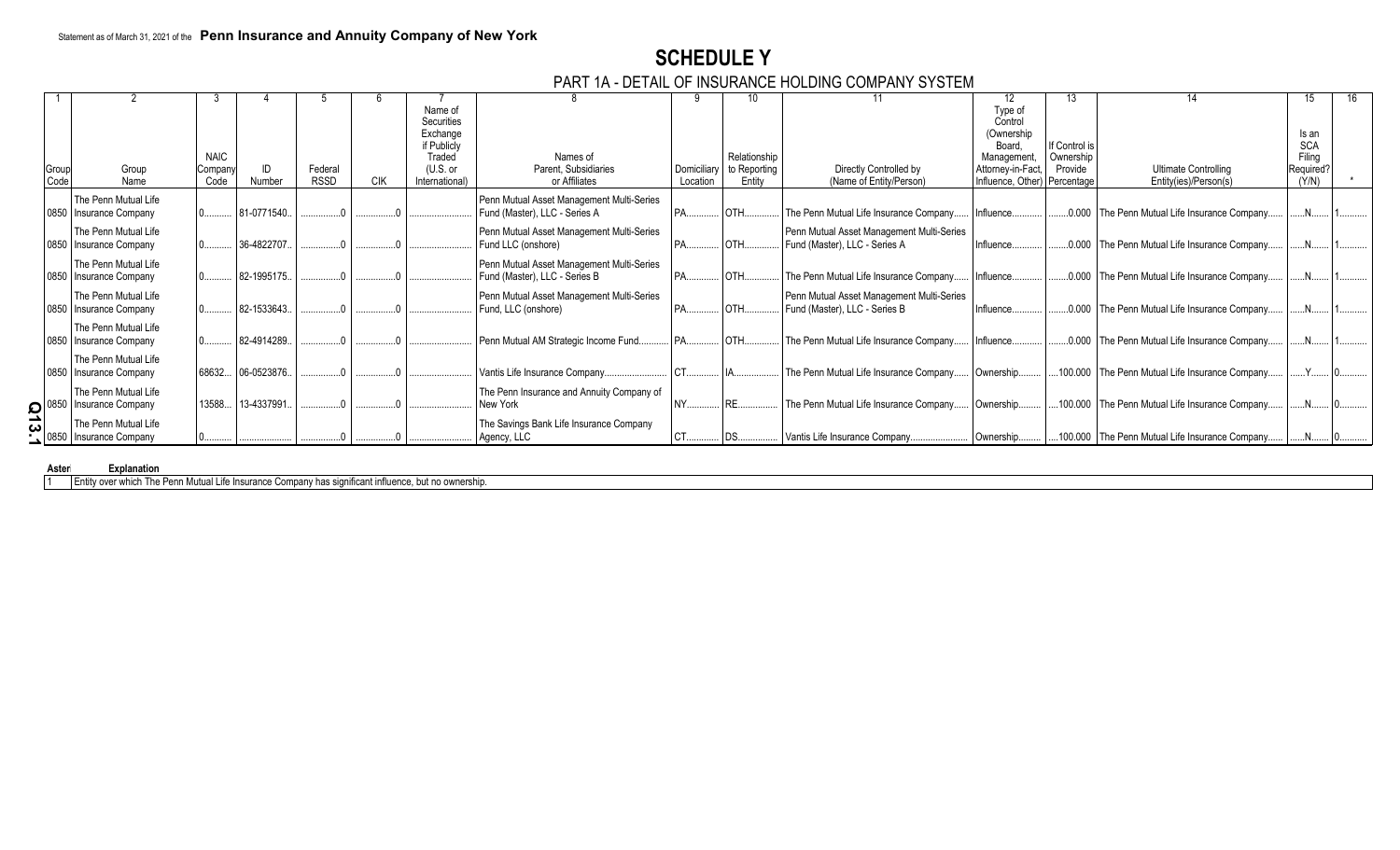## Statement as of March 31, 2021 of the **Penn Insurance and Annuity Company of New York SUPPLEMENTAL EXHIBITS AND SCHEDULES INTERROGATORIES**

The following supplemental reports are required to be filed as part of your statement filing. However, in the event that your company does not transact the type of business for which the special report must be filed, your response of NO to the specific interrogatory will be accepted in lieu of filing a "NONE" report and a bar code will be printed below. If the supplement is required of your company but is not being filed for whatever reason, enter SEE EXPLANATION and provide an explanation following the interrogatory questions.

|    |                                                                                                                                                                                                                                                                                                                                                                     | Response |
|----|---------------------------------------------------------------------------------------------------------------------------------------------------------------------------------------------------------------------------------------------------------------------------------------------------------------------------------------------------------------------|----------|
|    | Will the Trusteed Surplus Statement be filed with the state of domicile and the NAIC with this statement?                                                                                                                                                                                                                                                           | NO       |
| 2. | Will the Medicare Part D Coverage Supplement be filed with the state of domicile and the NAIC with this statement?                                                                                                                                                                                                                                                  | NO.      |
| 3. | Will the Reasonableness of Assumptions Certification required by Actuarial Guideline XXXV be filed with the state of domicile and electronically<br>with the NAIC?                                                                                                                                                                                                  | NO.      |
| 4. | Will the Reasonableness and Consistency of Assumptions Certification required by Actuarial Guideline XXXV be filed with the state of domicile<br>and electronically with the NAIC?                                                                                                                                                                                  | NO       |
| 5. | Will the Reasonableness of Assumptions Certification for Implied Guaranteed Rate Method required by Actuarial Guideline XXXVI be filed with<br>the state of domicile and electronically with the NAIC?                                                                                                                                                              | NO       |
| 6. | Will the Reasonableness and Consistency of Assumptions Certification required by Actuarial Guideline XXXVI (Updated Average Market Value)<br>be filed with the state of domicile and electronically with the NAIC?                                                                                                                                                  | NO.      |
| 7. | Will the Reasonableness and Consistency of Assumptions Certification required by Actuarial Guideline XXXVI (Updated Market Value) be filed<br>with the state of domicile and electronically with the NAIC?                                                                                                                                                          | NO       |
| 8. | Will the Life PBR Statement of Exemption be filed with the state of domicile by July 1st and electronically with the NAIC with the second<br>quarterly filing per the Valuation Manual (by August 15)? (2nd Quarterly Only). The response for 1st and 3rd quarters should be N/A.<br>A NO response resulting with a barcode is only appropriate in the 2nd quarter. | N/A      |

#### **Explanations:**

- 1. The data for this supplement is not required to be filed.
- 2. The data for this supplement is not required to be filed.
- 3. The data for this supplement is not required to be filed.
- 4. The data for this supplement is not required to be filed.
- 5. The data for this supplement is not required to be filed.
- 6. The data for this supplement is not required to be filed.
- 7. The data for this supplement is not required to be filed.
- 8. Not Applicable for 1st and 3rd Quarters

#### **Bar Code:**

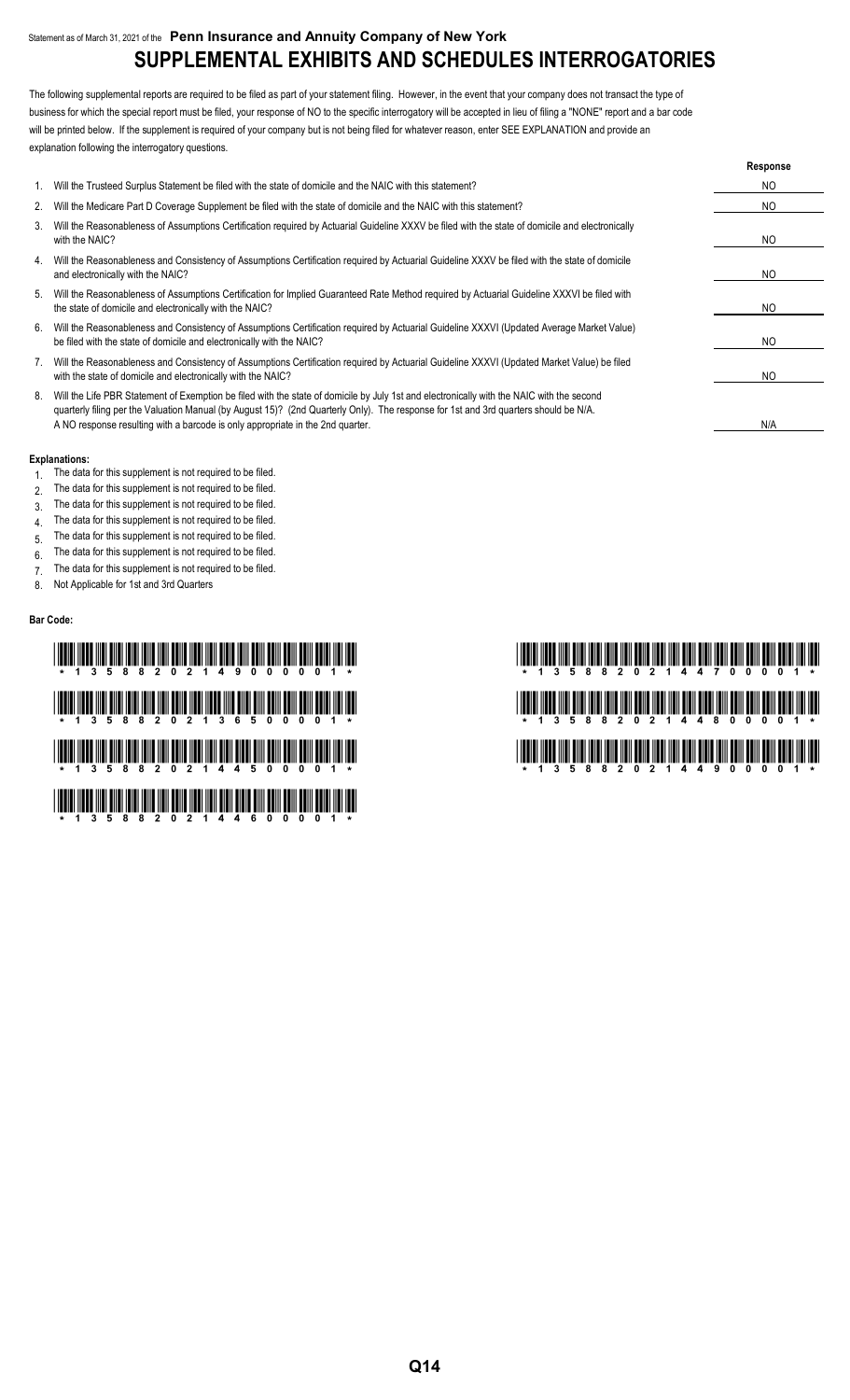Statement as of March 31, 2021 of the **Penn Insurance and Annuity Company of New York Overflow Page for Write-Ins**

# **NONE**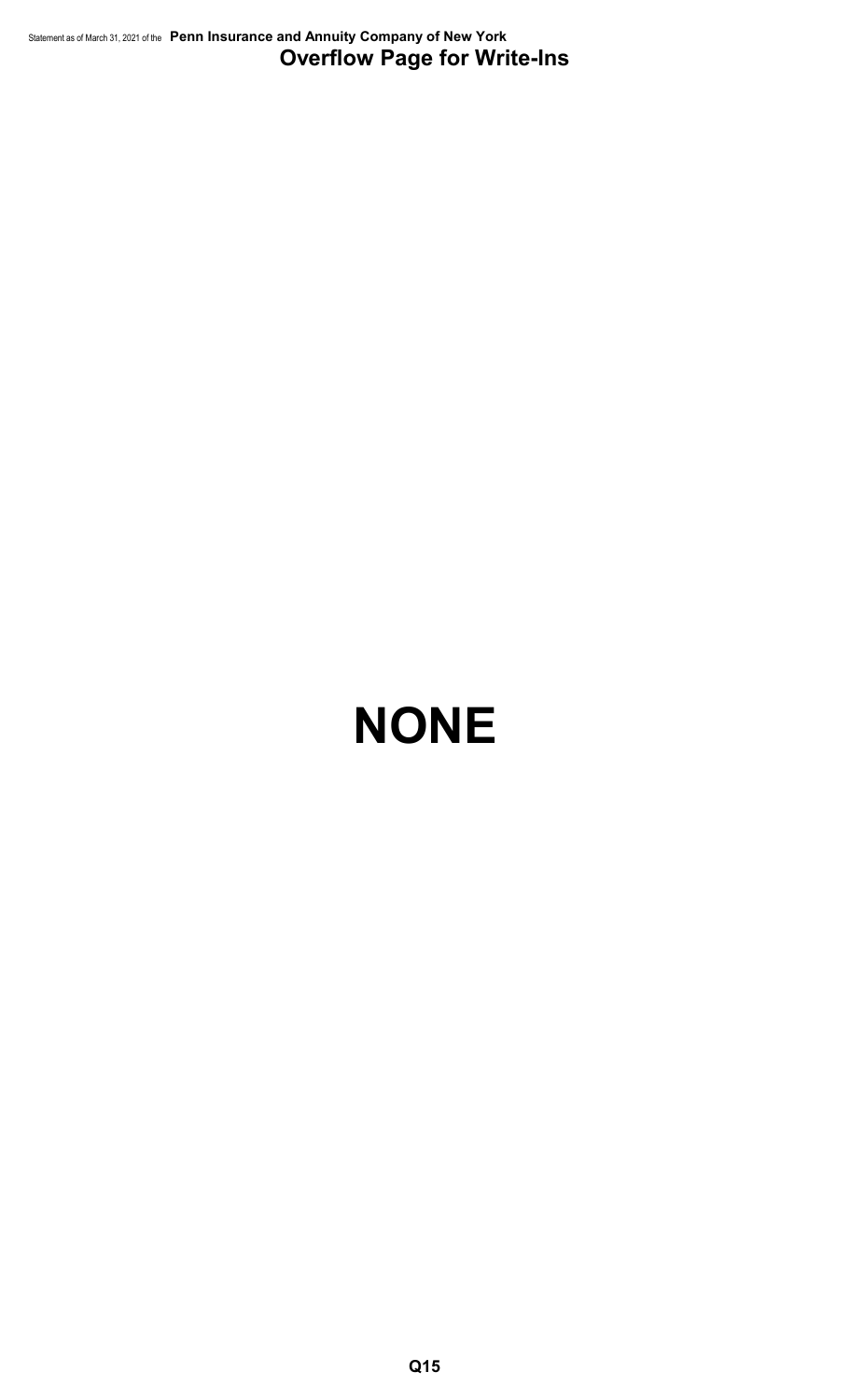## Statement as of March 31, 2021 of the Penn Insurance and Annuity Company of New York<br>SCHEDULE A - VERIFICATION Real Estate

|     |                      |              | Prior Year Ended |
|-----|----------------------|--------------|------------------|
|     |                      | Year to Date | December 31      |
|     |                      |              |                  |
|     | 2. Cost of acquired: |              |                  |
|     |                      |              |                  |
|     |                      |              |                  |
|     |                      |              |                  |
|     |                      |              |                  |
|     |                      |              |                  |
| 6.  |                      |              |                  |
|     |                      |              |                  |
|     |                      |              |                  |
| 9.  |                      |              |                  |
| 10. |                      |              |                  |
|     |                      |              |                  |

## **SCHEDULE B - VERIFICATION**

Mortgage Loans

|     |                                                                                                                 |              | Prior Year Ended |
|-----|-----------------------------------------------------------------------------------------------------------------|--------------|------------------|
|     |                                                                                                                 | Year to Date | December 31      |
|     |                                                                                                                 |              |                  |
|     | 2. Cost of acquired:                                                                                            |              |                  |
|     |                                                                                                                 |              |                  |
|     |                                                                                                                 |              |                  |
| 3.  |                                                                                                                 |              |                  |
|     |                                                                                                                 |              |                  |
| 5.  |                                                                                                                 |              |                  |
| 6.  |                                                                                                                 |              |                  |
|     |                                                                                                                 |              |                  |
| 8.  |                                                                                                                 |              |                  |
| 9.  |                                                                                                                 |              |                  |
| 10. |                                                                                                                 |              |                  |
| 11. | Book value/recorded investment excluding accrued interest at end of current period (Lines 1+2+3+4+5+6-7-8+9-10) |              |                  |
| 12. | Total valuation allowance                                                                                       |              |                  |
| 13. |                                                                                                                 |              |                  |
|     |                                                                                                                 |              |                  |
|     |                                                                                                                 |              |                  |

## **SCHEDULE BA - VERIFICATION**

Other Long-Term Invested Assets

|     |                   |              | Prior Year Ended |
|-----|-------------------|--------------|------------------|
|     |                   | Year to Date | December 31      |
|     |                   |              |                  |
| 2.  | Cost of acquired: |              |                  |
|     |                   |              |                  |
|     | 1.                |              |                  |
| 3.  | .                 |              |                  |
| 4.  |                   |              |                  |
| 5.  |                   |              |                  |
| 6.  |                   |              |                  |
|     |                   |              |                  |
| 8.  |                   |              |                  |
| 9.  |                   |              |                  |
| 10. |                   |              |                  |
| 11. |                   |              |                  |
| 12. |                   |              |                  |
| 13. |                   |              |                  |

## **SCHEDULE D - VERIFICATION**

**Bonds and Stocks** 

|     |              | <b>Prior Year Ended</b> |
|-----|--------------|-------------------------|
|     | Year to Date | December 31             |
|     |              |                         |
| 2.  |              |                         |
| 3.  |              |                         |
| 4.  |              |                         |
| 5.  |              |                         |
| 6.  |              |                         |
| 7.  |              |                         |
| 8.  |              |                         |
| 9.  |              |                         |
| 10. |              |                         |
| 11. |              |                         |
| 12. |              |                         |
|     |              |                         |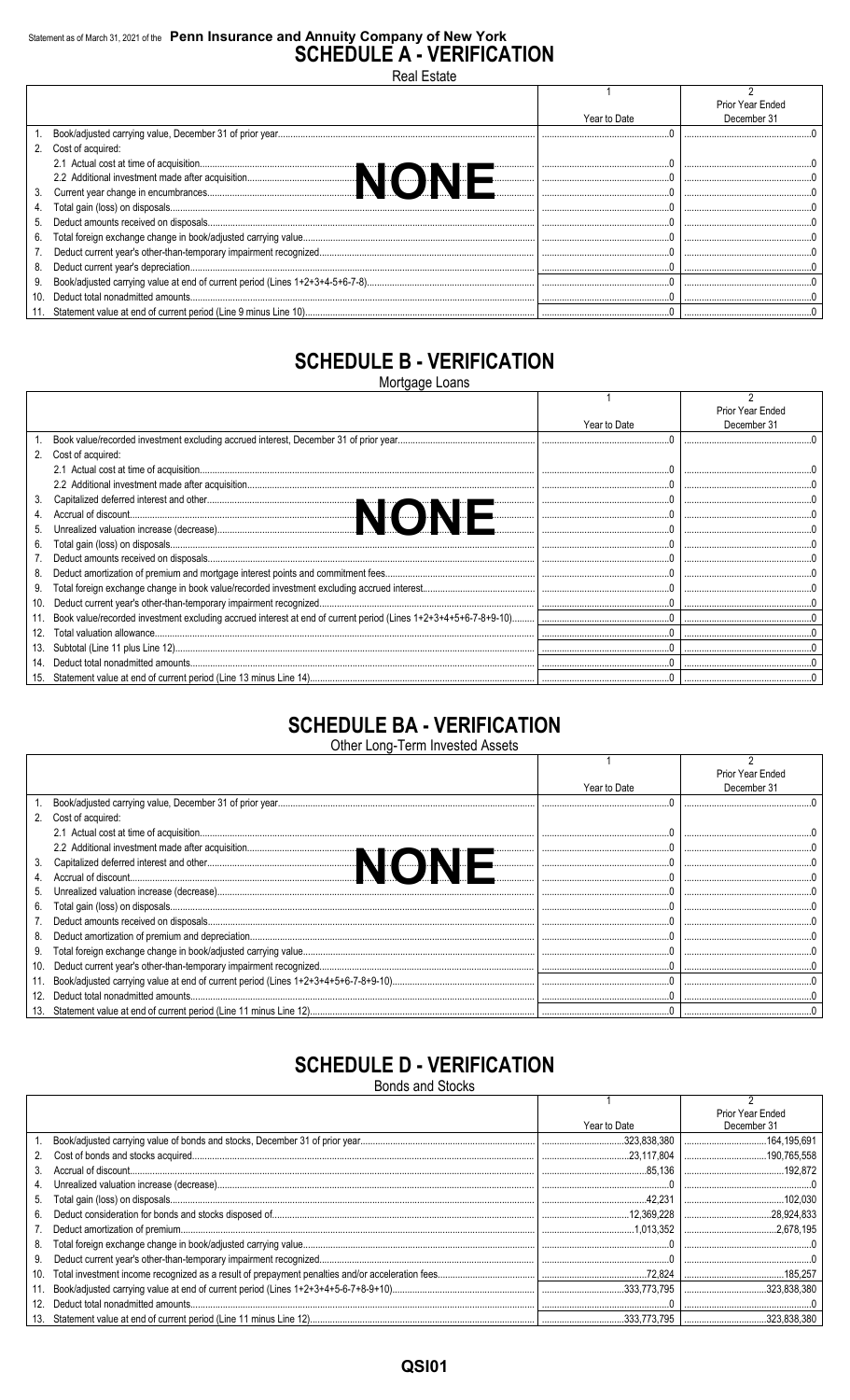## **SCHEDULE D - PART 1B**

Showing the Acquisitions, Dispositions and Non-Trading Activity

During the Current Quarter for all Bonds and Preferred Stock by NAIC Designation

|              | <b>NAIC Designation</b> | $\overline{1}$<br><b>Book/Adjusted Carrying</b><br>Value Beginning<br>of Current Quarter | 2<br>Acquisitions<br>During<br><b>Current Quarter</b> | $\mathbf{3}$<br><b>Dispositions</b><br>During<br><b>Current Quarter</b> | $\mathbf{\Lambda}$<br>Non-Trading Activity<br>During<br><b>Current Quarter</b> | 5<br><b>Book/Adjusted Carrying</b><br>Value End of<br><b>First Quarter</b> | 6<br><b>Book/Adjusted Carrying</b><br>Value End of<br>Second Quarter | $\overline{7}$<br>Book/Adjusted Carrying<br>Value End of<br><b>Third Quarter</b> | 8<br><b>Book/Adjusted Carrying</b><br>Value December 31<br>Prior Year |
|--------------|-------------------------|------------------------------------------------------------------------------------------|-------------------------------------------------------|-------------------------------------------------------------------------|--------------------------------------------------------------------------------|----------------------------------------------------------------------------|----------------------------------------------------------------------|----------------------------------------------------------------------------------|-----------------------------------------------------------------------|
|              | <b>BONDS</b>            |                                                                                          |                                                       |                                                                         |                                                                                |                                                                            |                                                                      |                                                                                  |                                                                       |
|              |                         | 220,430,880                                                                              | 13,427,391                                            |                                                                         | (28.987.097)<br>.                                                              | 198,305,039                                                                |                                                                      |                                                                                  | 220,430,880                                                           |
|              |                         | 93,212,258                                                                               | 9,690,413                                             |                                                                         | 13,100,383                                                                     | 110,862,233                                                                |                                                                      |                                                                                  | 93,212,258                                                            |
|              |                         | 9,288,626                                                                                |                                                       | 547,217                                                                 |                                                                                | 15,788,702                                                                 |                                                                      |                                                                                  | 9,288,626                                                             |
|              |                         |                                                                                          |                                                       |                                                                         |                                                                                | 8,695,581                                                                  |                                                                      |                                                                                  | 784,376                                                               |
|              |                         |                                                                                          |                                                       |                                                                         |                                                                                |                                                                            |                                                                      |                                                                                  |                                                                       |
|              |                         |                                                                                          |                                                       |                                                                         |                                                                                |                                                                            |                                                                      |                                                                                  |                                                                       |
| <b>QSI02</b> |                         |                                                                                          |                                                       |                                                                         |                                                                                | (928.216)   333.651.555   .                                                |                                                                      |                                                                                  | 323,716,140                                                           |
|              | PREFERRED STOCK         |                                                                                          |                                                       |                                                                         |                                                                                |                                                                            |                                                                      |                                                                                  |                                                                       |
|              |                         |                                                                                          | $\overline{0}$                                        | $\Omega$                                                                | $\overline{0}$                                                                 |                                                                            |                                                                      |                                                                                  |                                                                       |
|              |                         | 122,240                                                                                  |                                                       | $\begin{array}{ccc} 0 & 0 & 0 \end{array}$                              |                                                                                | .122.240                                                                   |                                                                      |                                                                                  | .122,240                                                              |
|              |                         |                                                                                          | $\overline{0}$                                        | $\sim$ 0                                                                | $\overline{0}$                                                                 |                                                                            |                                                                      |                                                                                  |                                                                       |
|              |                         |                                                                                          |                                                       |                                                                         |                                                                                |                                                                            |                                                                      |                                                                                  |                                                                       |
|              |                         |                                                                                          |                                                       |                                                                         |                                                                                |                                                                            |                                                                      |                                                                                  |                                                                       |
|              |                         |                                                                                          |                                                       |                                                                         |                                                                                |                                                                            |                                                                      |                                                                                  |                                                                       |
|              |                         |                                                                                          |                                                       |                                                                         |                                                                                |                                                                            |                                                                      |                                                                                  | .122.240                                                              |
|              |                         |                                                                                          |                                                       |                                                                         |                                                                                |                                                                            |                                                                      |                                                                                  |                                                                       |

(a) Book/Adjusted Carrying Value column for the end of the current reporting period includes the following amount of short-term and cash equivalent bonds by NAIC designation:<br>NAIC 1 \$...........0; NAIC 2 \$............0; NA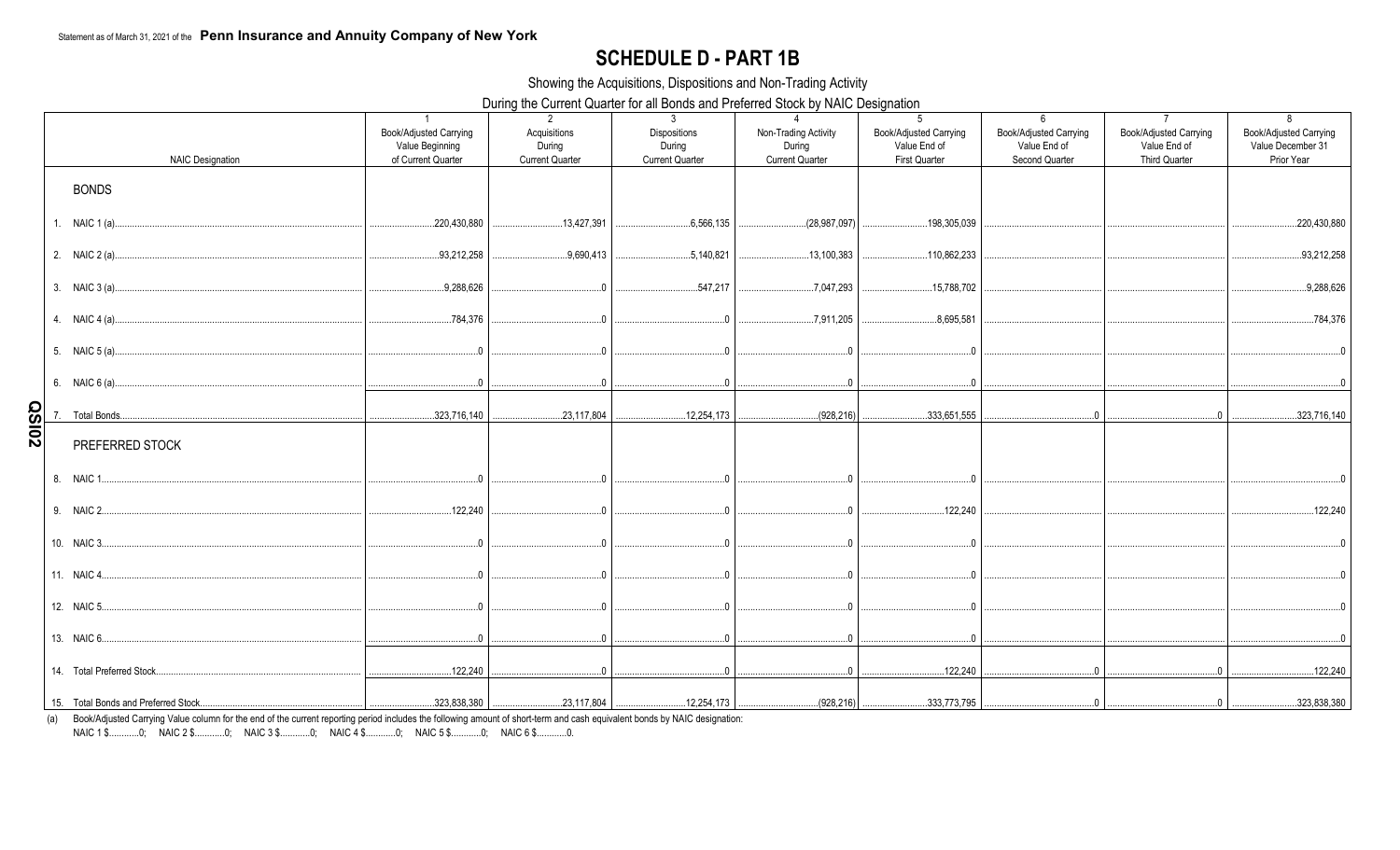## **Sch. DA - Pt. 1 NONE**

## **Sch. DA - Verification NONE**

## **Sch. DB - Pt. A - Verification NONE**

## **Sch. DB - Pt. B - Verification NONE**

## **Sch. DB - Pt. C - Sn. 1 NONE**

## **Sch. DB - Pt. C - Sn. 2 NONE**

## **Sch. DB - Verification NONE**

**QSI03, QSI04, QSI05, QSI06, QSI07**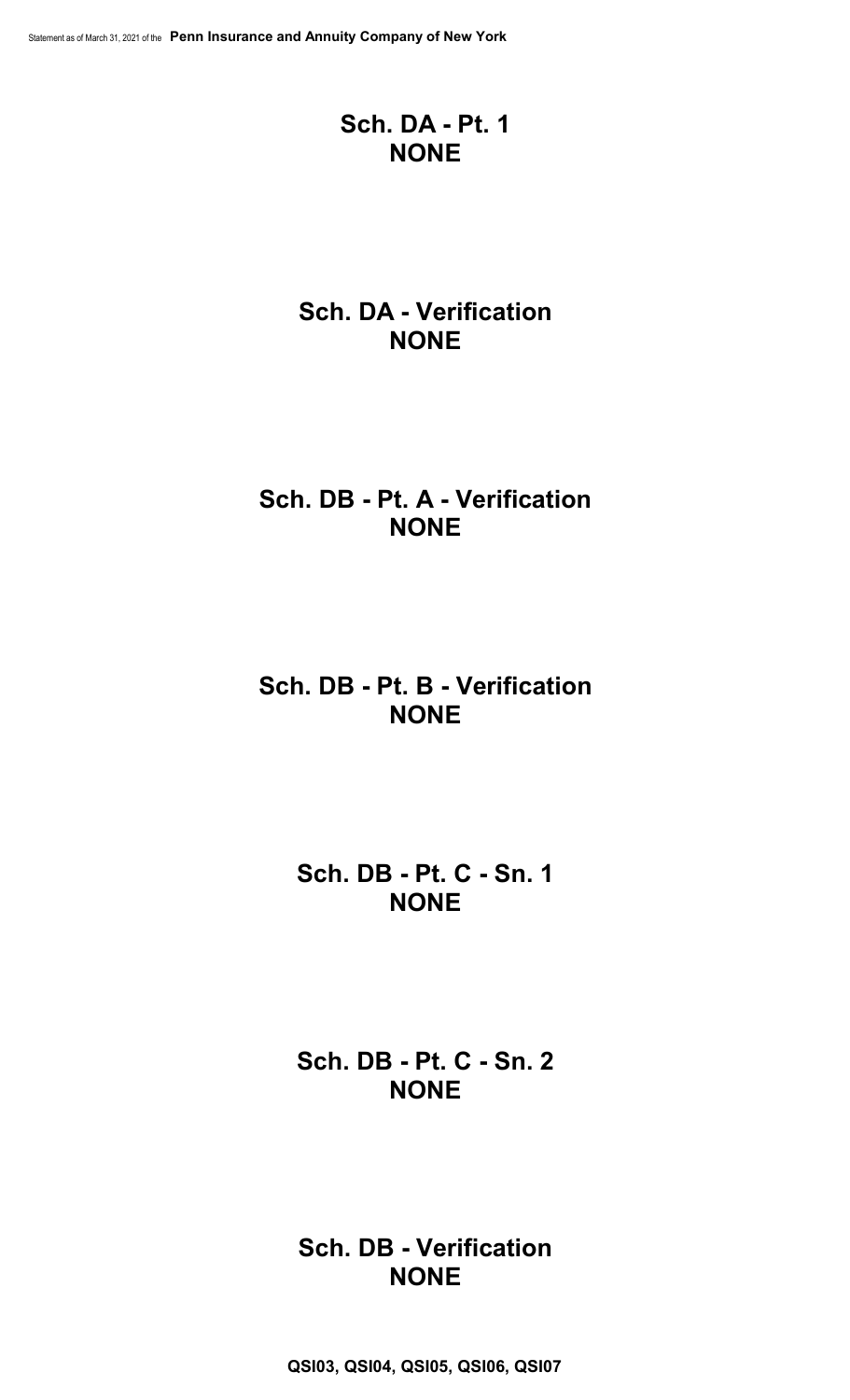## Statement as of March 31, 2021 of the Penn Insurance and Annuity Company of New York **SCHEDULE E - PART 2 - VERIFICATION**

Cash Equivalents

|                                                                                                                                                                                                                                                                                                                                                                                                                                                                 | Year To Date | $\overline{2}$<br><b>Prior Year Ended</b><br>December 31 |
|-----------------------------------------------------------------------------------------------------------------------------------------------------------------------------------------------------------------------------------------------------------------------------------------------------------------------------------------------------------------------------------------------------------------------------------------------------------------|--------------|----------------------------------------------------------|
|                                                                                                                                                                                                                                                                                                                                                                                                                                                                 |              |                                                          |
|                                                                                                                                                                                                                                                                                                                                                                                                                                                                 |              |                                                          |
|                                                                                                                                                                                                                                                                                                                                                                                                                                                                 |              |                                                          |
|                                                                                                                                                                                                                                                                                                                                                                                                                                                                 |              |                                                          |
|                                                                                                                                                                                                                                                                                                                                                                                                                                                                 |              |                                                          |
|                                                                                                                                                                                                                                                                                                                                                                                                                                                                 |              |                                                          |
|                                                                                                                                                                                                                                                                                                                                                                                                                                                                 |              |                                                          |
|                                                                                                                                                                                                                                                                                                                                                                                                                                                                 |              |                                                          |
|                                                                                                                                                                                                                                                                                                                                                                                                                                                                 |              |                                                          |
|                                                                                                                                                                                                                                                                                                                                                                                                                                                                 |              |                                                          |
|                                                                                                                                                                                                                                                                                                                                                                                                                                                                 |              |                                                          |
| $\textbf{11. Deduct total nonadmitted amounts.}\textcolor{red}{\textbf{12.10}}\textcolor{red}{\textbf{13.10}}\textcolor{red}{\textbf{14.10}}\textcolor{red}{\textbf{15.10}}\textcolor{red}{\textbf{16.10}}\textcolor{red}{\textbf{17.10}}\textcolor{red}{\textbf{18.10}}\textcolor{red}{\textbf{19.10}}\textcolor{red}{\textbf{19.10}}\textcolor{red}{\textbf{19.10}}\textcolor{red}{\textbf{19.10}}\textcolor{red}{\textbf{19.10}}\textcolor{red}{\textbf{19.$ |              |                                                          |
|                                                                                                                                                                                                                                                                                                                                                                                                                                                                 |              |                                                          |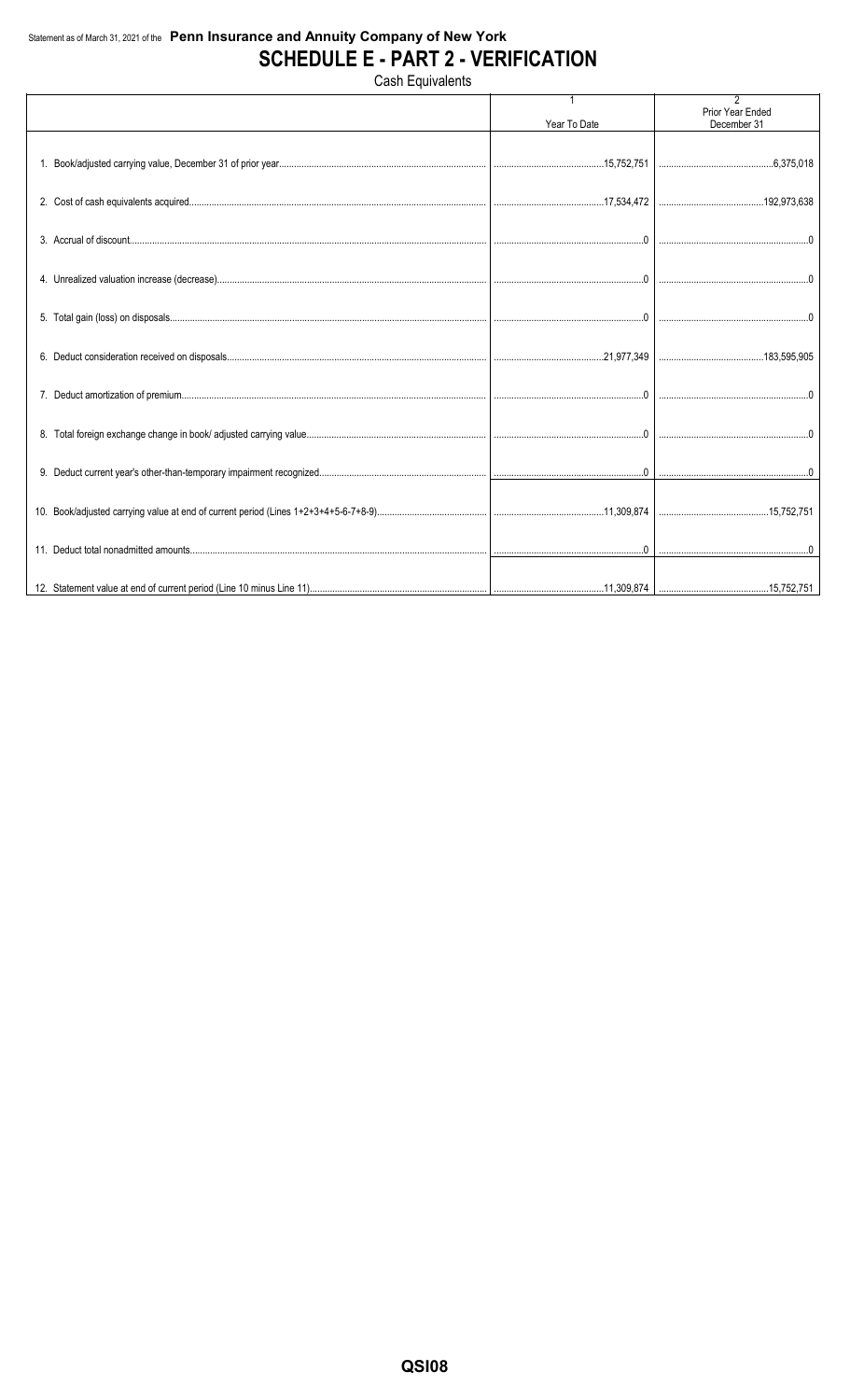## **Sch. A Pt. 2 NONE**

## **Sch. A Pt. 3 NONE**

**Sch. B - Pt. 2 NONE**

**Sch. B - Pt. 3 NONE**

**Sch. BA - Pt. 2 NONE**

**Sch. BA - Pt. 3 NONE**

**QE01, QE02, QE03**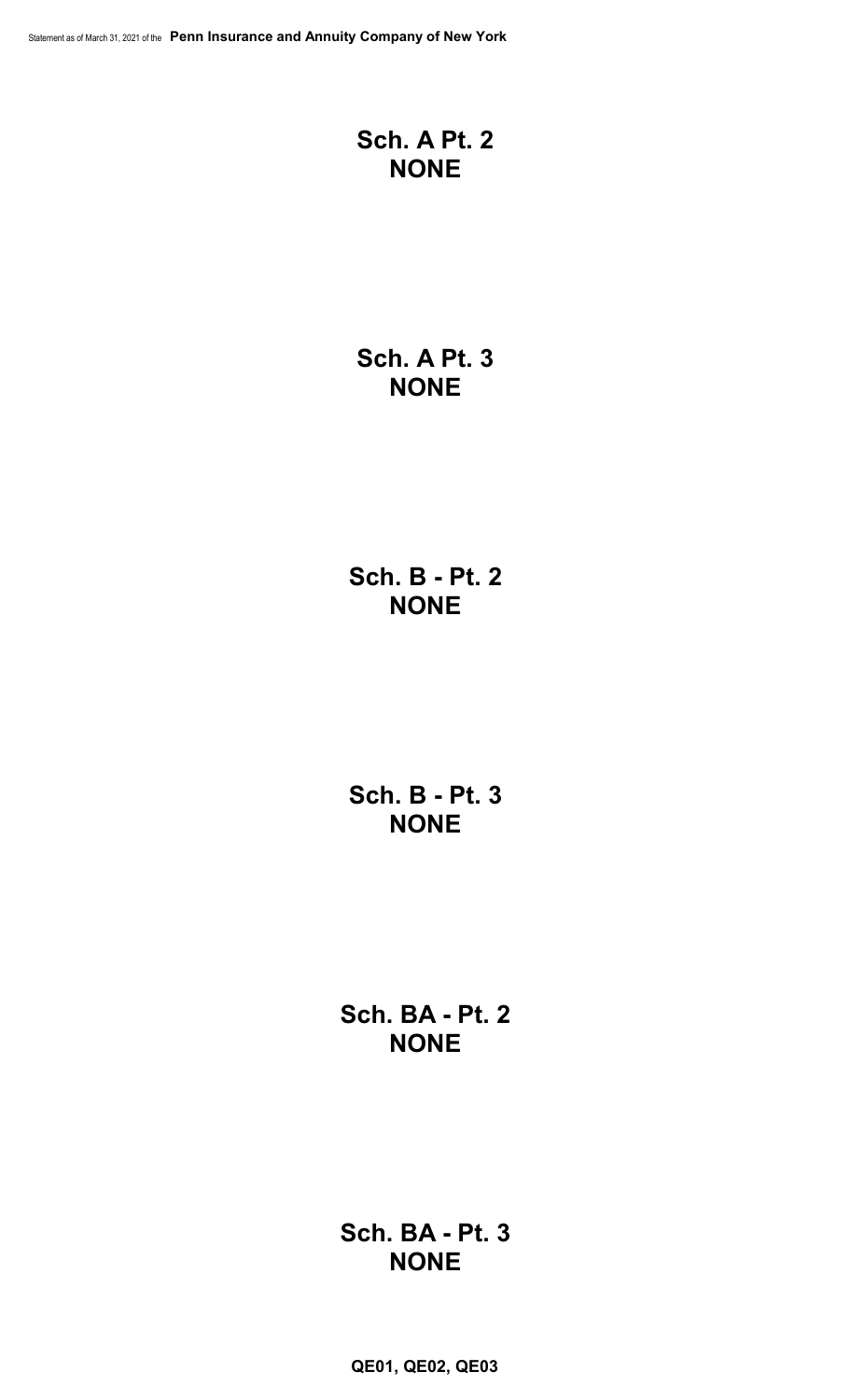**SCHEDULE D - PART 3**<br>Showing all Long-Term Bonds and Stocks ACQUIRED During Current Quarter

|   |                         |                                                           |         |               | $5 -$                           | 6                         |                    |                           |                                         | 10                           |
|---|-------------------------|-----------------------------------------------------------|---------|---------------|---------------------------------|---------------------------|--------------------|---------------------------|-----------------------------------------|------------------------------|
|   |                         |                                                           |         |               |                                 |                           |                    |                           |                                         | NAIC Designation, NAIC       |
|   |                         |                                                           |         |               |                                 |                           |                    |                           |                                         | Designation Modifier and     |
|   | CUSIP Identification    | Description                                               | Foreian | Date Acquired | Name of Vendor                  | Number of Shares of Stock | <b>Actual Cost</b> | Par Value                 | Paid for Accrued Interest and Dividends | SVO Administrative<br>Symbol |
|   | Bonds - U.S. Government |                                                           |         |               |                                 |                           |                    |                           |                                         |                              |
|   | 38380R                  | SE 1 GOVERNMENT NATIONAL MORTGAGE ASSOCIATION             |         | 01/27/2021    | BANC/AMERICA SECUR.             |                           | 2,499,316          | 0.2,500,000               | $.2,431$ 1.A                            |                              |
|   |                         | 0599999. Total - Bonds - U.S. Government                  |         |               |                                 |                           | 2,499,316          | 0.2,500,000               | .2,431                                  | <b>XXX</b>                   |
|   |                         | <b>Bonds - Industrial and Miscellaneous</b>               |         |               |                                 |                           |                    |                           |                                         |                              |
|   | 036752                  | AB 9 ANTHEM INC.                                          |         | 01/07/2021    | <b>RBC CAPITAL MARKETS</b>      |                           | .1,146,000         | 1,000,000                 |                                         | 4.056 2.B FE.                |
|   | 04010L                  | 0 ARES CAPITAL CORP.<br>BA                                |         | 01/06/2021    | JPM SECURITIES-FIXED            |                           | .497,965           | .500,000                  |                                         | .0 2.C FE                    |
|   | 09259E                  | AB<br>4 BLACKROCK TCP CAPITAL CORP                        |         | 02/02/2021    | <b>BANC/AMERICA SECUR.I</b>     |                           | 995,940            | .1,000,000                |                                         | $0$ 2.C FE                   |
|   | 125896                  | BR 0 CMS ENERGY CORP.                                     |         | 01/07/2021    | STIFEL NICHOLAUS & C            |                           | .1,090,570         | .1,000,000                |                                         | .11.964 2.B FE.              |
|   | 12592L                  | <b>BH</b><br>4 COMM 2014-CCRE20 MORTGAGE TRUST            |         | 01/07/2021    | <b>BAIRD ROBERT W &amp; CO</b>  |                           | 1.611.328          | .1,500,000                |                                         | .1.386 1.A FE.               |
|   | 140501                  | AB 3 CAPITAL SOUTHWEST CORP.                              |         | 02/22/2021    | <b>RAYMOND JAMES &amp; ASSO</b> |                           | 1.021.100          | 1.000.000                 |                                         | 7,125 1.G PL                 |
|   | 30289U                  | AU 6   FREMF 2016-K56 MORTGAGE TRUST                      |         | 03/01/2021    | <b>SG AMERICAS SECURITI</b>     |                           | .1,170,589         | .1,082,000                |                                         | 237 2.C FE                   |
|   | 30293X                  | FREMF 2015-K51 MORTGAGE TRUST<br>AL                       |         | 02/16/2021    | <b>BANC/AMERICA SECUR.I</b>     |                           | .42,200            | .40,000                   |                                         | .75 1.A FM.                  |
|   | 30296G                  | 8 FREMF 2018-K730 MORTGAGE TRUST<br>AU                    |         | 09/10/2020    | PERSHING & COMPANY              |                           |                    |                           |                                         | .(112) 2.C FM                |
|   | 30296N                  | 2 FREMF 2018-K731 MORTGAGE TRUST<br>AQ                    |         | 02/03/2021    | <b>GOLDMAN SACHS &amp; CO</b>   |                           | .1,608,066         | 1,493,000                 |                                         | .652 2.C FE                  |
|   | 45783N                  | 5 INSTAR LEASING III LLC.<br>AA                           |         | 02/03/2021    | <b>CREDIT SUISSE FIRST</b>      |                           | 749,592            | .750,000                  |                                         | 1.F FE.                      |
|   | 465685                  | <b>ITC HOLDINGS CORP.</b><br>AK                           |         | 03/16/2021    | <b>WELLS FARGO SECS LLC</b>     |                           | .1,082,560         | 1,000,000                 |                                         | 7,042 2.B FE                 |
|   | 610202                  | <b>BR</b><br>3 MONONGAHELA POWER CO.                      |         | 03/11/2021    | DEUTSCHE BANC/ALEX B.           |                           | 534,875            | .500,000                  |                                         | 5.917 2.A FE                 |
|   | 63942L                  | NAVIENT PRIVATE EDUCATION REFILOAN TRUS.<br>AB            |         | 03/16/2021    | <b>RBC CAPITAL MARKETS</b>      |                           | 719.964            | 720,000                   |                                         | 1.C FE                       |
| O | 67190A                  | 0 OAK STREET INVESTMENT GRADE NET LEASE FU<br>AC.         |         | 01/20/2021    | <b>CREDIT SUISSE FIRST</b>      |                           | 499.872            | 500.000                   |                                         | $1$ F FF                     |
| m | 678858                  | BC 4 OKLAHOMA GAS AND ELECTRIC CO.                        |         | 03/16/2021    | <b>BNY/SUNTRUST CAPITAL</b>     |                           | .1,586,288         | .1,250,000                |                                         | .34,531 1.G FE.              |
| 5 | 817826                  | AD 2 7-ELEVEN INC.                                        |         | 01/27/2021    | <b>CREDIT SUISSE FIRST</b>      |                           | .996.870           | .1,000,000                |                                         | 1DFF                         |
|   | 92840V                  | 7 VISTRA OPERATIONS CO LLC<br>AG                          |         | 01/06/2021.   | PERSHING & COMPANY              |                           | .1,100,110         | .1,000,000                |                                         | 16,239 2.C FE                |
|   | 92939U                  | 3 WEC ENERGY GROUP INC<br>AF                              |         | 03/16/2021    | JPM SECURITIES-FIXED            |                           | .999.590           | .1,000,000                |                                         | $.0$ 2.A FE.                 |
|   | 00107U                  | 0 ACIS CLO 2017-7 LTD.<br>AG                              |         | 02/04/2021    | <b>RBC CAPITAL MARKETS.</b>     |                           | 600,510            | 600,000                   |                                         | .479 2.B FE.                 |
|   | 08182R                  | 8 BENEFIT STREET PARTNERS CLO XIX LTD.<br>AG              |         | 03/17/2021    | <b>MORGAN STANLEY &amp; CO</b>  |                           | 501,500            | 500.000                   |                                         | 3.536 2.C FE                 |
|   | 12549A                  | AN 0 CIFC FUNDING 2013-I LTD                              |         | 01/06/2021    | MORGAN STANLEY & CO             |                           | .1,100,000         | 1,100,000                 |                                         | 5.082 1.C FE                 |
|   | 62951C                  | AR 3 NZCG FUNDING LTD.                                    |         | 03/15/2021    | <b>BNY/SUNTRUST CAPITAL</b>     |                           | .963.000           | .1.000.000                |                                         | 1,552 2.C FE.                |
|   |                         | 3899999. Total - Bonds - Industrial and Miscellaneous.    |         |               |                                 |                           | 20.618.489         | .19.535.000               | .99.761                                 | XXX                          |
|   |                         | 8399997. Total - Bonds - Part 3<br>8399999. Total - Bonds |         |               |                                 |                           | 23,117,805         | 22,035,000<br>.22,035,000 | .102,192<br>.102.192                    | <b>XXX</b><br><b>XXX</b>     |
|   |                         |                                                           |         |               |                                 |                           | 23,117,805         |                           |                                         |                              |
|   |                         | 9999999. Total - Bonds, Preferred and Common Stocks       |         |               |                                 |                           | 23,117,805         | <b>XXX</b>                | 102,192                                 | <b>XXX</b>                   |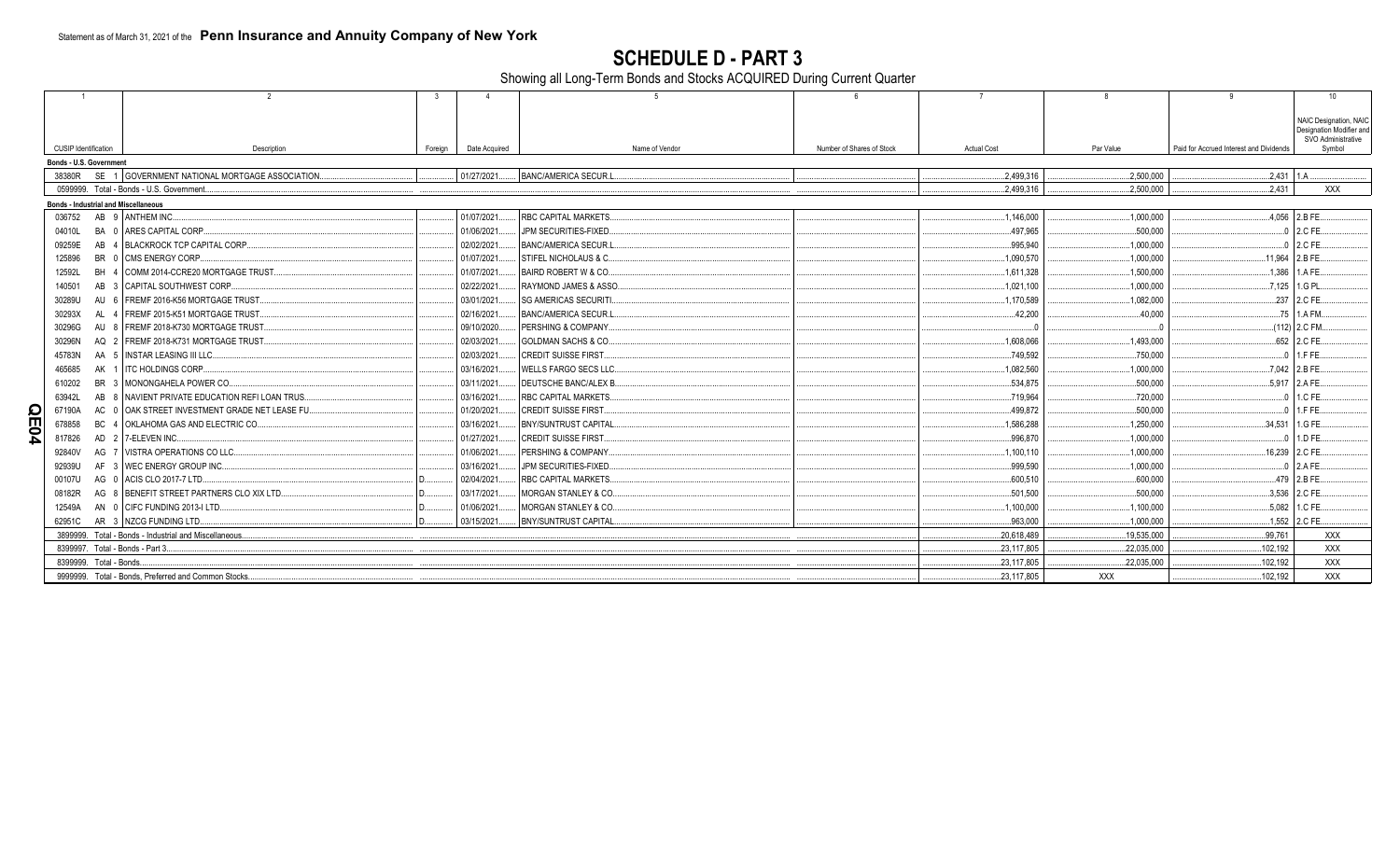SCHEDULE D - PART 4<br>Showing all Long-Term Bonds and Stocks SOLD, REDEEMED or Otherwise DISPOSED OF During Current Quarter

|             |                             |           |                                                              |             |                        |                 |               |           |                    | 10             |            |              |                       | Change in Book/Adjusted Carrying Value |                      |                           | 17          |             | 19                | 20                | 21                         | 22                          |
|-------------|-----------------------------|-----------|--------------------------------------------------------------|-------------|------------------------|-----------------|---------------|-----------|--------------------|----------------|------------|--------------|-----------------------|----------------------------------------|----------------------|---------------------------|-------------|-------------|-------------------|-------------------|----------------------------|-----------------------------|
|             |                             |           |                                                              |             |                        |                 |               |           |                    |                | 11         | 12           | 13                    | 14                                     | 15                   |                           |             |             |                   |                   |                            |                             |
|             |                             |           |                                                              |             |                        |                 |               |           |                    |                |            |              |                       |                                        |                      |                           |             |             |                   |                   |                            |                             |
|             |                             |           |                                                              |             |                        |                 |               |           |                    |                |            |              |                       |                                        |                      |                           |             |             |                   |                   |                            | <b>NAIC</b>                 |
|             |                             |           |                                                              |             |                        |                 |               |           |                    |                |            |              |                       |                                        |                      |                           |             |             |                   |                   |                            | Designation                 |
|             |                             |           |                                                              |             |                        |                 |               |           |                    |                |            |              | Current               |                                        |                      |                           |             |             |                   | Bond              |                            | <b>NAIC</b>                 |
|             |                             |           |                                                              |             |                        |                 |               |           |                    |                | Unrealized | Current      | Year's<br>Other-Than- |                                        | <b>Total Foreign</b> |                           | Foreign     |             |                   | Interest<br>Stock | Stated                     | Designation<br>Modifier and |
|             |                             |           |                                                              |             |                        |                 |               |           |                    | Prior Year     | Valuation  | Year's       | Temporary             | <b>Total Change</b>                    | Exchange             | Book/Adjusted             | Exchange    | Realized    | <b>Total Gain</b> | Dividends         | Contractua                 | SVO Admini                  |
|             |                             |           |                                                              | Disposal    |                        | Number of       |               |           |                    | Book/Adjusted  | Increase   | Amortization | Impairment            | in B./A.C.V.                           | Change in            | Carrying Value at         | Gain (Loss) | Gain (Loss) | (Loss) on         | Received          | Maturity                   | strative                    |
|             | <b>CUSIP</b> Identification |           | Description                                                  | Date        | Name of Purchaser      | Shares of Stock | Consideration | Par Value | <b>Actual Cost</b> | Carrying Value | (Decrease) | Accretion    | Recognized            | $(11+12-13)$                           | <b>B./A.C.V.</b>     | Disposal Date on Disposal |             | on Disposal | Disposal          | During Year       | Date                       | Symbol                      |
|             | Bonds - U.S. Government     |           |                                                              |             |                        |                 |               |           |                    |                |            |              |                       |                                        |                      |                           |             |             |                   |                   |                            |                             |
|             |                             |           | GOVERNMENT NATIONAL MORTGAGE                                 |             |                        |                 |               |           |                    |                |            |              |                       |                                        |                      |                           |             |             |                   |                   |                            |                             |
|             | 38378B 7P 8                 |           | <b>ASSOCIATION</b>                                           |             | 03/01/2021. PAYDOWN.   |                 | .9,952        | .9,952    | 10,052             | .9,989         |            | (37)         |                       | (37)                                   |                      | 9,952                     |             |             |                   |                   | .21 05/01/2053.            |                             |
|             |                             |           | GOVERNMENT NATIONAL MORTGAGE                                 |             |                        |                 |               |           |                    |                |            |              |                       |                                        |                      |                           |             |             |                   |                   |                            |                             |
|             | 38380R SE                   |           | <b>ASSOCIATION</b>                                           |             | 03/01/2021. PAYDOWN    |                 | 0.8,006       | .8,006    | .8,004             |                |            |              |                       |                                        |                      | 0.8, 0.6                  |             |             |                   |                   | .13 01/01/2061.            |                             |
|             |                             |           | GOVERNMENT NATIONAL MORTGAGE                                 |             |                        |                 |               |           |                    |                |            |              |                       |                                        |                      |                           |             |             |                   |                   |                            |                             |
|             |                             |           | 38381A F4 3 ASSOCIATION                                      |             | 03/01/2021. PAYDOWN.   |                 | 1,389,190     | 1.389.190 | .1,416,757         | 1,406,045      |            | (16.855)     |                       | (16, 855)                              |                      | 1.389.190                 |             |             |                   | .9,671            | 03/01/2039.                |                             |
|             | 0599999.                    |           | Total - Bonds - U.S. Government                              |             |                        |                 | 1.407.148     | 1.407.148 | 1,434,813          | 1.416.034      |            | (16.890)     | $\Omega$              | (16.890                                | $\Omega$             | 1.407.148                 |             |             |                   | .9.705            | <b>XXX</b>                 | <b>XXX</b>                  |
|             |                             |           |                                                              |             |                        |                 |               |           |                    |                |            |              |                       |                                        |                      |                           |             |             |                   |                   |                            |                             |
|             |                             |           | Bonds - U.S. Special Revenue and Special Assessment          |             |                        |                 |               |           |                    |                |            |              |                       |                                        |                      |                           |             |             |                   |                   |                            |                             |
|             |                             |           | FREDDIE MAC MULTIFAMILY                                      |             |                        |                 |               |           |                    |                |            |              |                       |                                        |                      |                           |             |             |                   |                   |                            |                             |
|             | 3137BL ME 5                 |           | <b>STRUCTURED PASS</b>                                       | 03/01/2021  | PAYDOWN                |                 |               |           | .17,523            | .6,573         |            | (228)        |                       | (228)                                  |                      |                           |             |             |                   |                   | .431 08/01/2025.           |                             |
|             | 3138L9 L5 9                 |           | <b>FANNIE MAE POOL</b>                                       |             | 03/01/2021. PAYDOWN.   |                 | .25,036       | .25,036   | .26,128            | .26,026        |            | (990)        |                       | .(990                                  |                      | .25,036                   |             |             |                   |                   | .124 04/01/2025.           |                             |
|             |                             |           | NORTH CAROLINA STATE EDUCATION                               |             |                        |                 |               |           |                    |                |            |              |                       |                                        |                      |                           |             |             |                   |                   |                            |                             |
|             |                             |           | 658262 GE 4 ASSISTANC                                        |             | 03/25/2021. PAYDOWN.   |                 | .49,310       | .49,310   | .49,140            | .49,184        |            | .126         |                       | 126                                    |                      | .49,310                   |             |             |                   |                   | 76   07/25/2039.   1.B FE  |                             |
| <b>QE05</b> | 199999                      |           | Total - Bonds - U.S. Special Revenue and Special Assessments |             |                        |                 | .74.346       | .74.346   | .92,791            | .81,783        |            | (1,092)      |                       | (1,092)                                | $\Omega$             | .74.346                   |             |             |                   | .631              | <b>XXX</b>                 | XXX                         |
|             |                             |           | <b>Bonds - Industrial and Miscellaneous</b>                  |             |                        |                 |               |           |                    |                |            |              |                       |                                        |                      |                           |             |             |                   |                   |                            |                             |
|             |                             |           | <b>BANKERS HEALTHCARE GROUP</b>                              |             |                        |                 |               |           |                    |                |            |              |                       |                                        |                      |                           |             |             |                   |                   |                            |                             |
|             | 06616P AA 5                 |           | SECURITIZATION                                               |             | 03/17/2021. PAYDOWN.   |                 | .154,835      | 154,835   | 154,825            | .154,808       |            | .27          |                       |                                        |                      | 154,835                   |             |             |                   |                   | .650 09/17/2031.           | 1.C FE.                     |
|             |                             |           | BRITISH AIRWAYS 2019-1 CLASS A                               |             |                        |                 |               |           |                    |                |            |              |                       |                                        |                      |                           |             |             |                   |                   |                            |                             |
|             | 11043X                      | AB<br>- 9 | PASS THRO                                                    | 03/15/2021  | <b>SINKING PAYMENT</b> |                 | 13,994        | 13,994    | 13,994             | .13,994        |            |              |                       |                                        |                      | 13,994                    |             |             |                   |                   | 117 06/15/2029.            | 2.C FE.                     |
|             | 12530M                      | AB        | CF HIPPOLYTA LLC.                                            | 03/15/2021  | PAYDOWN.               |                 | .7,122        | .7,122    | .7,119             | 7,119          |            |              |                       |                                        |                      | .7,122                    |             |             |                   | .24               | 07/15/2060.                | 1.D FE.                     |
|             | 12556P                      | AE        | CIT EDUCATION LOAN TRUST 2005-1                              | 03/15/2021  | PAYDOWN.               |                 | .34,647       | .34,647   | .32,801            | .33,131        |            | .1,517       |                       | .1,517                                 |                      | .34,647                   |             |             |                   | .37               | 06/15/2043.                | 1.C FE.                     |
|             |                             |           |                                                              |             |                        |                 |               |           |                    |                |            |              |                       |                                        |                      |                           |             |             |                   |                   |                            |                             |
|             |                             |           | COMM 2014-CCRE20 MORTGAGE                                    |             | PAYDOWN.               |                 | .78,013       | .78,013   | .83,802            |                |            |              |                       |                                        |                      |                           |             |             |                   |                   |                            | 1.A FE                      |
|             | 12592L                      | BH        | <b>TRUST</b>                                                 | 02/01/2021  |                        |                 |               |           |                    | .0             |            | (5,790)      |                       | (5,790)                                |                      | 78,013                    |             |             |                   | .216              | 11/01/2047.                |                             |
|             | 126408                      | GZ        | <b>CSX CORP</b>                                              | 12/30/2020  | /ARIOUS.               |                 |               |           |                    |                |            |              |                       |                                        |                      |                           |             |             |                   |                   | 11/01/2023.                | 2.A FE.                     |
|             | 12648A                      | BB<br>-5  | CSMC TRUST 2014-IVR1.                                        | 03/01/2021  | PAYDOWN.               |                 | .61,206       | .61,206   | .60,474            | .60,838        |            | .368         |                       | .368                                   |                      | .61,206                   |             |             |                   | .349              | 11/01/2043.                | 1.D FM.                     |
|             | 134429                      | BC        | CAMPBELL SOUP CO                                             | 03/15/2021  | MATURITY.              |                 | .500,000      | .500,000  | .500,400           | .500,017       |            | (17)         |                       | (17                                    |                      | .500,000                  |             |             |                   | .1,058            | 03/15/2021                 | 2.B FE                      |
|             | 14448C AM                   | - 6       | CARRIER GLOBAL CORP.                                         | 02/15/2021  | CALL 103.316.          |                 | .516,580      | 500,000   | .500,839           | .500,815       |            | (44)         |                       | (44)                                   |                      | .500,771                  |             | (771)       | (771)             |                   | 21,388 02/15/2023. 2.C FE. |                             |
|             |                             |           | CITIGROUP MORTGAGE LOAN TRUST                                |             |                        |                 |               |           |                    |                |            |              |                       |                                        |                      |                           |             |             |                   |                   |                            |                             |
|             | 17323T                      | AF        | 2015-RP2                                                     | 03/01/2021  | PAYDOWN.               |                 | .23,642       | .23,642   | .24,335            | .24,014        |            | (372)        |                       | (372)                                  |                      | .23,642                   |             |             |                   |                   | 134 01/01/2053.            | 1.D FM                      |
|             | 233046                      | AF<br>- 8 | DB MASTER FINANCE LLC.                                       | 02/20/2021  | PAYDOWN.               |                 | .1,250        | .1,250    | .1,250             | .1,250         |            |              |                       |                                        |                      | .1,250                    |             |             |                   | .13               | 11/20/2047.                | 2.BFE                       |
|             |                             |           | DAIMLER FINANCE NORTH AMERICA                                |             |                        |                 |               |           |                    |                |            |              |                       |                                        |                      |                           |             |             |                   |                   |                            |                             |
|             | 233851 DA 9                 |           | <b>ILLC</b>                                                  | 02/12/2021  | <b>MATURITY</b>        |                 | .500,000      | .500,000  | .501,325           | .500,060       |            | (60)         |                       | (60)                                   |                      | .500,000                  |             |             |                   |                   | .822 02/12/2021.           | 2.A FE                      |
|             |                             |           |                                                              |             |                        |                 |               |           |                    |                |            |              |                       |                                        |                      |                           |             |             |                   |                   |                            |                             |
|             | 247367 AX 3                 |           | DELTA AIR LINES 2002-1 CLASS G-1<br><b>PASS TH</b>           | 01/02/2021  | PAYDOWN.               |                 | .296,799      | .296,799  | .318,611           | .302,367       |            | (5, 568)     |                       | (5,568)                                |                      | .296,799                  |             |             |                   |                   | .9,969 07/02/2024.         | 2.BFE.                      |
|             |                             |           |                                                              |             |                        |                 |               |           |                    |                |            |              |                       |                                        |                      |                           |             |             |                   |                   |                            |                             |
|             |                             |           | ECMC GROUP STUDENT LOAN TRUST                                |             |                        |                 |               |           |                    |                |            |              |                       |                                        |                      |                           |             |             |                   |                   |                            |                             |
|             | 26832G AA                   |           | 2020-1                                                       | 03/25/2021  | PAYDOWN.               |                 | .32,312       | .32,312   | .32,310            | .32,310        |            |              |                       |                                        |                      | .32,312                   |             |             |                   | .114              | 07/25/2069.                | 1.A FE                      |
|             | 30296G                      | AU<br>-8  | FREMF 2018-K730 MORTGAGE TRUST                               | 09/10/2020. | PERSHING & COMPANY     |                 |               |           |                    |                |            | .4,135       |                       | .4,135                                 |                      |                           |             |             |                   | (23, 571)         | 02/01/2050.                | 2.C FE.                     |
|             |                             |           | <b>GALTON FUNDING MORTGAGE TRUST</b>                         |             |                        |                 |               |           |                    |                |            |              |                       |                                        |                      |                           |             |             |                   |                   |                            |                             |
|             | 36416U BG                   | - 9       | 2017-1                                                       | 03/01/2021  | PAYDOWN.               |                 | .6,496        | .6,496    | .6,654             | .6,590         |            | (94)         |                       | (94)                                   |                      | .6,496                    |             |             |                   | 41                | 07/01/2056.                | 1.D FM                      |
|             | 45783N AA                   |           | 5   INSTAR LEASING III LLC.                                  | 03/15/2021. | PAYDOWN.               |                 | .2,784        | .2,784    | .2,782             |                |            |              |                       |                                        |                      | .2.784                    |             |             |                   |                   | 02/15/2054.                | 1.F FE.                     |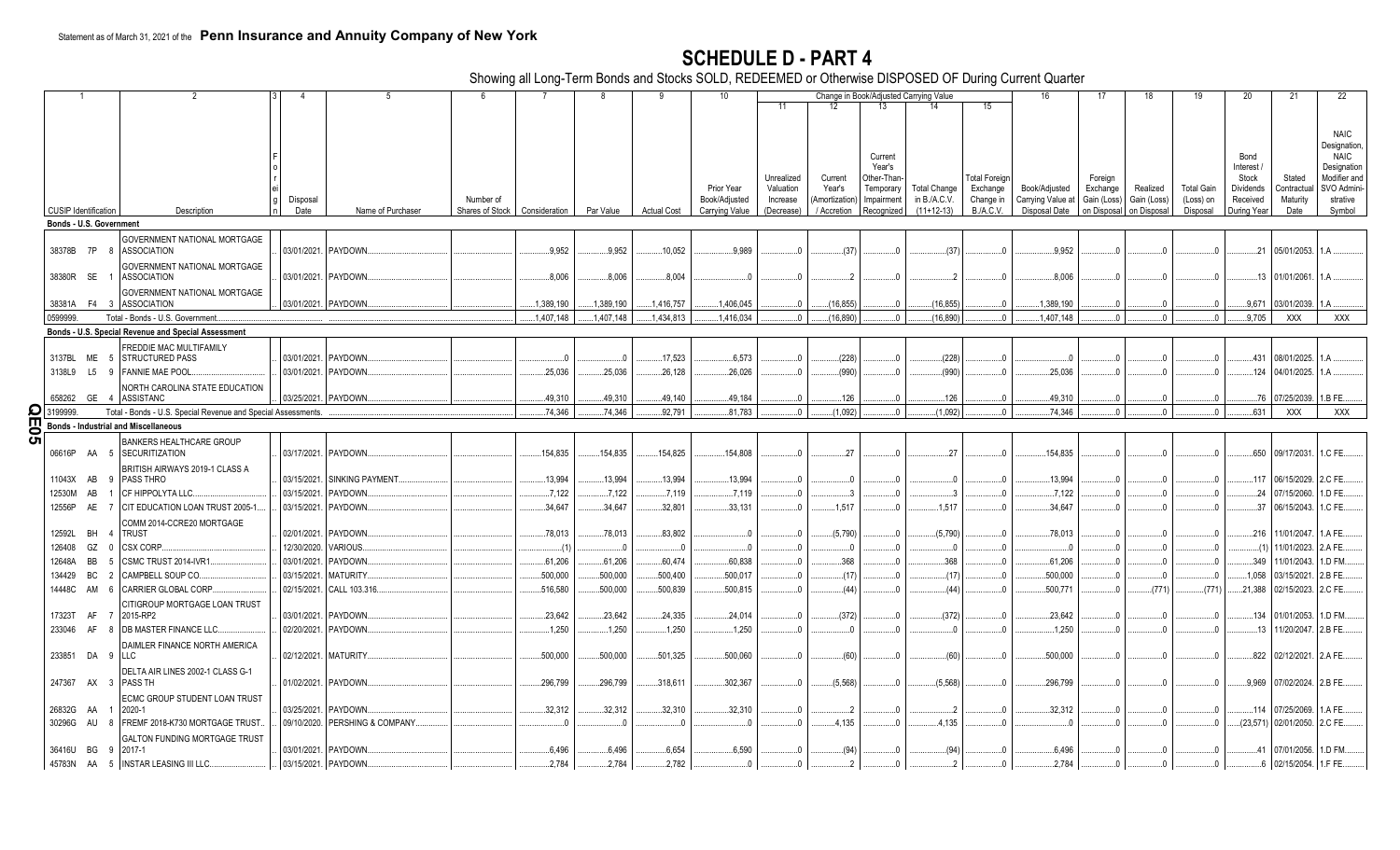## **SCHEDULE D - PART 4**

Showing all Long-Term Bonds and Stocks SOLD, REDEEMED or Otherwise DISPOSED OF During Current Quarter

|   |                             |                         |                                                    |                  |                       |                                            |             |             |                    |                                 |                       |                           |                          | Change in Book/Adjusted Carrying Value |                               |                                    | 17                         |                            | 19                    | 20                      | 21                           | 22                                               |
|---|-----------------------------|-------------------------|----------------------------------------------------|------------------|-----------------------|--------------------------------------------|-------------|-------------|--------------------|---------------------------------|-----------------------|---------------------------|--------------------------|----------------------------------------|-------------------------------|------------------------------------|----------------------------|----------------------------|-----------------------|-------------------------|------------------------------|--------------------------------------------------|
|   |                             |                         |                                                    |                  |                       |                                            |             |             |                    |                                 | 11                    |                           |                          |                                        | 15                            |                                    |                            |                            |                       |                         |                              |                                                  |
|   |                             |                         |                                                    |                  |                       |                                            |             |             |                    |                                 |                       |                           | Current                  |                                        |                               |                                    |                            |                            |                       | Bond                    |                              | <b>NAIC</b><br><b>Designation</b><br><b>NAIC</b> |
|   |                             |                         |                                                    |                  |                       |                                            |             |             |                    |                                 |                       |                           | Year's                   |                                        |                               |                                    |                            |                            |                       | Interest                |                              | Designation                                      |
|   |                             |                         |                                                    |                  |                       |                                            |             |             |                    |                                 | Unrealized            | Current                   | Other-Than-              |                                        | <b>Total Foreign</b>          |                                    | Foreign                    |                            |                       | Stock                   | Stated                       | Modifier and                                     |
|   |                             |                         |                                                    |                  |                       |                                            |             |             |                    | Prior Year                      | Valuation             | Year's                    | Temporary                | <b>Total Change</b>                    | Exchange                      | Book/Adjusted                      | Exchange                   | Realized                   | <b>Total Gain</b>     | Dividends               | Contractual                  | SVO Admini                                       |
|   | <b>CUSIP</b> Identification |                         | Description                                        | Disposal<br>Date | Name of Purchaser     | Number of<br>Shares of Stock Consideration |             | Par Value   | <b>Actual Cost</b> | Book/Adjusted<br>Carrying Value | Increase<br>(Decrease | Amortization<br>Accretion | Impairment<br>Recognized | in B./A.C.V<br>$(11+12-13)$            | Change in<br><b>B./A.C.V.</b> | Carrying Value at<br>Disposal Date | Gain (Loss)<br>on Disposal | Gain (Loss)<br>on Disposal | (Loss) on<br>Disposal | Received<br>During Year | Maturity<br>Date             | strative<br>Symbol                               |
|   | 465968 AG                   | $\overline{\mathbf{0}}$ | JPMCC COMMERCIAL MORTGAGE<br>SECURITIES TRU        | 03/01/2021.      | PAYDOWN               |                                            |             |             | .1,351             | .861                            |                       | (13)                      |                          | (13)                                   |                               |                                    |                            |                            |                       |                         | 31 09/01/2050.               | 1.A FE.                                          |
|   | 46644F                      | AF                      | JPMBB COMMERCIAL MORTGAGE<br><b>SECURITIES TRU</b> | 03/01/2021.      | PAYDOWN               |                                            |             |             | .3,812             | .2,185                          |                       | (55)                      |                          | (55)                                   |                               |                                    |                            |                            |                       |                         | .110   10/01/2048.           | 1.A FE                                           |
|   | 46644V                      | BS                      | JP MORGAN MORTGAGE TRUST 2015-4                    | 03/01/2021.      | PAYDOWN               |                                            | .44,473     | .44,473     | 44,423             | .44,423                         |                       | .49                       |                          | .49                                    |                               | .44,473                            |                            |                            |                       | .238                    | 06/01/2045.                  | 1.D FM.                                          |
|   | 55400E                      | AB                      | MVW 2020-1 LLC                                     | 03/20/2021       | PAYDOWN.              |                                            | .126,809    | 126,809     | 126,791            | 126,792                         |                       |                           |                          | .17                                    |                               | 126,809                            |                            |                            |                       | .557                    | 10/20/2037.                  | 1.F FE.                                          |
|   | 61946G                      | AB                      | MOSAIC SOLAR LOANS 2017-2 LLC.                     | 03/20/2021.      | PAYDOWN               |                                            | .22,761     | .22,761     | .22,755            | .22,756                         |                       |                           |                          |                                        |                               | .22,761                            |                            |                            |                       |                         | .179 06/22/2043.             | 2.A FE.                                          |
|   | 63941T AA                   |                         | NAVIENT PRIVATE EDUCATION REFI<br><b>LOAN TRUS</b> | 03/15/2021.      | PAYDOWN               |                                            | 404,746     | 404,746     | .409,068           | 408,937                         |                       | (4, 191)                  |                          | (4, 191)                               |                               | 404,746                            |                            |                            |                       |                         | .1,153 05/15/2069. 1.A FE.   |                                                  |
|   | 67389M AV 3                 |                         | OAKS MORTGAGE TRUST SERIES 2015-                   |                  | 03/01/2021. PAYDOWN   |                                            | .84,837     | 84,837      | .86,262            | .85,494                         |                       | (657)                     |                          | (657)                                  |                               | .84,837                            |                            |                            |                       |                         | .518   04/01/2046.   1.D FM. |                                                  |
|   | 68267D                      | AA                      | ONEMAIN FINANCIAL ISSUANCE TRUST<br>2019-1         | 03/14/2021.      | PAYDOWN               |                                            | .113,213    | .113,213    | .114,239           | 114,164                         |                       | (951                      |                          | (951)                                  |                               | .113,213                           |                            |                            |                       | .873                    | 02/14/2031.                  | 1.A FE                                           |
| г | 718546                      | AS                      | PHILLIPS 66.                                       | 02/26/2021       | <b>MATURITY</b>       |                                            | .500,000    | .500,000    | .500,520           | .500,000                        |                       |                           |                          |                                        |                               | .500,000                           |                            |                            |                       | 1,053                   | 02/26/2021                   | 2.A FE.                                          |
|   | 784037                      | AA                      | SCF RC FUNDING II LLC                              | 03/25/2021       | PAYDOWN               |                                            | 4,310       | 4,310       | .4,310             | .4,310                          |                       |                           |                          |                                        |                               | .4,310                             |                            |                            |                       | .30                     | 06/25/2047.                  | 1.F FE.                                          |
| 0 | 816851                      | BB                      | SEMPRA ENERGY.                                     | 03/15/2021       | MATURITY.             |                                            | .500,000    | .500,000    | .500,950           | .500,063                        |                       | (63)                      |                          | (63)                                   |                               | .500,000                           |                            |                            |                       | .833                    | 03/15/2021.                  | 2.A FE.                                          |
|   | 81746R                      | CB                      | SEQUOIA MORTGAGE TRUST 2016-2.                     | 03/01/2021.      | PAYDOWN               |                                            | .6,639      | .6,639      | .6,645             | .6,642                          |                       |                           |                          | (3                                     |                               | .6,639                             |                            |                            |                       |                         | .42 08/01/2046.              | 1.D FM.                                          |
|   | 826525                      | AB<br>-3                | SIERRA TIMESHARE 2020-2<br><b>RECEIVABLES FUND</b> | 03/20/2021.      | PAYDOWN               |                                            | .211,092    | .211,092    | .211,036           | .211,042                        |                       | .50                       |                          | .50                                    |                               | .211,092                           |                            |                            |                       | .796                    | 07/20/2037.                  | 1.F FE.                                          |
|   | 883556                      | <b>BF</b>               | THERMO FISHER SCIENTIFIC INC                       | 01/15/2021.      | CALL 111.249          |                                            | .556,245    | .500,000    | .509,765           | .505,309                        |                       | (63)                      |                          | (63)                                   |                               | .505,246                           |                            | (5,246)                    | (5,246)               | .65,698                 | 02/01/2024.                  | 2.A FE.                                          |
|   | 95000J                      | BA                      | <b>WELLS FARGO COMMERCIAL</b><br>MORTGAGE TRUST 20 | 02/17/2021       | CREDIT SUISSE FIRST   |                                            | .595,464    | .532,500    | .555,547           | .547,529                        |                       | (312)                     |                          | (312)                                  |                               | .547,217                           |                            | .48,247                    | .48,247               | .5,096                  | 12/01/2059.                  | 3.B FM.                                          |
|   | 97063Q                      | AA<br>- 0               | WILLIS ENGINE STRUCTURED TRUST                     | 03/15/2021.      | PAYDOWN               |                                            | .4,659      | .4,659      | .4,655             | .4,656                          |                       |                           |                          |                                        |                               | .4,659                             |                            |                            |                       |                         | 35 08/15/2042.               | 1.G FE.                                          |
|   | 00908P                      | AA<br>-5                | AIR CANADA 2017-1 CLASS AA PASS<br>THROUGH         | A 01/15/2021.    | <b>SINKING PAYMEN</b> |                                            | .12,800     | .12,800     | .12,800            | .12,800                         |                       |                           |                          |                                        |                               | .12,800                            |                            |                            |                       |                         | 211 01/15/2030.              | 1.G FE                                           |
|   | 00100V                      | AC                      | ACIS CLO 2014-4 LTD.                               | D 02/01/2021     | PAYDOWN               |                                            | .217,643    | 217,643     | .217,534           | .217,601                        |                       |                           |                          | .42                                    |                               | .217,643                           |                            |                            |                       | .899                    | 05/01/2026.                  | I.A FE.                                          |
|   | 00100V                      | AE<br>- 0               | ACIS CLO 2014-4 LTD.                               | D 02/01/2021.    | PAYDOWN               |                                            | 369,585     | .369,585    | .364,041           | .365,362                        |                       | .4,223                    |                          | .4,223                                 |                               | .369,585                           |                            |                            |                       | 1,854                   | 05/01/2026.                  | 1.C FE.                                          |
|   | 00107U                      | AG                      | ACIS CLO 2017-7 LTD.                               | D 03/08/2021.    | <b>CALL 100.</b>      |                                            | .600,000    | .600,000    | .600,510           |                                 |                       | (510)                     |                          | (510)                                  |                               | .600,000                           |                            |                            |                       | .2,395                  | 05/01/2027.                  | 2.B FE.                                          |
|   | 00162L                      | CS.                     | ALM XVI LTD/ALM XVI LLC                            | D 02/12/2021     | CALL 100.             |                                            | .2,800,000  | 2,800,000   | .2,761,500         | 2,766,471                       |                       | .33,529                   |                          | .33,529                                |                               | 2,800,000                          |                            |                            |                       | .16,220                 | 07/15/2027.                  | 1.B FE.                                          |
|   | 22845T                      | AQ<br>-2                | <b>CROWN POINT CLO III LTD</b>                     | D 01/15/2021.    | PAYDOWN               |                                            | 282,779     | 282,779     | 280,799            | 281,044                         |                       | .1,735                    |                          | .1,735                                 |                               | 282,779                            |                            |                            |                       | .829                    | 12/31/2027.                  | 1.A FE.                                          |
|   | 75620T                      | AU                      | 2 RECETTE CLO LTD.                                 | D 03/18/2021.    | <b>CALL 100</b>       |                                            | .1,200,000  | .1,200,000  | 1,191,500          | .1,196,647                      |                       | 3,353                     | $\Omega$                 | .3,353                                 | 0                             | 1,200,000                          |                            |                            |                       | .14,791                 | 10/20/2027.                  | 2.A FE                                           |
|   | 3899999                     |                         | Total - Bonds - Industrial and Miscellaneous       |                  |                       |                                            | 10,887,734  | .10,751,946 | 10,772,334         | 10,062,401                      |                       | .30,296                   | $\Omega$                 | .30,296                                | .0                            | 10,772,680                         |                            | .42,230                    | .42,230               | 125,807                 | XXX                          | XXX                                              |
|   | 8399997                     |                         | Total - Bonds - Part 4                             |                  |                       |                                            | .12,369,228 | 12,233,440  | 12,299,938         | 11,560,218                      |                       | .12,314                   | 0                        | .12,314                                | 0                             | 12,254,174                         |                            | .42,230                    | 42,230                | 136,143                 | <b>XXX</b>                   | XXX                                              |
|   | 8399999.                    |                         | Total - Bonds                                      |                  |                       |                                            | 12,369,228  | 12,233,440  | 12,299,938         | 11,560,218                      |                       | 12,314                    | $\Omega$                 | 12,314                                 | .0                            | 12,254,174                         |                            | .42,230                    | 42,230                | 136,143                 | XXX                          | XXX                                              |
|   | 9999999.                    |                         | Total - Bonds, Preferred and Common Stocks.        |                  |                       |                                            | 12,369,228  | XXX         | 12,299,938         | 11,560,218                      |                       | .12,314                   | $\Omega$ .               | .12,314                                | 0                             | 12,254,174                         |                            | .42,230                    | 42,230                | 136,143                 | XXX                          | <b>XXX</b>                                       |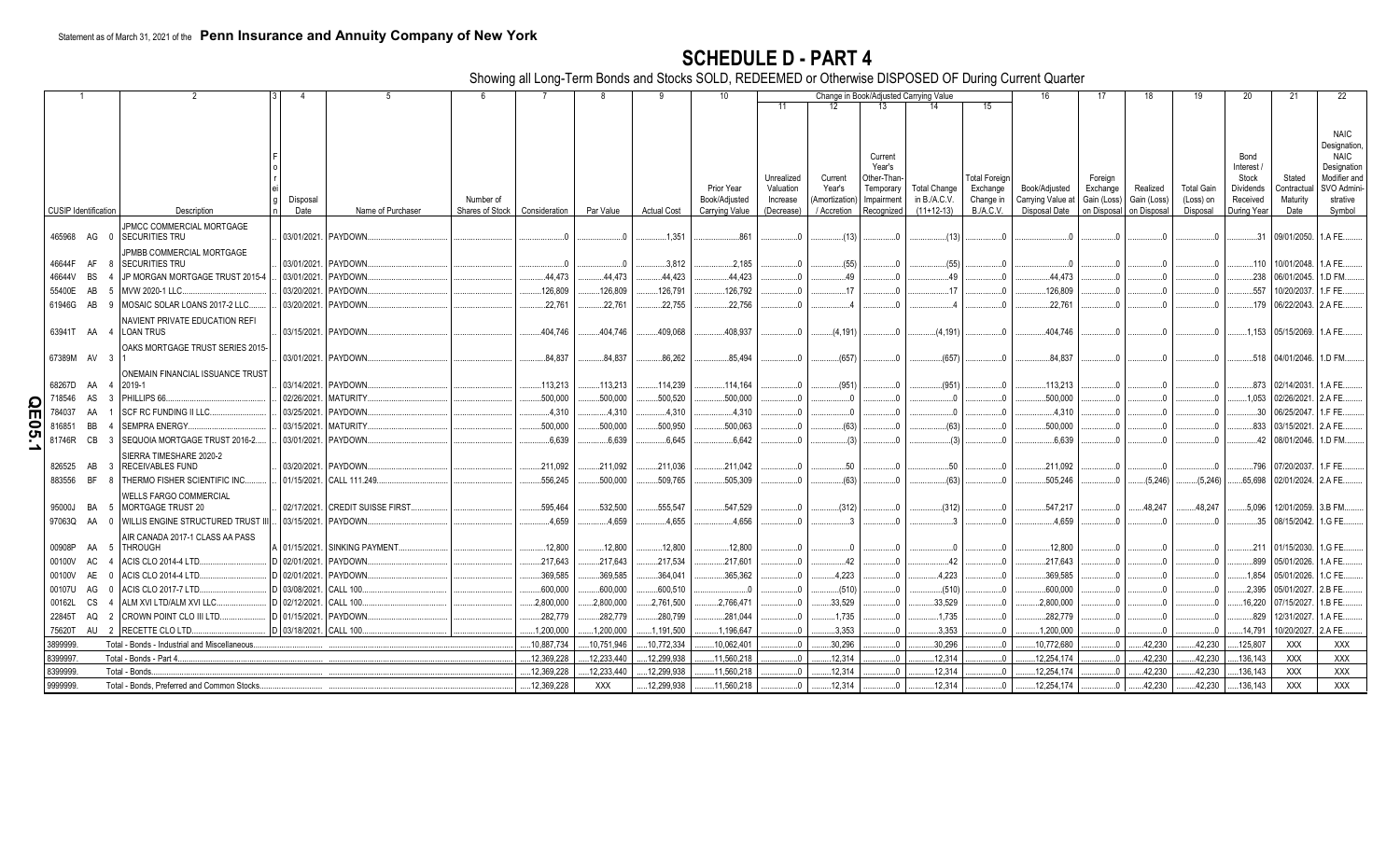## **Sch. DB - Pt. A - Sn. 1 NONE**

## **Sch. DB - Pt. B - Sn. 1 NONE**

## **Sch. DB - Pt. D - Sn. 1 NONE**

## **Sch. DB - Pt. D - Sn. 2 NONE**

**Sch. DB - Pt. E NONE**

**Sch. DL - Pt. 1 NONE**

## **Sch. DL - Pt. 2 NONE**

**QE06, QE07, QE08, QE09, QE10, QE11, QE12**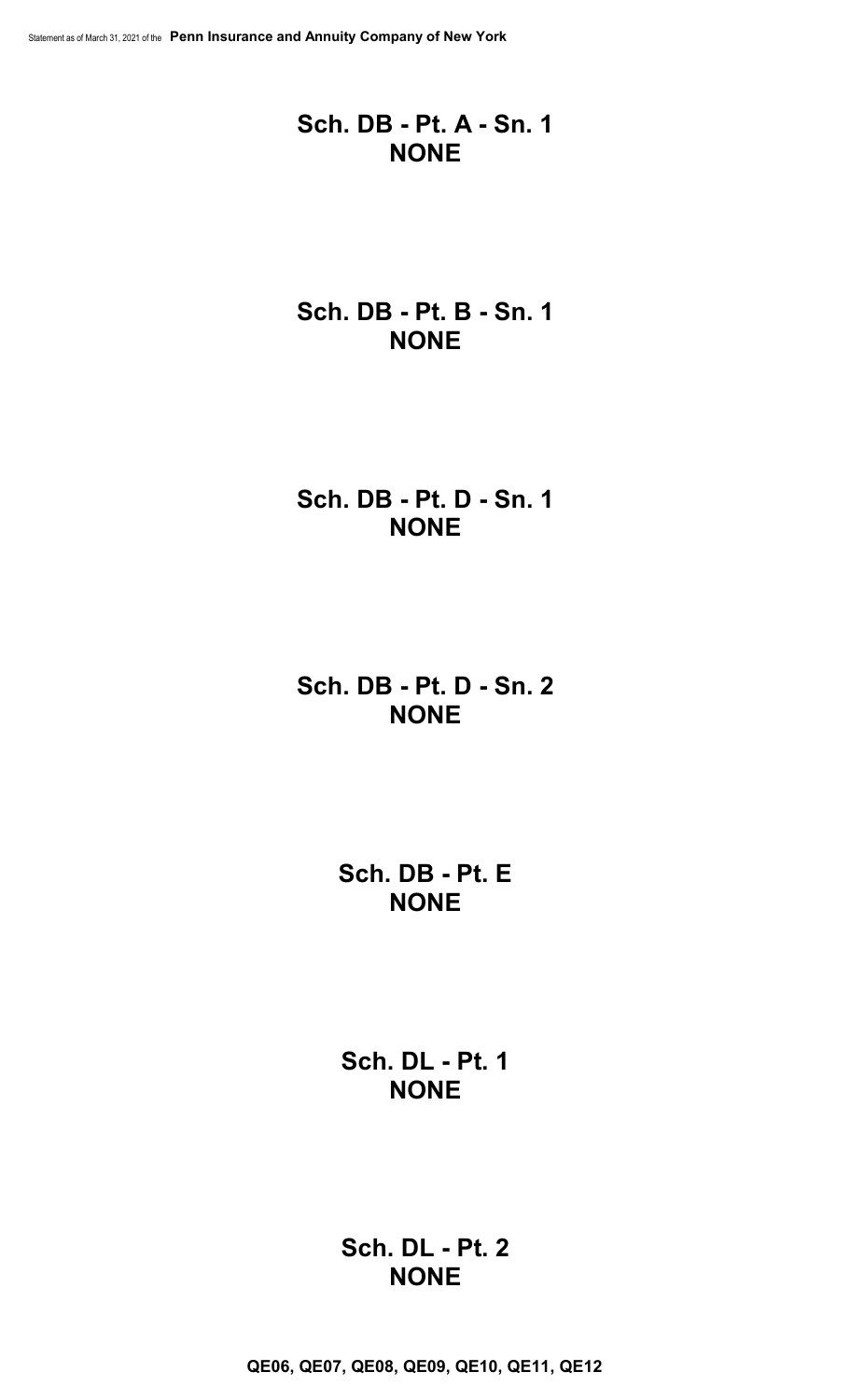## Statement as of March 31, 2021 of the Penn Insurance and Annuity Company of New York **SCHEDULE E - PART 1 - CASH**

| <b>Month End Depository Balances</b> |            |            |                              |                                                                                                                                                                                                                                                                                                                                                                                                                                                                 |                           |                    |                              |                    |            |  |  |  |  |
|--------------------------------------|------------|------------|------------------------------|-----------------------------------------------------------------------------------------------------------------------------------------------------------------------------------------------------------------------------------------------------------------------------------------------------------------------------------------------------------------------------------------------------------------------------------------------------------------|---------------------------|--------------------|------------------------------|--------------------|------------|--|--|--|--|
|                                      |            |            |                              |                                                                                                                                                                                                                                                                                                                                                                                                                                                                 | 5                         |                    | Book Balance at End of Each  |                    |            |  |  |  |  |
|                                      |            |            |                              |                                                                                                                                                                                                                                                                                                                                                                                                                                                                 |                           |                    | Month During Current Quarter |                    |            |  |  |  |  |
|                                      |            |            |                              |                                                                                                                                                                                                                                                                                                                                                                                                                                                                 | Amount or interest        | 6                  |                              | 8                  |            |  |  |  |  |
|                                      |            |            |                              | Amount of Interest                                                                                                                                                                                                                                                                                                                                                                                                                                              | Accrued at                |                    |                              |                    |            |  |  |  |  |
|                                      |            |            | Rate of                      | <b>Received During</b>                                                                                                                                                                                                                                                                                                                                                                                                                                          | <b>Current Statement</b>  |                    |                              |                    |            |  |  |  |  |
|                                      | Depository | Code       | Interest                     | <b>Current Quarter</b>                                                                                                                                                                                                                                                                                                                                                                                                                                          | Date                      | <b>First Month</b> | Second Month                 | <b>Third Month</b> |            |  |  |  |  |
| <b>Open Depositories</b>             |            |            |                              |                                                                                                                                                                                                                                                                                                                                                                                                                                                                 |                           |                    |                              |                    |            |  |  |  |  |
|                                      |            |            |                              | $\ldots \ldots \ldots 0.000$   0                                                                                                                                                                                                                                                                                                                                                                                                                                |                           | 1, 276, 928        | $\ldots$ 665,452             | 1,404,018          | XXX        |  |  |  |  |
|                                      |            |            |                              |                                                                                                                                                                                                                                                                                                                                                                                                                                                                 |                           |                    |                              | $\ldots$ 8,641     | XXX        |  |  |  |  |
|                                      |            |            |                              |                                                                                                                                                                                                                                                                                                                                                                                                                                                                 | 0                         | $\ldots$ 5,038     |                              | 5,304              | XXX        |  |  |  |  |
|                                      |            |            |                              |                                                                                                                                                                                                                                                                                                                                                                                                                                                                 | 0                         | 9,925              | $$ $9,898$                   | 1.1.1.1.1.0.877    | <b>XXX</b> |  |  |  |  |
|                                      |            |            |                              |                                                                                                                                                                                                                                                                                                                                                                                                                                                                 | 0                         |                    | 213,676                      | $\ldots$ 250,302   | XXX        |  |  |  |  |
|                                      |            |            |                              | $\begin{bmatrix} 0.000 & 0.000 \\ 0.000 & 0.000 \\ 0.000 & 0.000 \\ 0.000 & 0.000 \\ 0.000 & 0.000 \\ 0.000 & 0.000 \\ 0.000 & 0.000 \\ 0.000 & 0.000 \\ 0.000 & 0.000 \\ 0.000 & 0.000 \\ 0.000 & 0.000 \\ 0.000 & 0.000 \\ 0.000 & 0.000 \\ 0.000 & 0.000 \\ 0.000 & 0.000 \\ 0.0$                                                                                                                                                                            |                           | $\ldots$ 2,000     | 2,189                        |                    | <b>XXX</b> |  |  |  |  |
|                                      |            |            |                              |                                                                                                                                                                                                                                                                                                                                                                                                                                                                 | 0                         | $\ldots$ 2,052     | $\ldots$ 3,679               | 5,030              | <b>XXX</b> |  |  |  |  |
|                                      |            |            | $\ldots \ldots \ldots 0.000$ | 0                                                                                                                                                                                                                                                                                                                                                                                                                                                               | . 00                      | 2,000              | 2,000                        | 2,000              | <b>XXX</b> |  |  |  |  |
|                                      |            |            | $\ldots \ldots \ldots 0.000$ | $\begin{array}{l} \rule{0.2cm}{0.15mm} \ldots \end{array} \qquad \begin{array}{ll} \rule{0.2cm}{0.15mm} \ldots \end{array} \qquad \begin{array}{ll} \rule{0.2cm}{0.15mm} \ldots \end{array} \qquad \begin{array}{ll} \rule{0.2cm}{0.15mm} \ldots \end{array} \qquad \begin{array}{ll} \rule{0.2cm}{0.15mm} \ldots \end{array} \qquad \begin{array}{ll} \rule{0.2cm}{0.15mm} \ldots \end{array} \qquad \begin{array}{ll} \rule{0.2cm}{0.15mm} \ldots \end{array$ | 0                         | 0                  | 1,921                        | 218,853            | <b>XXX</b> |  |  |  |  |
|                                      |            |            | $\ldots \ldots 0.000$        |                                                                                                                                                                                                                                                                                                                                                                                                                                                                 |                           | 8,640              | 17,280                       | 17,280             | <b>XXX</b> |  |  |  |  |
|                                      |            | <b>XXX</b> | <b>XXX</b>                   |                                                                                                                                                                                                                                                                                                                                                                                                                                                                 |                           | 1,498,796          | 925,836                      | 1,924,031          | XXX        |  |  |  |  |
|                                      |            | <b>XXX</b> | <b>XXX</b>                   |                                                                                                                                                                                                                                                                                                                                                                                                                                                                 |                           | 1,498,796          | $\ldots$ 925,836             | 1,924,031          | XXX        |  |  |  |  |
|                                      |            | <b>XXX</b> | <b>XXX</b>                   |                                                                                                                                                                                                                                                                                                                                                                                                                                                                 | ________________________0 |                    |                              | 1,924,031          | XXX        |  |  |  |  |